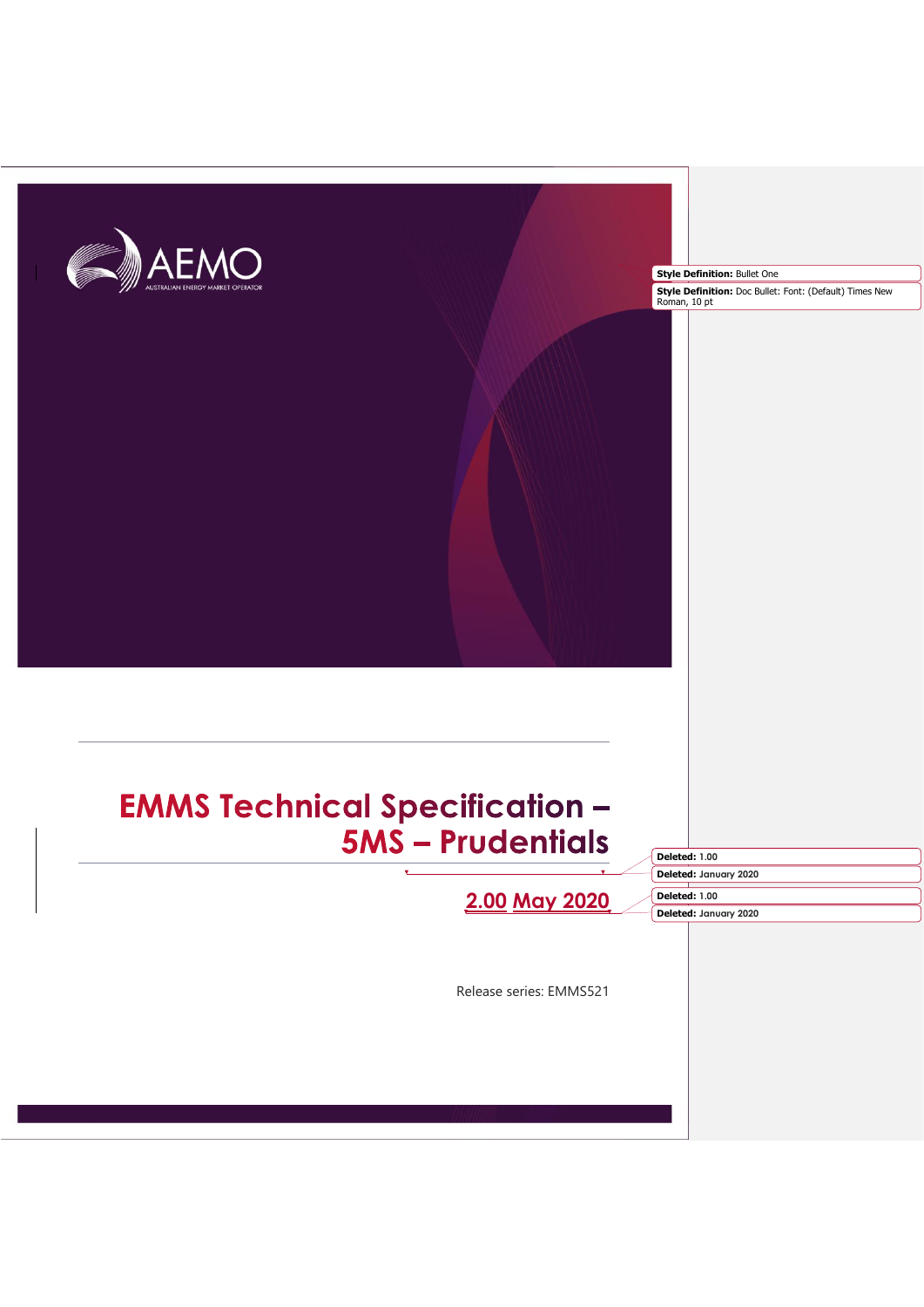EMMS Technical Specification – 5MS – Prudentials

# **Important Notice**

#### **PURPOSE & AUDIENCE**

This document describes the technical changes required to participant's systems for the AEMO Release Schedule - System Month Year (Release). The Australian Energy Market Operator (AEMO) provides this information as a service targeting business analysts and IT staff in participant organisations. It provides guidance about the changes to their market systems under the National Gas or Electricity Rules (Rules), as at the date of publication.

#### **HOW TO USE THIS DOCUMENT**

- If you have questions about the business aspects of these changes, please see Consultations on [AEMO's](http://www.aemo.com.au/)  [website](http://www.aemo.com.au/)
- The references listed throughout this document are primary resources and take precedence over this document.
- Unless otherwise stated, you can find resources mentioned in this guide on AEMO's website.
- Text in this format is a link to related information.
- **Text in this format**, indicates a reference to a document on [AEMO's website](http://www.aemo.com.au/).
- **Text in this format** is an action to perform in the MSATS Web Portal.
- This document is written in plain language for easy reading. Where there is a discrepancy between the Rules and information or a term in this document, the Rules take precedence.
- Glossary Terms are capitalised and have the meanings listed against them in the **Glossary**.
- Rules terms defined in the NER are listed in the Rules Terms section.

#### **PRIVACY AND LEGAL NOTICES**

The material in this publication may be used in accordance with the [privacy and legal notices](http://www.aemo.com.au/Privacy_and_Legal_Notices) on AEMO's website.

#### **TRADEMARK NOTICES**

Microsoft, Windows and SQL Server are either registered trademarks or trademarks of Microsoft Corporation in the United States and/or other countries.

Oracle and Java are registered trademarks of Oracle and/or its affiliates.

UNIX is a registered trademark of The Open Group in the US and other countries.

© 2015 Google Inc, used with permission. Google and the Google logo are registered trademarks of Google Inc.

#### **DISTRIBUTION**

Available to the public.

#### **DOCUMENT IDENTIFICATION**

Prepared by: AEMO Technology

Last update: Tuesday, 12 May 2020 1:26 PM

#### **VERSION HISTORY**

2.00 Adds Preprod refresh details and details about the 5MS Staging – Prudentials activities by week

#### **DOCUMENTS MADE OBSOLETE**

The release of this document updates the draft version of EMMS Technical Specification – 5MS – Prudentials.

#### **SUPPORT HUB**

To contact AEMO's Support Hub use [Contact Us](http://aemo.com.au/Contact-us) on AEMO's website or Phone: 1300 AEMO 00 (1300 236 600) and follow the prompts.

**Deleted:** Friday, 31 January 2020

# **Deleted:** 10:11 AM

#### **Deleted:** 1.00

**Deleted:** Adds APIs for NEM Credit Support, example responses to the APIs, a comparison of what the APIs cover vs the Data Models. ¶

0.02 Initial draft of the Prudential and Estimation technical specification includes the APIs for NEM Prudential Dashboard and the NEM Prudential Forecast.

© 2020 Australian Energy Market Operator Limited.

The material in this publication may be used in accordance with the [copyright permissions on AEMO's website](http://aemo.com.au/Privacy_and_Legal_Notices/Copyright_Permissions_Notice).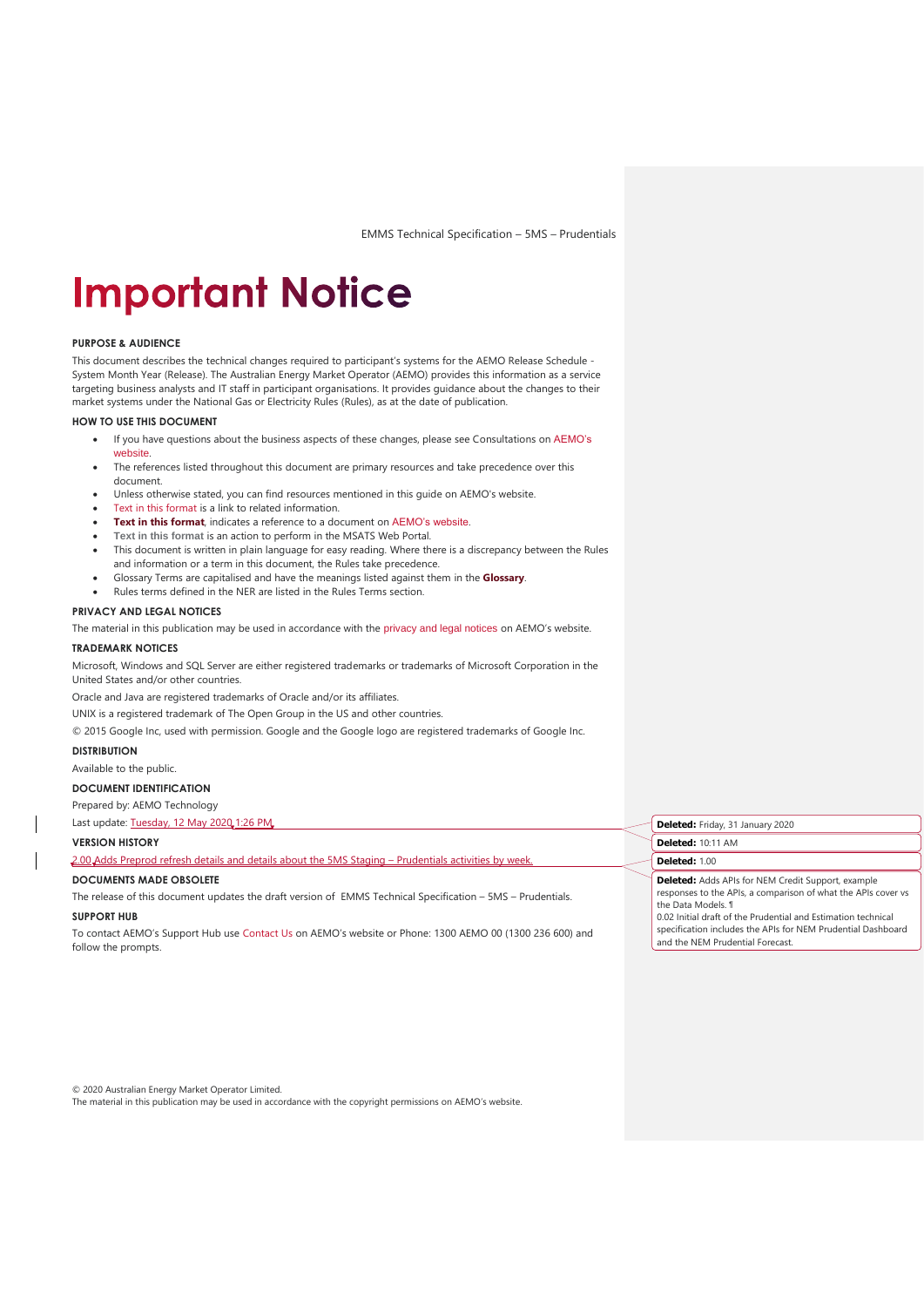# **Contents**

| 1. |                  |                                |                 |
|----|------------------|--------------------------------|-----------------|
|    | 1.1              |                                |                 |
|    | 1.2              |                                |                 |
|    | 1.3              |                                |                 |
|    | 1.4              |                                |                 |
|    | 1.5              |                                |                 |
|    | 1.6              |                                |                 |
|    | 1.7              |                                |                 |
|    | 1.8              |                                |                 |
|    | 1.9 <sup>°</sup> |                                |                 |
|    |                  |                                |                 |
|    | 2.1              |                                |                 |
|    | 2.2              |                                |                 |
|    | 2.3              |                                |                 |
|    | 2.4              |                                |                 |
|    | 2.5              |                                |                 |
|    | 2.6              |                                |                 |
|    | 2.7              |                                |                 |
|    | 2.8              |                                |                 |
|    | 2.9              |                                |                 |
| 3. |                  |                                |                 |
|    | 3.1              |                                |                 |
|    | 3.2              |                                |                 |
|    |                  |                                |                 |
|    | 4.1              |                                |                 |
|    | 4.2              |                                |                 |
|    | 4.3              |                                |                 |
|    | 4.4              |                                |                 |
|    |                  |                                |                 |
| 5. |                  |                                |                 |
|    | 5.1              |                                |                 |
|    | 5.2              | <b>NEM Prudential Eorecast</b> |                 |
|    | 53.              |                                | $\overline{14}$ |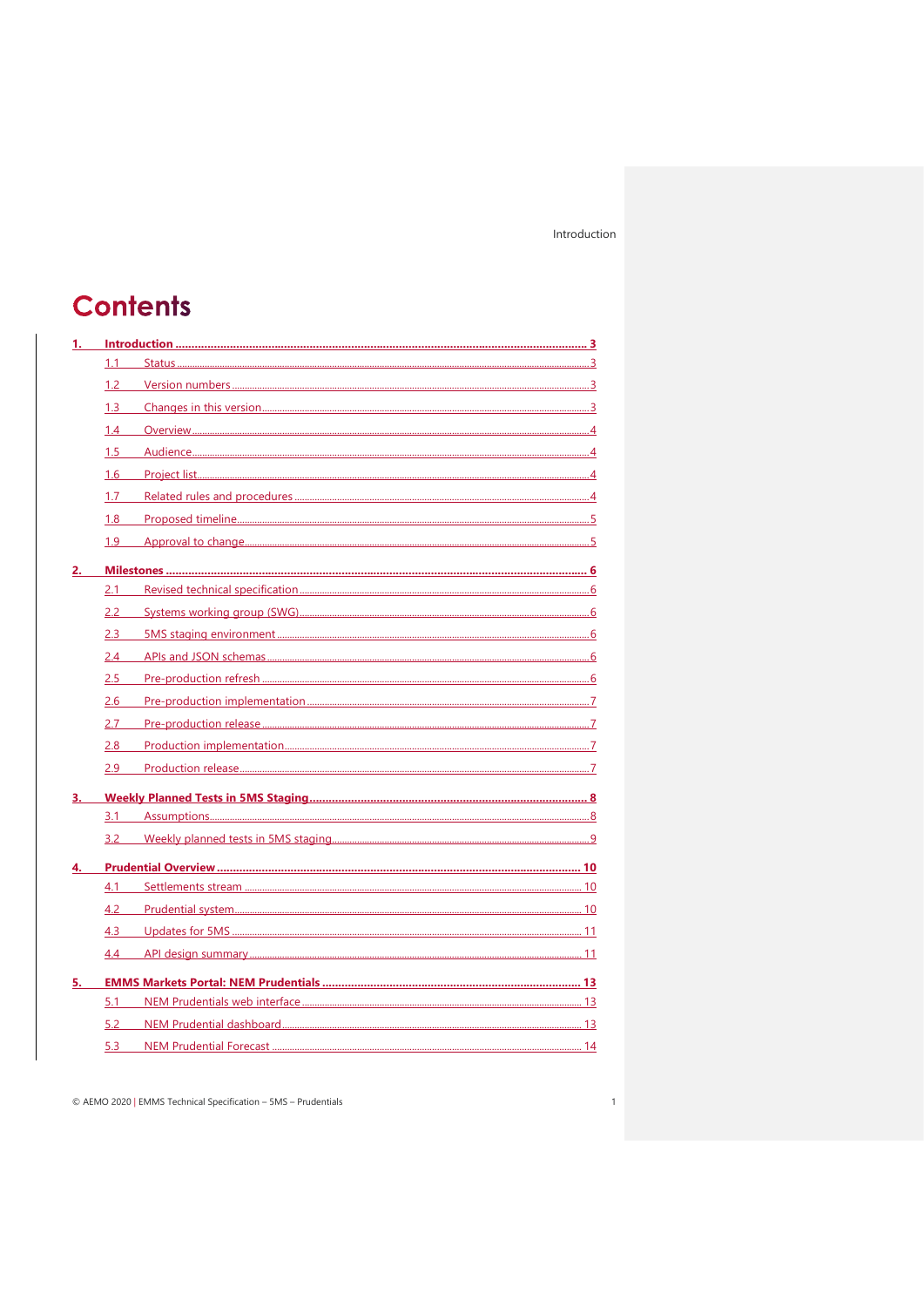|     | 5.4 |  |
|-----|-----|--|
| 6.  |     |  |
|     | 6.1 |  |
|     | 6.2 |  |
|     | 6.3 |  |
|     | 6.4 |  |
|     | 6.5 |  |
|     | 6.6 |  |
|     | 6.7 |  |
|     | 6.8 |  |
| 7.  |     |  |
|     | 7.1 |  |
|     |     |  |
|     | 7.3 |  |
|     | 7.4 |  |
|     |     |  |
| 8.  |     |  |
| 9.  |     |  |
| 10. |     |  |
| 11. |     |  |
|     |     |  |
|     |     |  |
|     |     |  |
|     |     |  |

| <b>Deleted:</b> 1. Introduction 31                    |  |
|-------------------------------------------------------|--|
| 1.1<br>Status 31                                      |  |
| 1.2 Version numbers 31                                |  |
| 1.3 Changes in this version 31                        |  |
| 1.4 Overview 41                                       |  |
| 1.5<br>Audience 51                                    |  |
| 1.6<br>Project list 51                                |  |
| 1.7 Related rules and procedures 51                   |  |
| 1.8 Proposed timeline 51                              |  |
| 1.9 Approval to change 51                             |  |
| 2. Milestones 61                                      |  |
| 2.1 Revised technical specification 61                |  |
| 2.2 Systems working group (SWG) . 61                  |  |
| 2.3 5MS staging environment 61                        |  |
| 2.4 APIs and JSON schemas 61                          |  |
| Pre-production refresh 61<br>2.5                      |  |
| 2.6<br>Pre-production implementation 71               |  |
| 2.7 Pre-production release 71                         |  |
| 2.8<br>Production implementation 71                   |  |
| 2.9 Production release . 71                           |  |
| 3. Prudential Overview 81                             |  |
| 3.1<br>Settlements stream 81                          |  |
| 3.2 Prudential system 81                              |  |
| 3.3 Updates for 5MS 91                                |  |
| 3.4 API design summary 91                             |  |
| <b>EMMS Markets Portal: NEM Prudentials 111</b><br>4. |  |
| 4.1 NEM Prudentials web interface 111                 |  |
| 4.2 NEM Prudential dashboard 111                      |  |
| 4.3 NEM Prudential Forecast 121                       |  |
| 4.4 NEM Credit Support 121                            |  |
| 5. Prudential Systems API Design 131                  |  |
| 5.1 API access 13T                                    |  |
| 5.2 API whitelisting 131                              |  |
| 5.3 API e-Hub addresses . 141                         |  |
| 5.4 API authentication and authorisation 141          |  |
| 5.5 API format 151                                    |  |
| 5.6 API naming 151                                    |  |
| 5.7 User rights access 151                            |  |
| 5.8 Prudential APIs . 161                             |  |
| 6. Implementation 391                                 |  |
| 6.1 Transition 391                                    |  |
| 6.2 Implications 391                                  |  |
| 6.3 Risks 391                                         |  |
| 6.4 Upgrade options 391                               |  |
| 6.5 What happens if I do not upgrade? 401             |  |
| 7. Prudentials API vs Data Model Comparison 411       |  |
| References 421<br>8.                                  |  |
| 9. Rules Terms 431                                    |  |
| 10. Glossary 441                                      |  |
| 11. Version History 451                               |  |
| 11.1 V 1.00 451                                       |  |
| 11.2 V 0.02 451                                       |  |
| 12.<br>Index 46                                       |  |
|                                                       |  |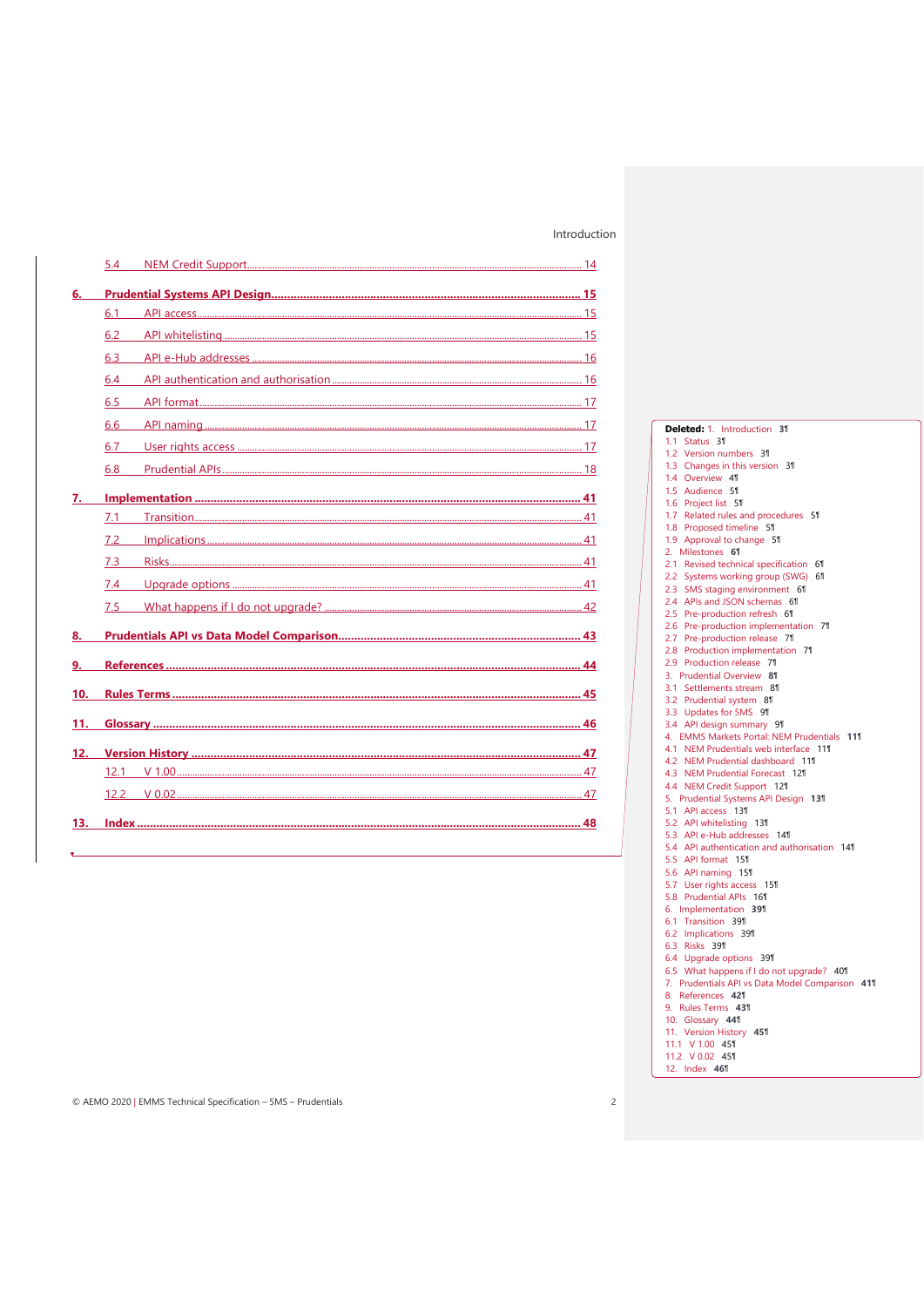# <span id="page-4-0"></span> $\overline{1}$ . **Introduction**

The EMMS Technical Specification – 5MS – Prudentials Release is part of the Five-Minute Settlement (5MS) project and includes changes related to participants' IT systems. The technical specification describes the projects planned by AEMO from a participant perspective.

#### <span id="page-4-1"></span>**1.1 Status**

**This is a draft technical specification for participant feedback. The design may change in the final version. Please send feedback to [5ms@aemo.com.au.](mailto:5ms@aemo.com.au)**

Participants can discuss the changes in this version in the upcoming Software Working Group (SWG) meeting. For SWG meeting dates, see For SWG meeting dates, see the 5MS Calendar: [https://aemo.com.au/initiatives/major-programs/nem-five-minute-settlement](https://aemo.com.au/initiatives/major-programs/nem-five-minute-settlement-program-and-global-settlement)[program-and-global-settlement.](https://aemo.com.au/initiatives/major-programs/nem-five-minute-settlement-program-and-global-settlement)

| Version | <b>Status</b>                                                                                               |
|---------|-------------------------------------------------------------------------------------------------------------|
| 1.01    | Participants can commence their system builds but changes are still imminent due to<br>participant feedback |
| 1.00    | Participants can commence their system builds but changes are still imminent due to<br>participant feedback |
| 0.02    | Initial draft                                                                                               |

# <span id="page-4-2"></span>**1.2 Version numbers**

Incremental version numbers such as 1.01, 2.01 and so on mean there is a small change to the technical specification.

Major version numbers such as 1.00, 2.00 means there are substantial changes to the technical specification. Participants must carefully review these changes.

Changes are listed [below.](#page-4-3) 

# <span id="page-4-3"></span>**1.3 Changes in this version**

This version of the 5MS Settlements and Billing technical specifications includes the following updates:

- Updates the pre-prod refresh dates in the [Milestones](#page-7-0) chapter.
- Adds a new chapter detailing what the participants and expect in 5MS Prudentials + Staging. For more information, see [Weekly Planned Tests in 5MS Staging.](#page-9-0) **Formatted:** List Bullet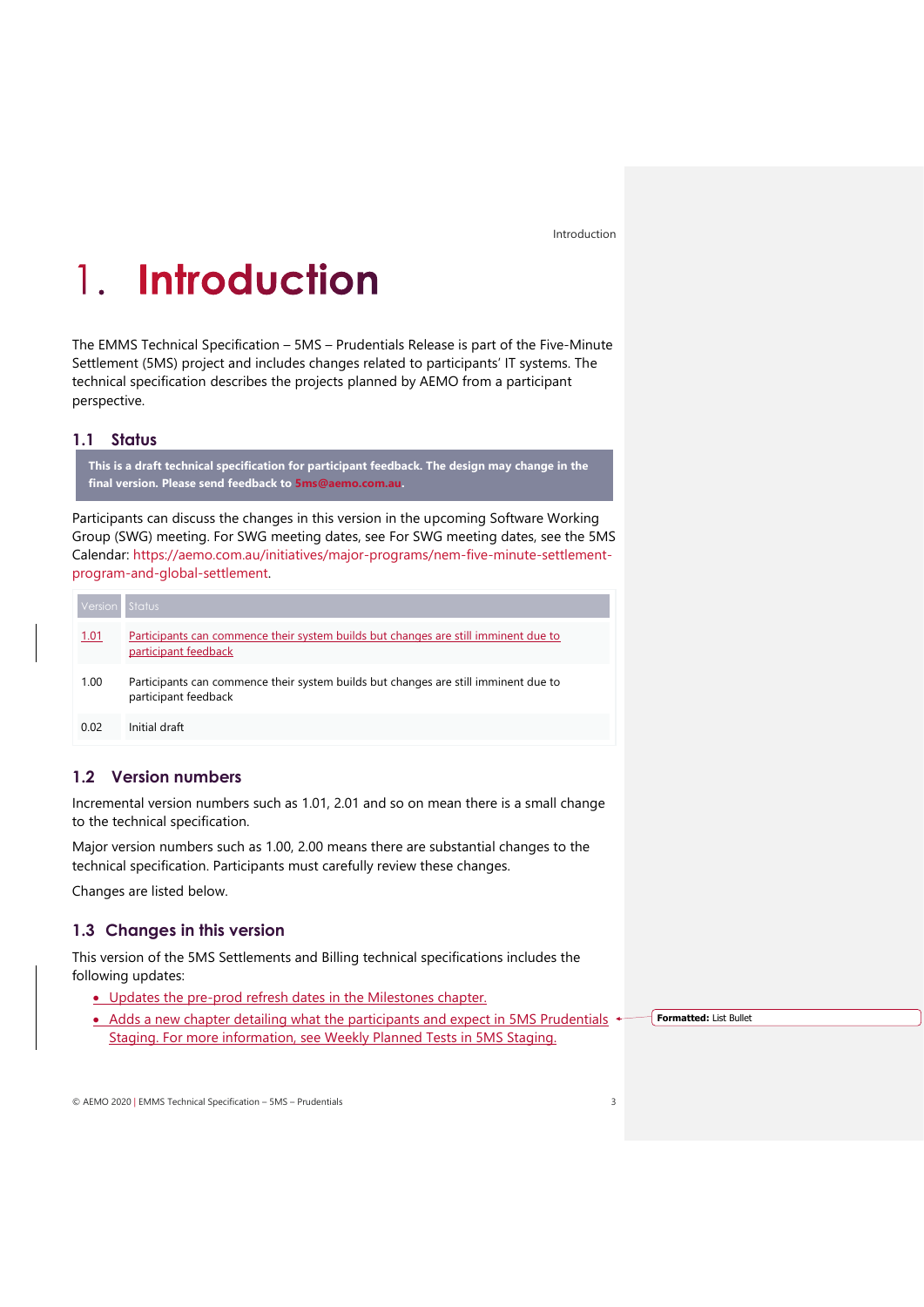**For more information, see the 5MS Systems High-Level Impact Assessment (HLIA) document.**

# <span id="page-5-0"></span>**1.4 Overview**

This section details the 5MS changes to Settlements and AEMO's real-time operational systems.

#### **1.4.1 Five Minute Settlement (5MS)**

On 28 November 2017, the AEMC made a final rule to alter the settlement period for the wholesale electricity spot market from 30 minutes to five minutes to align with the dispatch period. The changes are effective from

1 July 2021.

The AEMC determined the five-minute settlement provides a better price signal for investment in fast response technologies, such

as batteries, new gas peaking generation, and demand response. The alignment of the operational dispatch and financial settlement periods are expected to lead to more efficient bidding, operational decisions, and investment.

The 5MS updates are divided into different workstreams based on functionality as follows:

- Dispatch and Bidding
- Retail
- Settlements

# <span id="page-5-1"></span>**1.5 Audience**

AEMO provides this information as a service targeting business analysts and IT staff in participant organisations.

# <span id="page-5-2"></span>**1.6 Project list**

The EMMS Technical Specification – 5MS – Prudentials includes the following projects:

- [EMMS Markets Portal: NEM Prudentials](#page-14-0)
- [Prudential Systems API Design](#page-16-0)

# <span id="page-5-3"></span>**1.7 Related rules and procedures**

| <b>Type</b>                    | <b>Details</b>                                                                                                                                                                     |
|--------------------------------|------------------------------------------------------------------------------------------------------------------------------------------------------------------------------------|
| <b>Credit Limit Procedures</b> | Provides details on how AEMO determines the prudential settings for each<br>Market Participant so that the Prudential standard is met for the National<br>Electricity Market (NEM) |

**Deleted:** <#>Adds [a Milestones](#page-7-0) chapter with further details about environments and release details. ¶ <#>Adds details about changes to each version in this Release series: EMMS521 in [Version History.¶](#page-48-0) <#>Adds a sectio[n above,](#page-4-1) indicating the status of this version. For example, whether it is for participant review or stable enough for participants to complete their own systems builds.¶ <#>Adds information about accessing the staging environment for APIs and APIs unavailable over MarketNet until further notice in [API e-Hub addresses.](#page-17-0)¶ <#>Adds information about having your public participant IP address whitelisted by AEMO. See [API whitelisting.](#page-16-2)¶ <#>Adds new APIs – getBankGuarantees and getPrudentialCompanyAttributes for Credit Support. See [getBankGuarantees](#page-37-0) API and [getPrudentialCompanyAttributes](#page-39-0) API¶ <#>Adds example requests and responses for all APIs. See [Prudential Systems API Design.¶](#page-16-0) <#>Adds a new chapter detailing the changes to the NEM Prudentials web portal on the EMMS Markets Portal. See [EMMS Markets Portal: NEM Prudentials.](#page-14-0)¶ <#>Adds a table comparing the APIs and Data Model coverage. Se[e Prudentials API vs Data Model Comparison.](#page-44-0)¶ <#>Includes updates to existing sections based on the feedback provided by participants for the draft version of the

document. ¶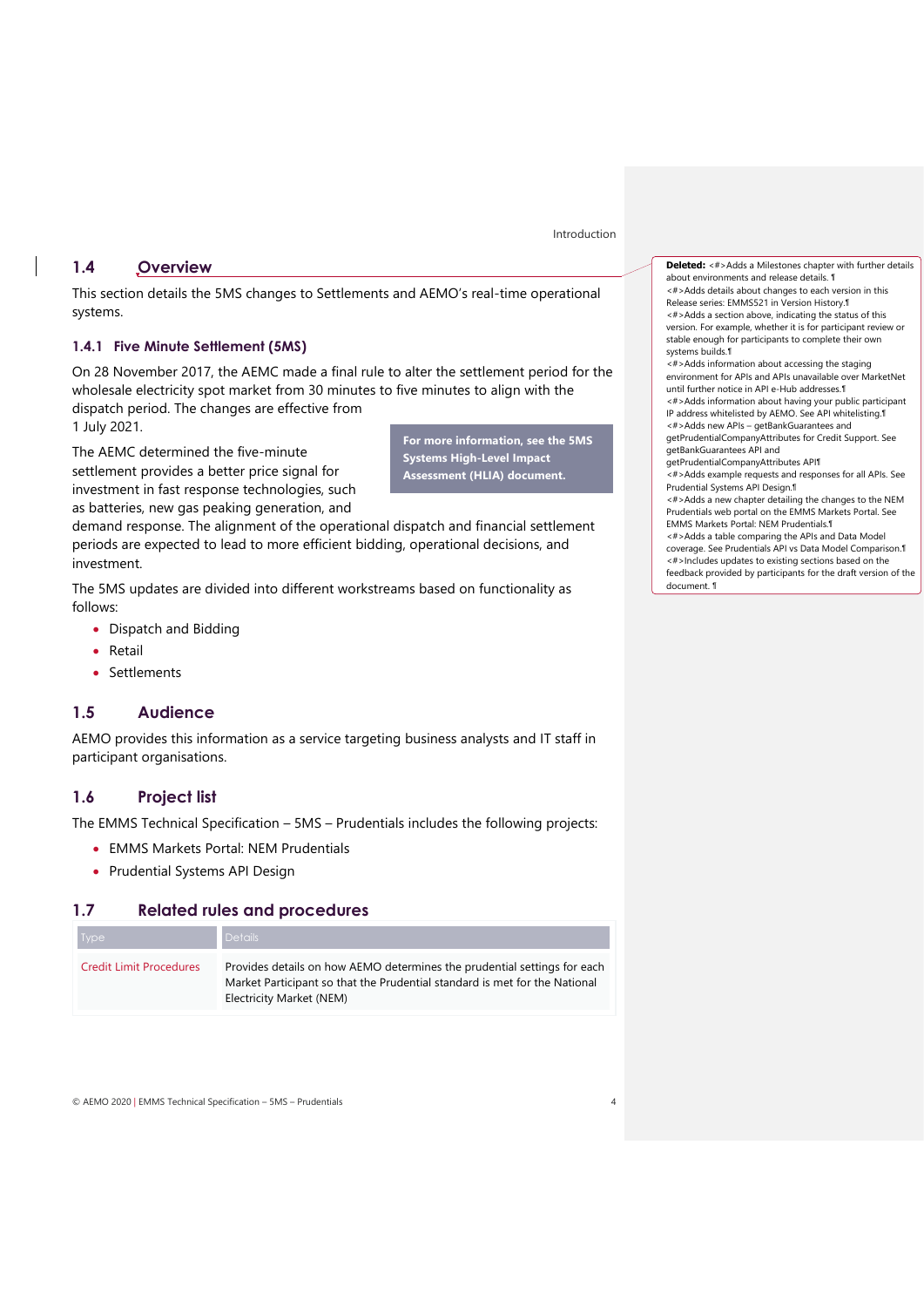### <span id="page-6-0"></span>**1.8 Proposed timeline**

For the schedule and the Program timeline, see the [Five Minute Settlement and Global](https://www.aemo.com.au/Electricity/National-Electricity-Market-NEM/Five-Minute-Settlement)  [Settlement](https://www.aemo.com.au/Electricity/National-Electricity-Market-NEM/Five-Minute-Settlement) page on the AEMO website.

# <span id="page-6-1"></span>**1.9 Approval to change**

The changes are continually discussed and updated as a part of the 5MS Systems Working Group and other 5MS Consulting Forum meetings. There is no approval to change required from participant change controllers at this time.

Amendments to the Rules regarding five-minute settlements are published on the AEMC website: [National Electricity Amendment \(Five-minute settlement rule\) 2017.](https://www.aemc.gov.au/rule-changes/five-minute-settlement)

Amendments to the Rules regarding Global Settlements are published on the AEMC website: [National Electricity Amendment \(Global Settlement and Market Reconciliation\)](https://www.aemc.gov.au/rule-changes/global-settlement-and-market-reconciliation)  [2018.](https://www.aemc.gov.au/rule-changes/global-settlement-and-market-reconciliation)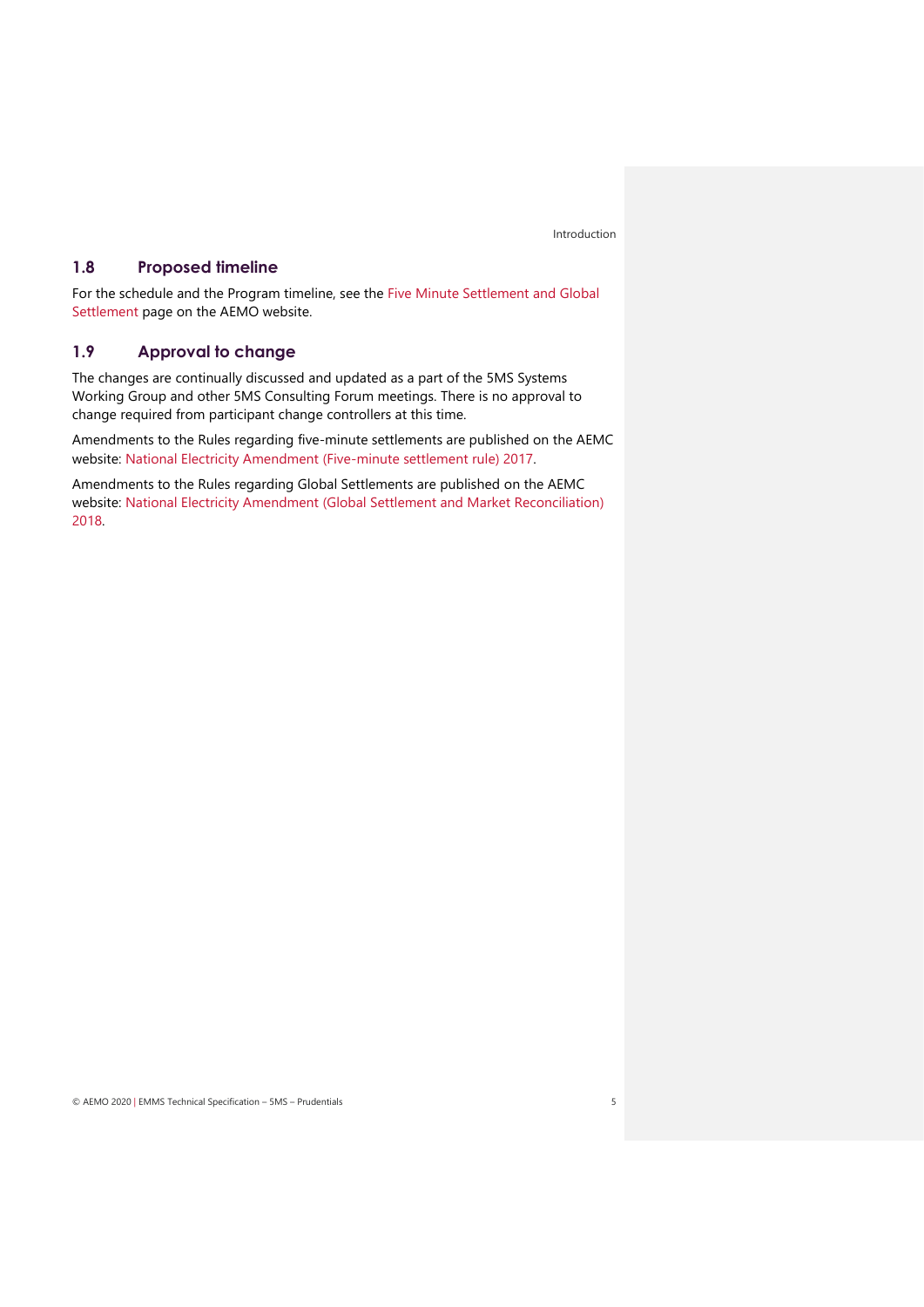Milestones

# <span id="page-7-0"></span>2. Milestones

# <span id="page-7-1"></span>**2.1 Revised technical specification**

Published as required with further details of the changes to assist IT staff with their own technical implementation.

# <span id="page-7-2"></span>**2.2 Systems working group (SWG)**

For details about the SWG, see [https://aemo.com.au/Electricity/National-Electricity-](https://aemo.com.au/Electricity/National-Electricity-Market-NEM/Five-Minute-Settlement/Systems-Workstream/Systems-Working-Group)[Market-NEM/Five-Minute-Settlement/Systems-Workstream/Systems-Working-Group.](https://aemo.com.au/Electricity/National-Electricity-Market-NEM/Five-Minute-Settlement/Systems-Workstream/Systems-Working-Group)

For SWG meeting dates, see the 5MS Calendar: [https://aemo.com.au/initiatives/major](https://aemo.com.au/initiatives/major-programs/nem-five-minute-settlement-program-and-global-settlement)[programs/nem-five-minute-settlement-program-and-global-settlement.](https://aemo.com.au/initiatives/major-programs/nem-five-minute-settlement-program-and-global-settlement)

# <span id="page-7-3"></span>**2.3 5MS staging environment**

| Status      | Details                                                                                                                                                           |
|-------------|-------------------------------------------------------------------------------------------------------------------------------------------------------------------|
| 15 May 2020 | AEMO implements components of the Release in stages. Participant access is not<br>restricted; however, the data content or system availability is not quaranteed. |
|             | For more details, see https://aemo.com.au/Electricity/National-Electricity-Market-<br>NEM/Five-Minute-Settlement/Systems-Workstream/Staging-Environment           |

### <span id="page-7-4"></span>**2.4 APIs and JSON schemas**

| <b>Status</b>                                                                                                                                                                                                                                  | <b>Details</b>                                                                                                                                              |
|------------------------------------------------------------------------------------------------------------------------------------------------------------------------------------------------------------------------------------------------|-------------------------------------------------------------------------------------------------------------------------------------------------------------|
| Available for use in the staging environment over the<br>Internet gateway only.<br>The work to submit APIs via MarketNet is still in<br>progress. We will advise when participants can test APIs<br>in the staging environment over MarketNet. | For API e-Hub access details, see page 15<br>Participant IP addresses for the staging<br>environment require whitelisting by AEMO.<br>For help, see page 15 |

**[Deleted:](#page-16-1)** 13

**[Deleted:](#page-16-2)** 13

### <span id="page-7-5"></span>**2.5 Pre-production refresh**

|                         | <b>Details</b>                                                                                                                                                                |
|-------------------------|-------------------------------------------------------------------------------------------------------------------------------------------------------------------------------|
| $9:00$ am $-28$         | 15 May 2020 This is an <b>MSATS</b> CATS and MDM pre-production refresh only. The <b>MSATS</b> pre-<br>production environment is unavailable for the duration of the refresh. |
| May 2020<br>$10:00$ am. | EMMS, NOS, OPDMS, and User Rights Management (URM) systems are not affected.<br>User accounts, passwords and privileges remain the same.                                      |

**Deleted:** TBA

**Deleted:** Refresh of the pre-production system with data refreshed from the production system. An outage of up to five days can occur to the pre-production environment during this period. Participant access is not restricted, however, AEMO do not guarantee the pre-production data content or system availability. During the refresh, access to other AEMO systems such as AWEFS, EMMS, OPDMS, and STTM may be intermittently affected.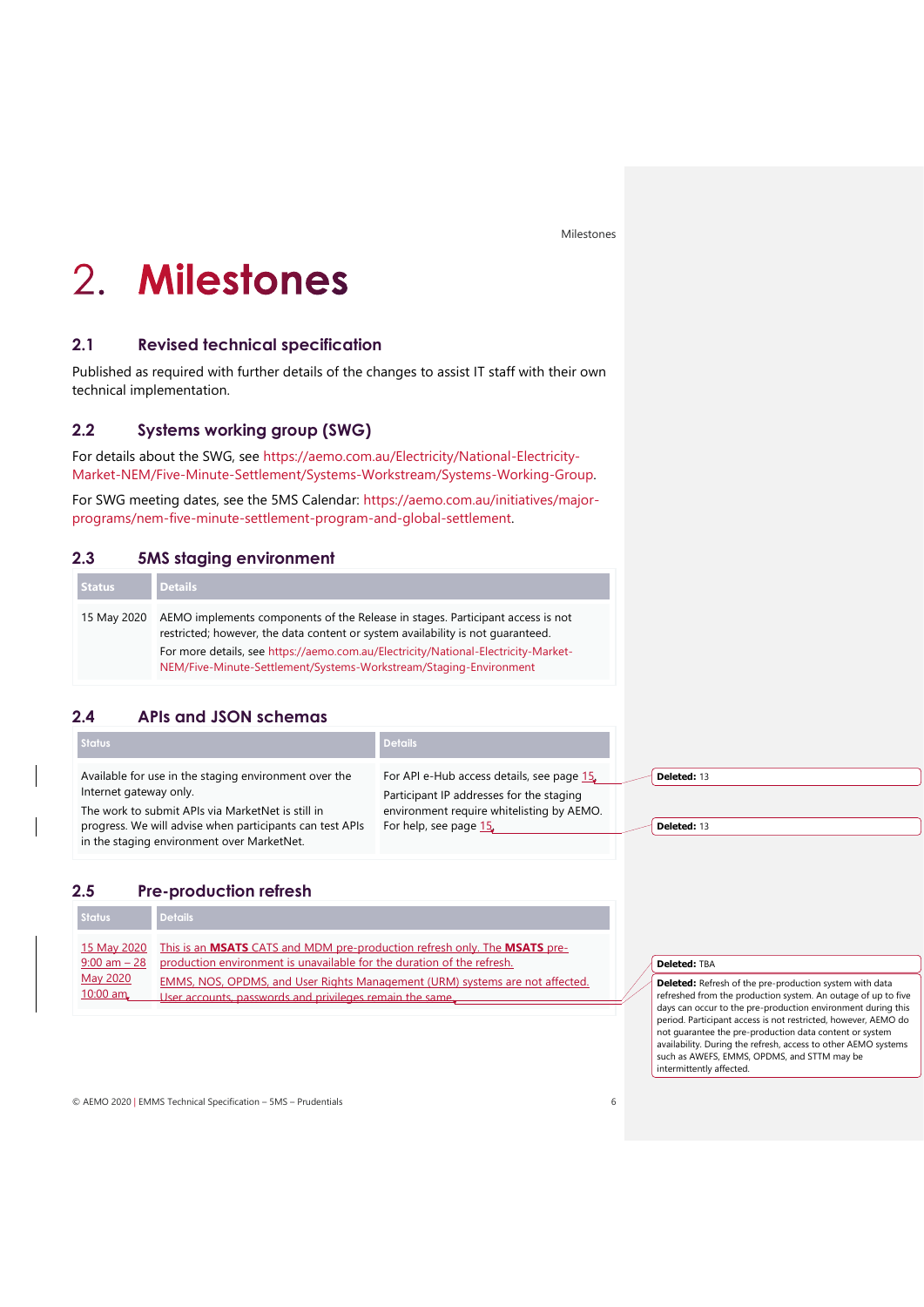Milestones

# <span id="page-8-0"></span>**2.6 Pre-production implementation**

| <b>Status</b>                                  | <b>Details</b>                                                                                                                                                                                                                                                    |
|------------------------------------------------|-------------------------------------------------------------------------------------------------------------------------------------------------------------------------------------------------------------------------------------------------------------------|
| 1 week before the<br>pre-production<br>release | AEMO implements components of the Release to pre-production for<br>participant testing.<br>AEMO has full access to the system during this period.<br>Participant access is not restricted; however, the data content or system<br>availability is not quaranteed. |

# <span id="page-8-1"></span>**2.7 Pre-production release**

| <b>Status</b>                                                  | Details                                                                                                                                                                       |
|----------------------------------------------------------------|-------------------------------------------------------------------------------------------------------------------------------------------------------------------------------|
| For details, see the<br>Program Timeline on<br>AEMO's website. | Pre-production systems available to participants.<br>The Readiness Working Group (RWG) provides these dates as they are<br>confirmed.<br>https://portal.preprod.nemnet.net.au |

# <span id="page-8-2"></span>**2.8 Production implementation**

| l Status I                              | <b>Details</b>                                           |
|-----------------------------------------|----------------------------------------------------------|
| 1 week before the<br>production release | AEMO implements components of the Release to production. |

# <span id="page-8-3"></span>**2.9 Production release**

| <b>Status</b>                                              | <b>Details</b>                                                                                                                                                          |
|------------------------------------------------------------|-------------------------------------------------------------------------------------------------------------------------------------------------------------------------|
| For details, see<br>Program Timeline on<br>AEMO's website. | Production systems available to participants.<br>The Readiness Working Group (RWG), provides these dates as they are<br>confirmed.<br>https://portal.prod.nemnet.net.au |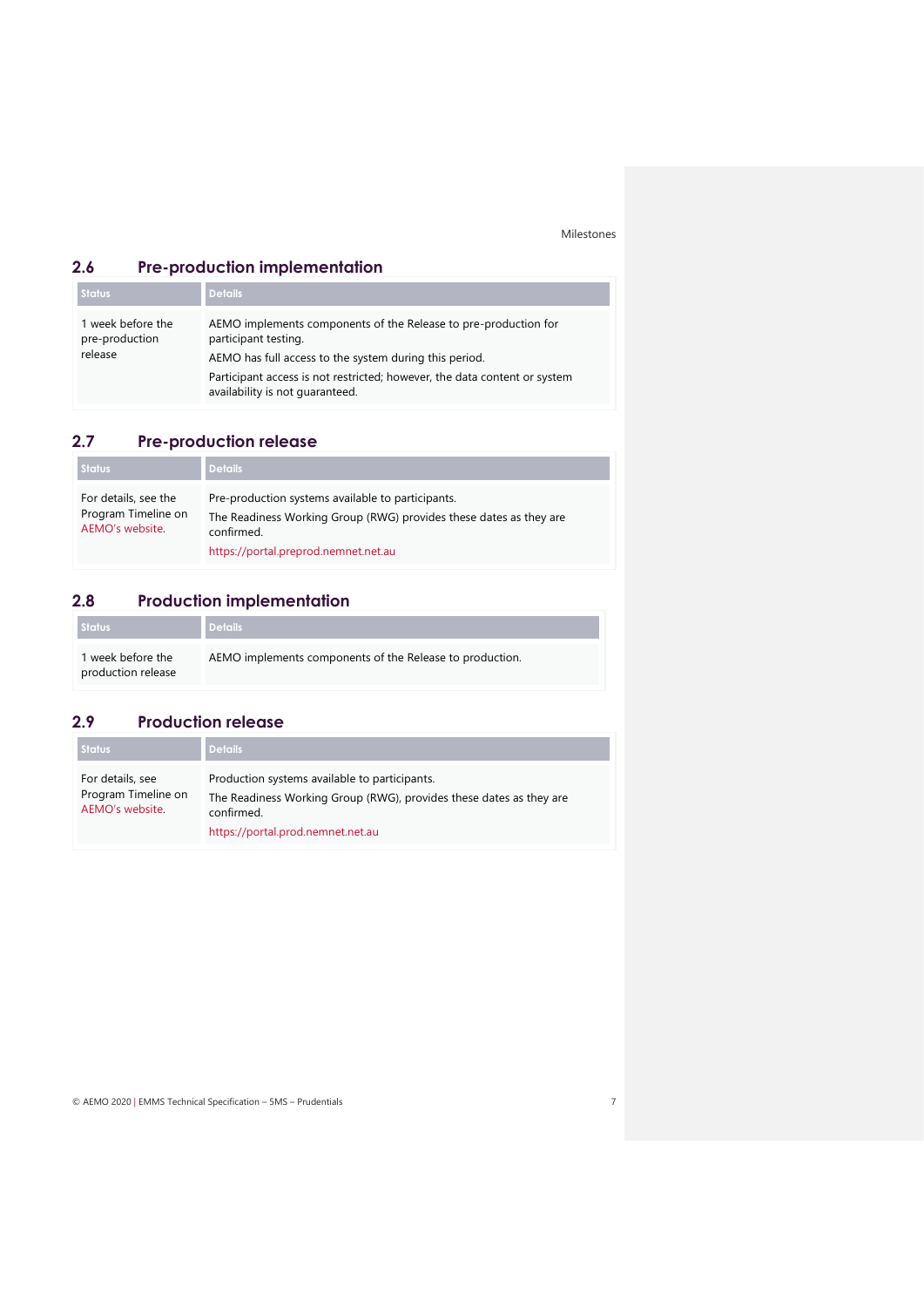Weekly Planned Tests in 5MS Staging

# <span id="page-9-0"></span>3. Weekly Planned Tests in **5MS Staging**

This chapter details what the participants can expect for **5MS** Prudentials Staging release on a weekly basis.

# <span id="page-9-1"></span>**3.1 Assumptions**

For the staging release, AEMO assumes the following:

- There is no integration with Reallocations system in the Staging environment.
- The timing for five-minute capability must align with Settlements which is being switched on in June.
- Prudential runs will happen once a day each day at 1 am.
- Prudential Forecast will run once a day each day at 3 pm.
- Settlements Direct for 5MS is deployed alongside Prudentials.

**Formatted:** Body Note Important, Position: Horizontal: 1.74 cm, Relative to: Page, Vertical: -8.47 cm, Relative to: Paragraph

**Deleted:** <#>Input data is a combination of artificially constructed input data and the production data¶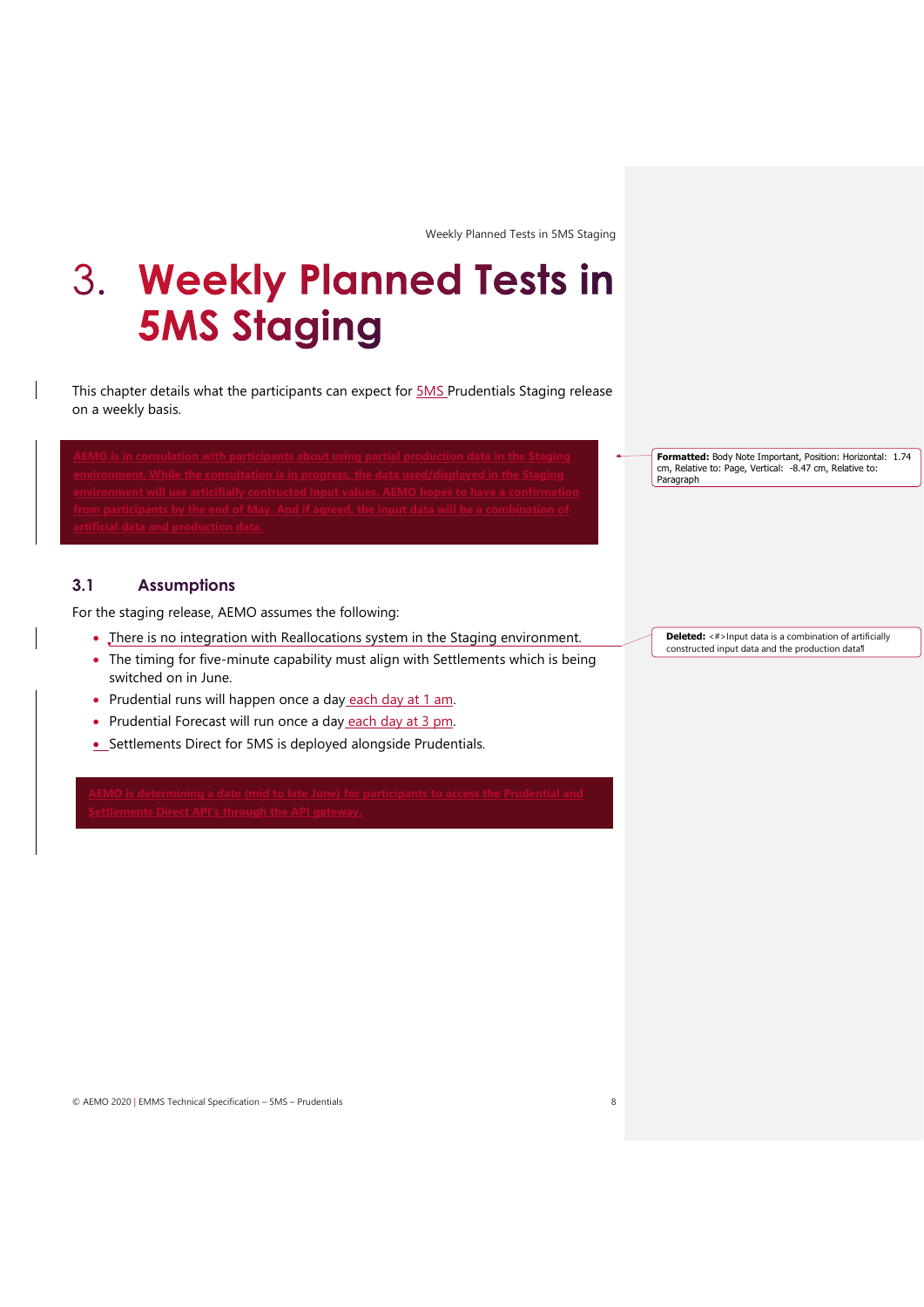Weekly Planned Tests in 5MS Staging

**Formatted Table**

Access to Prudential Dashboard and Prudential Forecaster<br>through direct API calls?¶<br>Access to Settlements Direct through API calls?

Automated Prudential Forecaster run¶ Switch on 5-minute trading price calcs in the Dispatch system¶

...

**Formatted:** Font: (Default) +Body (Segoe UI) **Formatted:** Font: (Default) Times New Roman, Highlight

**Deleted:** Prudentials based five-minute data **Formatted:** No bullets or numbering **Deleted:** Automated Prudential run¶

Prudential results for each day in the week **Formatted:** Font: (Default) Segoe UI, Highlight

**Formatted:** Highlight

Participants receive:¶

**Formatted:** Highlight **Deleted:** Weeks 4 - Forever

**Formatted:** Body Text

# <span id="page-10-0"></span>**3.2 Weekly planned tests in 5MS staging**

|                 |                        |                                                            |                                                                                                                                                                                            | Formatted: Font: Not Bold                                                                                                                                                                                                                                                                                                                                |
|-----------------|------------------------|------------------------------------------------------------|--------------------------------------------------------------------------------------------------------------------------------------------------------------------------------------------|----------------------------------------------------------------------------------------------------------------------------------------------------------------------------------------------------------------------------------------------------------------------------------------------------------------------------------------------------------|
| Release<br>Week | <b>Date</b>            | Staging activity                                           | What Participants receive (at minimum)                                                                                                                                                     | Formatted: Font: Not Bold                                                                                                                                                                                                                                                                                                                                |
|                 |                        |                                                            |                                                                                                                                                                                            | Formatted: Body Table Text                                                                                                                                                                                                                                                                                                                               |
| Week 1          | $18$ May $-$<br>22 May | <b>Artificially created</b><br><b>Prudential Dashboard</b> | New/updated Settlements Direct web UI<br>New/updated Prudential Dashboard web UI                                                                                                           | <b>Deleted:</b> Prudentials based on 30-minute data + 5MS<br><b>Settlement Direct</b>                                                                                                                                                                                                                                                                    |
|                 |                        | and Prudential Forecast<br>data                            | Updated Prudential Forecast web UI<br><b>Restored Credit support UI</b>                                                                                                                    | <b>Deleted:</b> <#>Automated Prudential run1<br><#>Automated Prudential Forecaster run'll<br><#>New Settlements Direct system¶                                                                                                                                                                                                                           |
|                 |                        |                                                            | Participants receive:<br>$\bullet$                                                                                                                                                         | Formatted: Body Table Text, Bulleted + Level: 1 + Aligned<br>at: $0.63$ cm + Indent at: 1.27 cm                                                                                                                                                                                                                                                          |
|                 |                        |                                                            | Prudential results each day at 1am<br>$\circ$<br>- all prudential results set to pre-                                                                                                      | Formatted: Bulleted + Level: $2 +$ Aligned at: 1.9 cm +<br>Indent at: 2.54 cm                                                                                                                                                                                                                                                                            |
|                 |                        |                                                            | determined values<br>Prudential Forecast results each day<br>at 3pm - all prudential forecast<br>results set to pre-determined<br>values<br><b>Integration with Prudential</b><br>$\Omega$ | Deleted: Prudential results for each day in the week!<br>Prudential Forecaster results for each day in the week!<br>Integration with Prudential Dashboard and Prudential<br>Forecaster web displays1<br><b>Access to Prudential Dashboard and Prudential Forecaster</b><br>through direct API calls?1<br>Access to Settlements Direct through API calls? |
|                 |                        |                                                            | Dashboard and Prudential Forecast                                                                                                                                                          | Formatted: Font: (Default) Segoe UI, Highlight                                                                                                                                                                                                                                                                                                           |
|                 |                        |                                                            | web displays.                                                                                                                                                                              | Formatted: Highlight                                                                                                                                                                                                                                                                                                                                     |
|                 |                        |                                                            |                                                                                                                                                                                            | Formatted: Font: (Default) +Body (Segoe UI), 10 pt                                                                                                                                                                                                                                                                                                       |
| Week 2          | $25$ May $-$           | Artificially created                                       | Participants receive:                                                                                                                                                                      | Formatted: Font: Not Bold                                                                                                                                                                                                                                                                                                                                |
|                 | 29 May                 | <b>Prudential Dashboard</b>                                | Prudential results each day at 1am.<br>$\circ$                                                                                                                                             | Formatted: Font: 10 pt                                                                                                                                                                                                                                                                                                                                   |
|                 |                        | and Prudential Forecast<br>data                            | Prudential Forecast results each day<br>$\circ$<br>at 3pm.                                                                                                                                 | Formatted: Font: (Default) +Body (Segoe UI), 10 pt                                                                                                                                                                                                                                                                                                       |
|                 |                        |                                                            | <b>Integration with Prudential</b><br>$\circ$                                                                                                                                              | <b>Formatted: Font: Not Bold</b>                                                                                                                                                                                                                                                                                                                         |
|                 |                        |                                                            | Dashboard and Prudential Forecast                                                                                                                                                          | <b>Deleted:</b> Prudentials based on 30-minute data                                                                                                                                                                                                                                                                                                      |
|                 |                        |                                                            | web displays.                                                                                                                                                                              | <b>Formatted:</b> Font: 10 pt                                                                                                                                                                                                                                                                                                                            |
| Week 3          | $1$ June $-5$          | <b>TBA</b>                                                 | To be advised based on consultation with the                                                                                                                                               | Formatted: List Paragraph,*List Paragraph, Bulleted + Level:<br>$2 +$ Aligned at: 1.9 cm + Indent at: 2.54 cm                                                                                                                                                                                                                                            |
| and<br>beyond   | June                   |                                                            | industry.                                                                                                                                                                                  | <b>Deleted:</b> Automated Prudential run<br>Automated Prudential Forecaster run<br>Participants receive:<br>Prudential results for each day in the week¶<br>Prudential Forecaster results for each day in the week¶<br>Integration with Prudential Dashboard and Prudential<br>Forecaster web displays                                                   |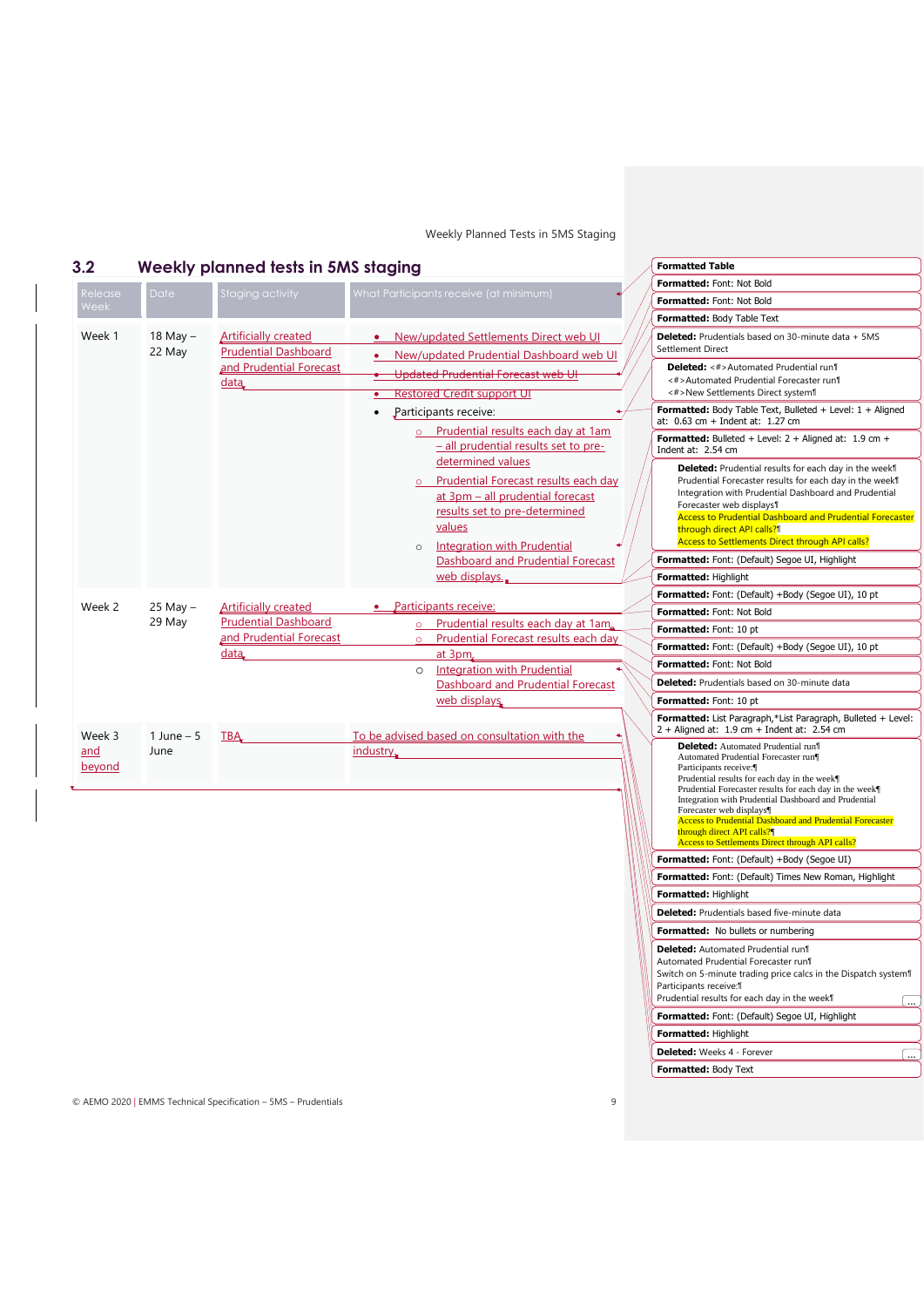Prudential Overview

# <span id="page-11-0"></span>**Prudential Overview**  $\overline{4}$ .

The Settlements system is part of the Electricity Market Management System (EMMS) that depends on information from Registration and Dispatch systems and calculates amounts owing to or owed by each party including AEMO.

This document details the 5MS and GS changes to the Settlements stream.

### <span id="page-11-1"></span>**4.1 Settlements stream**

The Settlements stream includes Settlements, Billing, Invoicing, Reallocations, and Prudentials. This version of the document focuses on the updates to the Prudentials packages.

From 1 July 2021, the following services are impacted:

- Transactions are calculated every five minutes.
- Settlement estimation calculates energy transactions every five minutes.
- The inter-regional and intra-regional residue surplus are calculated on a fiveminute basis.
- Several non-energy transactions, such as market Ancillary Services (such as FCAS) are completed using five-minute energy volumes.

# <span id="page-11-2"></span>**4.2 Prudential system**

The NEM Prudential systems provides participants information on the money they are owed. An essential element of the prudential systems is the concept of Outstandings, which is the total amount owing but not yet paid or settled. The NEM Prudential system consists of the following:

- NEM Prudential Dashboard interface which displays the latest prudential information. The dashboard is updated throughout the settlement day, including weekends and public holidays.
- NEM Prudential Forecast interface which provides participants with a forecast of their expected prudential position for the next NEM business day, allowing participants to better manage their prudential obligations.
- NEM Credit Support interface which allows participants to view and analyse their credit support.

The NEM Prudential systems provides the participants a web-based dashboard for users to:

- View the current prudential position with AEMO
- View a forecast of their prudential position as of the next business day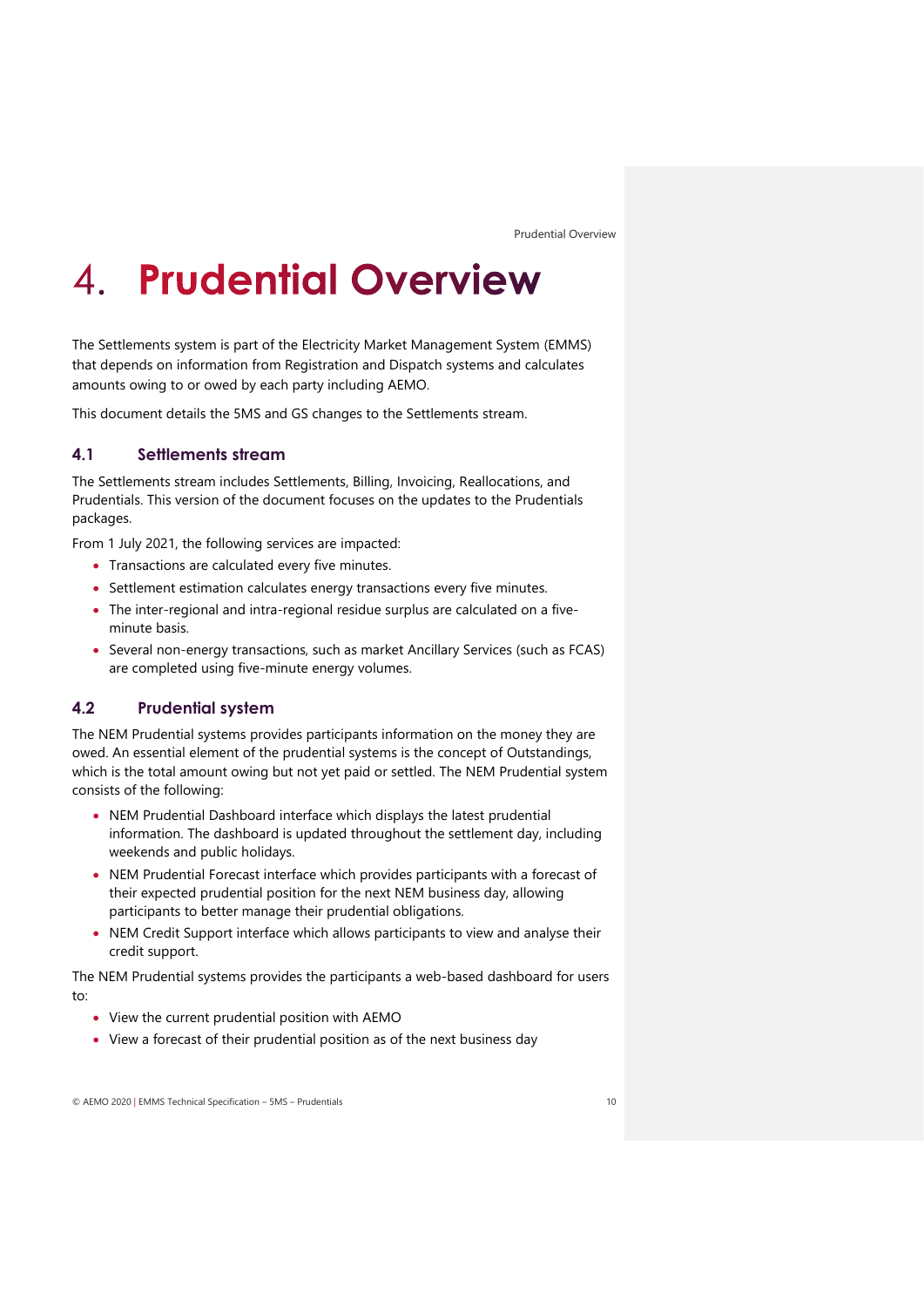Prudential Overview

• Calculate the future credit support based on the input variables provided by the user.

# <span id="page-12-0"></span>**4.3 Updates for 5MS**

All prudential information is now based on five-minute data volumes. For reallocations, calculations in Prudential system uses 5-minute data after July 1, 2021.

AEMO exposes new and updated APIs allowing participants to access their Prudential Dashboard, Prudential Forecast, and Credit Support details via APIs.

The Prudential web (Prudential Dashboard, Prudential Forecast, and Credit Support) interfaces are updated to align with current AEMO standards.

Due to updates to AEMO's internal systems, the NEM\_REPORTS displays values up to eight decimal places. When the data loads into the table, it truncates to five decimal places. For example, in the AS\_PAYMENTS\_SUMMARY report, if the value is 200.00000000. In the BILLINGASPAYMENTS table, it would be 200.00000.

### <span id="page-12-1"></span>**4.4 API design summary**

| <b>API Name</b>                | <b>Description</b>                                                                                                                                                                     |
|--------------------------------|----------------------------------------------------------------------------------------------------------------------------------------------------------------------------------------|
| getPrudentialCompanySummary    | Retrieve the company details for the given participant ID.                                                                                                                             |
| getPrudentialRunAllCompanies   | Retrieve a prudential summary for each company in a prudential<br>run.                                                                                                                 |
| getCumulativePrice             | Retrieve the cumulative price per region.                                                                                                                                              |
| getPrudentialCalendar          | Retrieve the details for a Billing calendar.                                                                                                                                           |
| getPrudentialRunVersion        | Retrieve the latest prudential run details.                                                                                                                                            |
| getForecastCompanySummary      | Retrieve the company details for the given participant ID, forecast<br>run number and date.                                                                                            |
| getForecastRegionalPrice       | Retrieve the regional price details for the given forecast run number<br>and date.                                                                                                     |
| getForecastRevenue             | Retrieve the regional revenue details for the given forecast run<br>number and date.                                                                                                   |
| getForecastRunVersion          | Retrieve the latest forecast prudential run details.                                                                                                                                   |
| getBankGuarantees              | Retrieve all bank quarantees for a company based on the from and<br>to dates.                                                                                                          |
| getPrudentialCompanyAttributes | Retrieve a list of prudential attributes (MCL, Typical Accural,<br>Prudential Margin) for all effective dates for a company based on<br>the from and to dates in the query parameters. |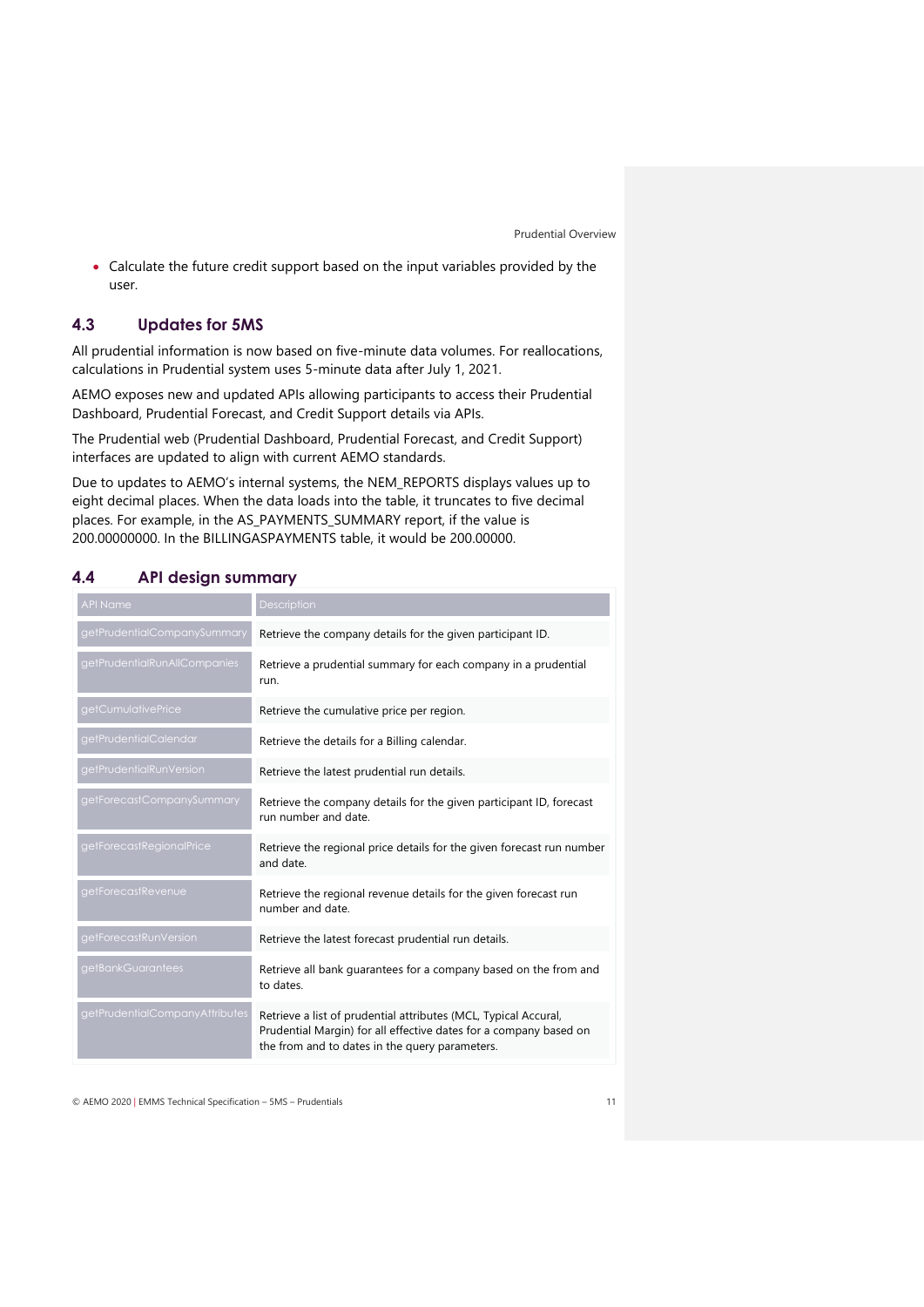Prudential Overview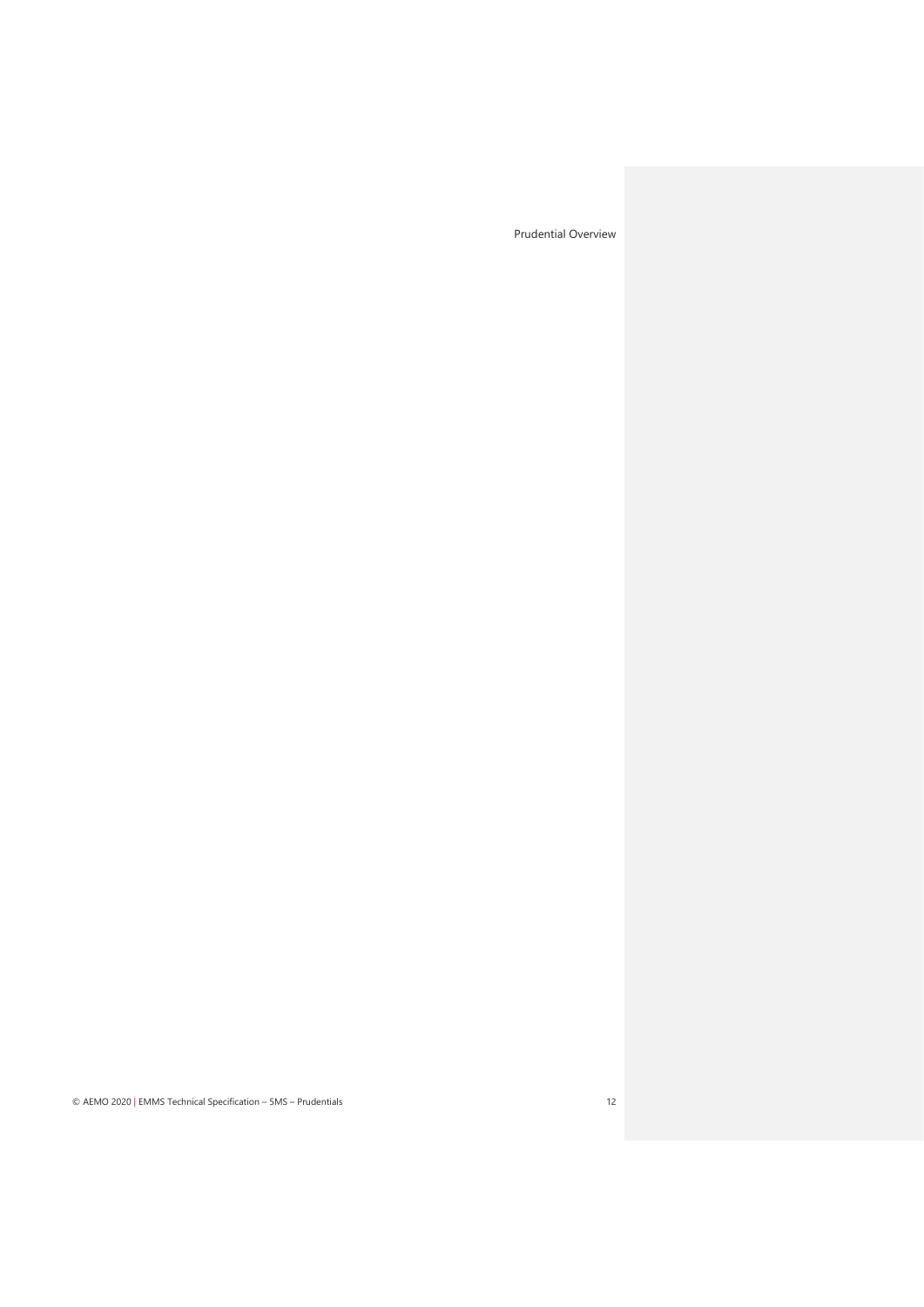EMMS Markets Portal: NEM Prudentials

# <span id="page-14-0"></span>**5. EMMS Markets Portal: NEM Prudentials**

### <span id="page-14-1"></span>**5.1 NEM Prudentials web interface**

The new Prudentials web interface supports fiveminute intervals starting on July 1, 2021. To access the Prudential Dashboard and Prudential Forecast screens from the AEMO Markets Portal, navigate to **MMS** > **Settlements** > **View** 

**The screenshots available in this chapter are examples only and can differ from the final version on the Markets Portal.**

**Prudentials** and select either **View NEM Prudential Dashboard** or **View NEM Prudential Forecast**.

# <span id="page-14-2"></span>**5.2 NEM Prudential dashboard**

The new NEM Prudential Dashboard includes the following updates:

| <b>COMPANY ID</b><br>61      |              | $\mathbf{s}$             | TRADING MARGIN    |        | <b>ETATUS TIME (AEST)</b><br>19/12/2018 10:25             |                |        |              | <b>FRELIMIAARY</b><br>24/01/2020<br>YEAR 2020 WEEK 2 |        | SETTLEMENT<br>22/01/2020<br>VEAR 2018 WEEK 51 |                                        |                | FINAL<br>23/01/2020<br><b>YEAR 2013 WEEK 12</b> |        | 3      |   |
|------------------------------|--------------|--------------------------|-------------------|--------|-----------------------------------------------------------|----------------|--------|--------------|------------------------------------------------------|--------|-----------------------------------------------|----------------------------------------|----------------|-------------------------------------------------|--------|--------|---|
| Summary                      |              |                          |                   |        | Prudential Graph                                          |                |        |              |                                                      |        |                                               |                                        |                |                                                 |        |        | Ŧ |
| Max Credit Limit             |              | ×                        |                   |        |                                                           |                |        |              |                                                      |        |                                               |                                        |                |                                                 |        |        |   |
| MCL from dd/mm/yyyy          |              | ×                        | $\boldsymbol{c}$  |        |                                                           |                |        |              |                                                      |        |                                               |                                        |                |                                                 |        |        |   |
| Credit Support               |              | ٠                        |                   |        |                                                           |                |        |              |                                                      |        |                                               |                                        |                |                                                 |        |        |   |
| Prudential Margin            |              |                          | <b>DOM NO</b>     |        |                                                           |                |        |              |                                                      |        |                                               |                                        |                |                                                 |        |        |   |
| Trading Limit                |              |                          | <b>STATISTICS</b> |        |                                                           |                |        |              |                                                      |        |                                               |                                        |                |                                                 |        |        |   |
| <b>Trading Margin</b>        |              |                          | <b>Contact</b>    |        |                                                           | Nov 17         | Nov 20 | Nov 23       | Nov. 26                                              | Nov 29 | Dec                                           | Dec 05                                 | Dec 08         | Dec 11                                          | Dec 14 | Dec 17 |   |
| Outstandings                 |              |                          |                   |        |                                                           | -Trading Limit | $\sim$ | Outstandings | Credit Support                                       |        |                                               |                                        |                |                                                 |        |        |   |
| <b>Typical Accrual</b>       |              |                          | <b>Linkshott</b>  |        |                                                           |                |        |              |                                                      |        |                                               |                                        |                |                                                 |        |        |   |
| For All Calendars click here |              |                          |                   |        | For Security Deposits Procedures and Templates click here |                |        |              |                                                      |        |                                               | For Realiscation Procedures click here |                |                                                 |        |        |   |
| Outstandings Components      |              |                          |                   | ÷      | Security Deposits                                         |                |        |              |                                                      | Ŧ      | Realiocations                                 |                                        |                |                                                 |        |        | ± |
| Year                         | Week         | Version                  | <b>Status</b>     | Amount | ID                                                        | Amount         |        | Lodged       | <b>Matures</b>                                       |        | ID                                            |                                        | Amount         | Start                                           |        | End    |   |
| 2018                         | 47.          | 14                       | <b>FINAL</b>      |        |                                                           |                |        |              |                                                      |        | 20100801.RS013                                |                                        |                |                                                 |        |        |   |
| 2018                         | 48.          | 10                       | PRELIM            |        |                                                           |                |        |              |                                                      |        | 20150501 RS016                                |                                        |                |                                                 | ٠      |        |   |
| 2018                         | 48           | $\overline{\phantom{a}}$ | PRELIM            |        |                                                           |                |        |              |                                                      |        | 20180802 RS011                                |                                        |                |                                                 |        |        |   |
| 2018                         | $50^{\circ}$ | $\alpha$                 | PREUM             |        |                                                           |                |        |              |                                                      |        | 20188802 RS012                                |                                        |                |                                                 |        |        |   |
| 2018                         | 51           | CURRENT                  | <b>ESTIMATE</b>   |        |                                                           |                |        |              |                                                      |        | 20181030 RS016                                |                                        | <b>COMPANY</b> |                                                 |        |        |   |
|                              |              |                          |                   |        |                                                           |                |        |              |                                                      |        | <b>BRANDARD MAKEN</b>                         |                                        | ----           | <b>TO THEFT</b>                                 |        |        | ٠ |
| <b>SUBTOTAL</b>              |              |                          |                   |        | SUBTOTAL.                                                 | $\mathbb{R}$   |        | in 0 item    |                                                      |        | SUBTOTAL                                      |                                        | ---            | in 5 items                                      |        |        |   |
|                              |              |                          |                   |        | <b>Incl in Final</b>                                      | $\rightarrow$  |        |              |                                                      |        | Incl in Outstandings                          |                                        | construction   |                                                 |        |        |   |
|                              |              |                          |                   |        | Adjustment to Outstandings                                | $\mathbb{R}$   |        |              |                                                      |        |                                               | Adjustment to Outstandings             | 田              |                                                 |        |        |   |

- 1. Adds Company ID to the web portal.
- 2. Adds a new row in the Summary section which displays a new MCL that becomes effective in the next 30 calendar days. In case of more than one MCL in the next 30 calendar days, only the immediate next MCL is displayed.
- 3. Rearranges the display format of Preliminary, Settlement and Final dates. The new format looks as below:

PRELIMINARY DD/MM/YYYY YEAR 2020 WEEK XX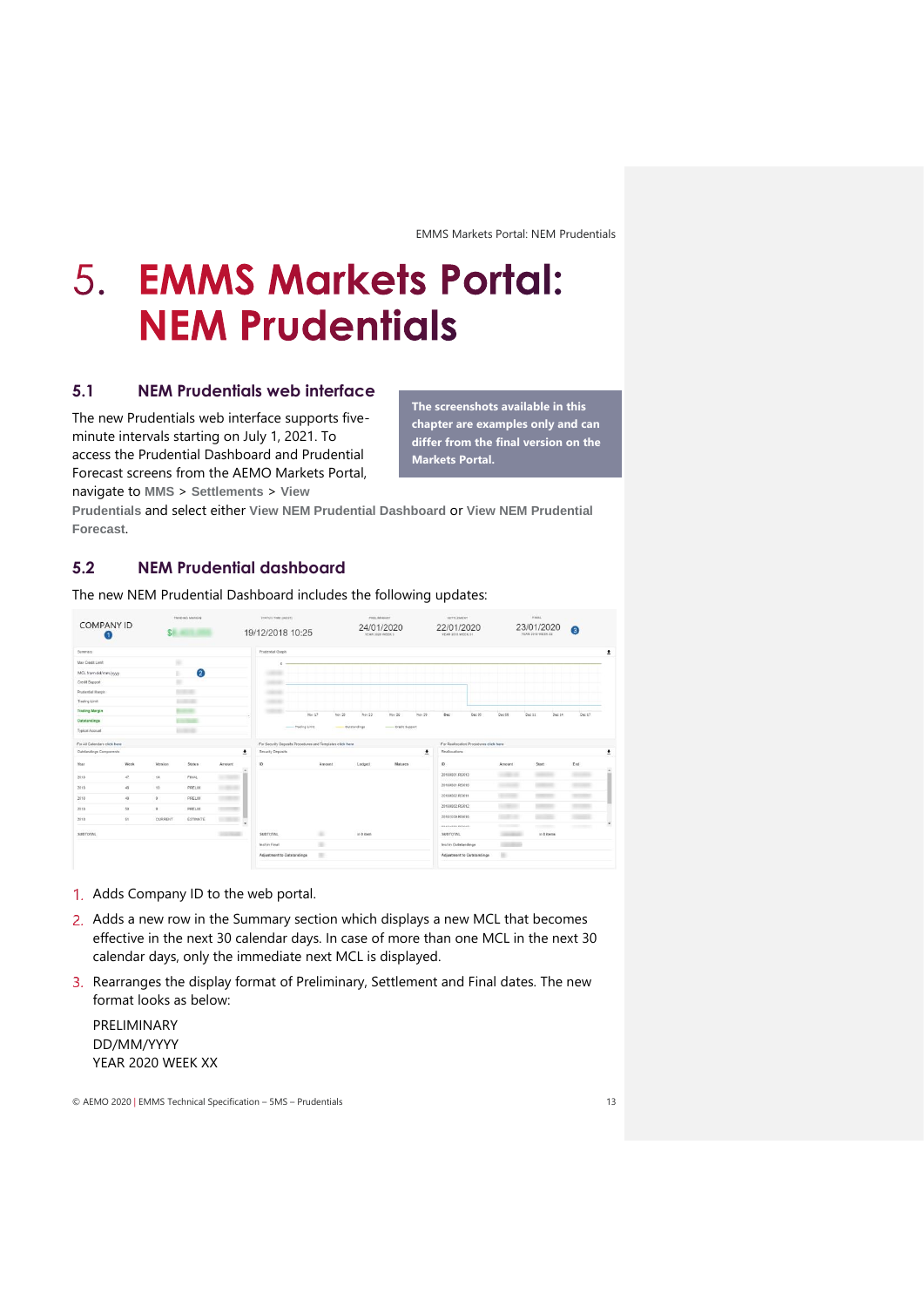EMMS Markets Portal: NEM Prudentials

# <span id="page-15-0"></span>**5.3 NEM Prudential Forecast**

The new NEM Prudential Forecast web portal updates the look and feel. Below is an example screen:



# <span id="page-15-1"></span>**5.4 NEM Credit Support**

The updated NEM Credit Support web portal fixes the following issues from the previous version:

- In the graph for Participant Guarantee Totals vs Participant MCL, the future MCL changes were not considered leading to false non-compliance indications.
- In the Details tab of the Participant Credit Support Status page, ten business days was incorrectly counted showing non-expiring guarantees as expiring.

• In the Details tab of the Participant

**The UI for the new Credit Support screen is under development and will be provided in subsequent version of this document.** 

Credit Support Status page, the expiry date of the bank guarantee is same as the termination date where as the bank guarantee date should always be one calendar day after the actual expiry date. The updated Credit Support status page will display the actual expiry date.

• The issues mentioned for the Participant Credit Support Status page should also apply to the Scenario Builder section of the NEM Credit Support web page.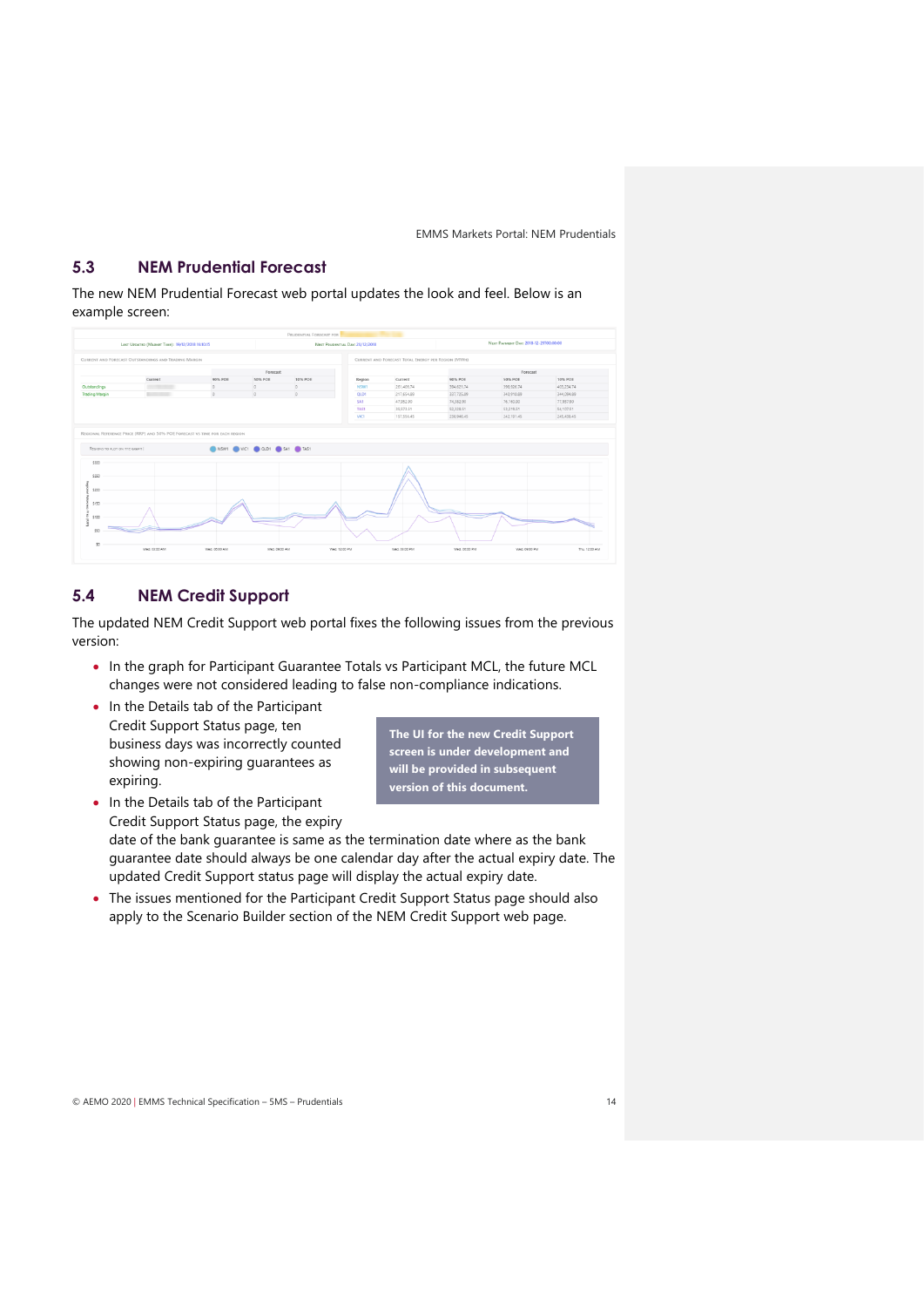# <span id="page-16-0"></span>6. Prudential Systems API **Design**

The following chapter describes some general API information, lists the new Prudential APIs, the validation rules, and the request and response structures along with examples for the Prudential APIs.

**For all information on accessing and using the APIs, see [Guide to](https://www.aemo.com.au/-/media/Files/Electricity/NEM/IT-Systems-and-Change/2018/Guide-to-AEMOs-eHub-APIs.pdf)  [AEMO's APIs](https://www.aemo.com.au/-/media/Files/Electricity/NEM/IT-Systems-and-Change/2018/Guide-to-AEMOs-eHub-APIs.pdf).** 

# <span id="page-16-1"></span>**6.1 API access**

AEMO's prudential APIs are accessible via the MarketNet and the Internet.



# <span id="page-16-2"></span>**6.2 API whitelisting**

The staging environment requires AEMO to whitelist your public IP address. To have your IP whitelisted, log a call with the Support Hub who will ask you to provide the following details:

- 1. Participant ID(s)
- 2. Inbound Public IP address or a range of IPs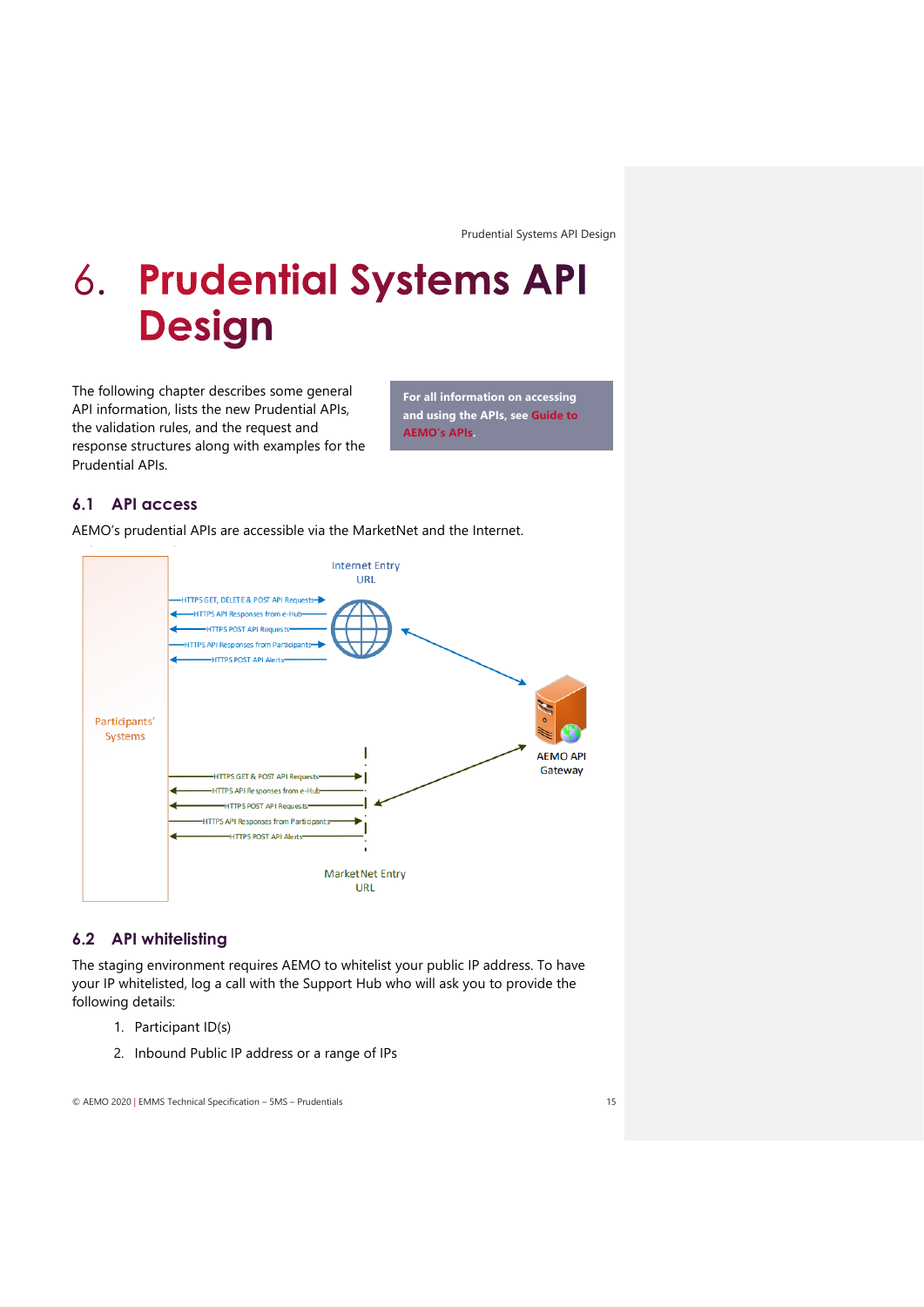- 3. SSL Certificate Signing Request (CSR)
- 4. The APIs you want to access

For help obtaining SSL certificates, see **Guide to AEMO's APIs**.

For help with Participant User access and required URM entities, see [User rights access.](#page-18-2)

### <span id="page-17-0"></span>**6.3 API e-Hub addresses**

API documentation, including Swagger files, are available via AEMO's API Portal. For more information about e-Hub APIs, see Guide to AEMO's e-Hub APIs.

| Environment                             | <b>Internet Address</b>                         | <b>MarketNet Address</b>                                                               |
|-----------------------------------------|-------------------------------------------------|----------------------------------------------------------------------------------------|
| <b>5MS Staging</b><br>gateway           | https://partner.api.5msstaging.aemo.co<br>m.au/ | Unavailable until further notice<br>https://apis.5msstaging.marketnet.net.au:93<br>19/ |
| <b>5MS Staging</b><br><b>API portal</b> | https://staging.apiportal.aemo.com.au/          | TBA                                                                                    |
| Pre-<br>production<br>gateway           | https://apis.preprod.aemo.com.au                | https://apis.preprod.marketnet.net.au                                                  |
| Production<br>gateway                   | https://apis.prod.aemo.com.au                   | https://apis.prod.marketnet.net.au                                                     |

API calls are authorised by Basic HTTP authentication using a username and password

For more information about user rights creating new Participant Users, and assigning

# <span id="page-17-1"></span>**6.4 API authentication and authorisation**

API connections use SSL certificates to secure the transport layer ensuring encrypted communication and secure interactions between participant and AEMO's systems. AEMO issues the SSL certificates to participants on request.

assigned by the company's Participant Administrator.

rights, see **[Guide to User Rights Management \(URM\)](http://www.aemo.com.au/-/media/Files/Electricity/NEM/Retail_and_Metering/Metering-Procedures/2016/Guide_to_User_Rights_Management.pdf)**.

**For details about obtaining a certificate, see [Guide to AEMO's](https://www.aemo.com.au/-/media/Files/Electricity/NEM/IT-Systems-and-Change/2018/Guide-to-AEMOs-eHub-APIs.pdf) e-[Hub APIs.](https://www.aemo.com.au/-/media/Files/Electricity/NEM/IT-Systems-and-Change/2018/Guide-to-AEMOs-eHub-APIs.pdf)**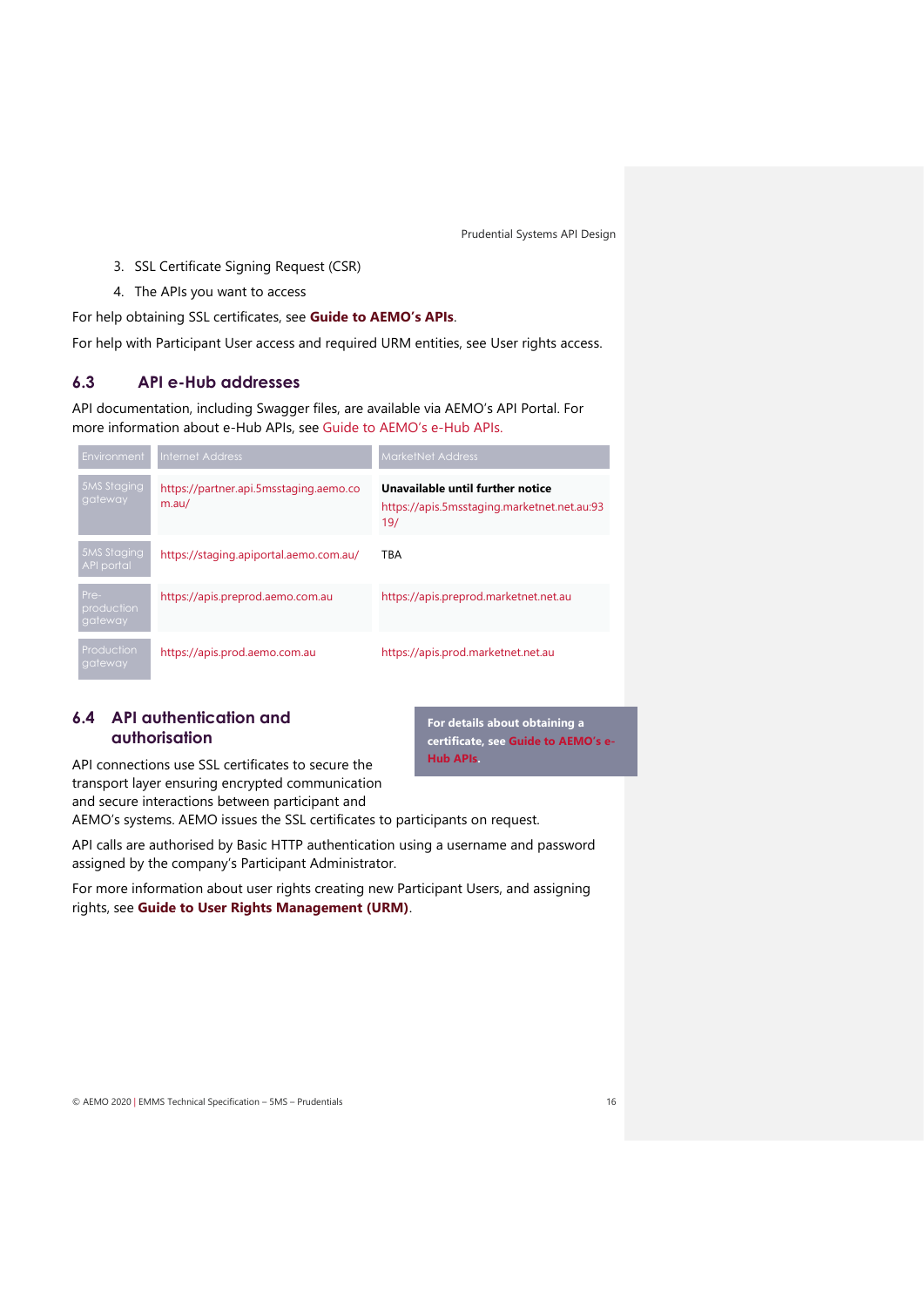### <span id="page-18-0"></span>**6.5 API format**

#### API URLs are in the following format:

https://<host>/<br/>susiness\_name>/<br/>susiness\_function>/<APIversion>/<resource>?quer ystring parameters

#### For example:

[https://apis.prod.aemo.com.au:9319/NEMWholesale/prudentials/v1/getPrude](https://apis.prod.aemo.com.au:9319/NEMWholesale/prudentials/v1/getPrudentialCompanySummary) [ntialCompanySummary](https://apis.prod.aemo.com.au:9319/NEMWholesale/prudentials/v1/getPrudentialCompanySummary)

#### Table 1 – API Definition

| Parameter                           | <b>Description</b>                                                                                                                                                                |
|-------------------------------------|-----------------------------------------------------------------------------------------------------------------------------------------------------------------------------------|
| <protocol></protocol>               | <b>HTTPS</b>                                                                                                                                                                      |
| $<$ host $>$                        | Names the server hosting the service or an external proxy<br>Internet web service host: apis.prod.aemo.com.au:9319<br>MarketNet web service host: apis.prod.marketnet.net.au:9319 |
| <business name=""></business>       | A business area such as NEMRetail or NEMWholesale                                                                                                                                 |
| <business function=""></business>   | API Name - The AEMO system providing the services<br>e.g. GeneratorRecall                                                                                                         |
| <apiversion></apiversion>           | The version for this API i.e. v1, v2, v3 etc                                                                                                                                      |
| <verb> <resource></resource></verb> | Entities of a Business Function e.g. /getCumulativePrice                                                                                                                          |
| ?querystring parameters             | Query string parameters for GET method                                                                                                                                            |

#### <span id="page-18-1"></span>**6.6 API naming**

The 5MS APIs follow a verb and noun naming convention, enabling a clear understanding of their action.

# <span id="page-18-2"></span>**6.7 User rights access**

The user rights access used in the Prudential APIs, and Prudential web screens use a new URM entity:

• EMMS – Settlements – View Prudentials

The steps to set up URM rights for API access are:

- 1. If required, the Participant Administrator (PA) creates a new Participant User in MSATS.
- 2. The PA assigns the URM entity to the Participant User.

© AEMO 2020 | EMMS Technical Specification – 5MS – Prudentials 17

**API account passwords are reset every 90 days.**

**For help with user rights access, see Guide to User Rights Management.**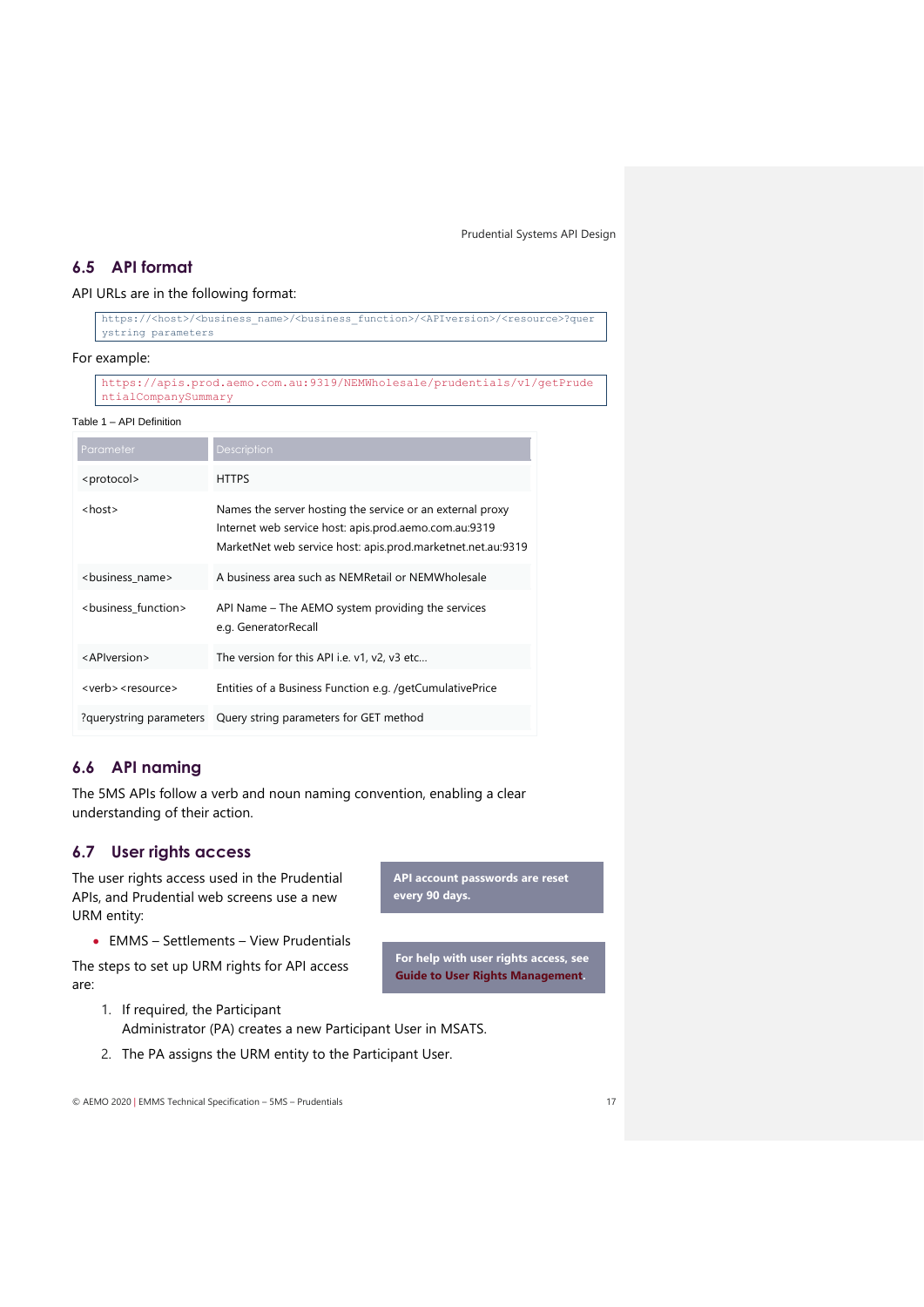# <span id="page-19-0"></span>**6.8 Prudential APIs**

# **6.8.1 getPrudentialCompanySummary API**

The getPrudentialCompanySummary API retrieves a single company's prudential details along with its associated properties including Historic Days, Security Deposit, Outstandings, Pay Amount, Pay Nomination, SDA Interest Rates, and Reallocations data. The participantId request parameter is used to get the company prudential details matching the given ID.

The request is validated by checking if the given participantId parameter is a registered participant with a valid parent company detail to view company prudential data. If request validations fail, a response with an error message is returned to the client.

| API name           | getPrudentialCompanySummary                                                                                                                            |
|--------------------|--------------------------------------------------------------------------------------------------------------------------------------------------------|
| URL path           | /NEMWholesale/Prudentials/getPrudentialCompanySummary                                                                                                  |
| Method             | GET                                                                                                                                                    |
| Authorisation mode | Participant specific                                                                                                                                   |
| Request content    | Query parameters:<br>prudentialDate: [Mandatory] Date of the prudential run<br>٠<br>prudentialRunNo: [Mandatory] Run number of the prudential run<br>٠ |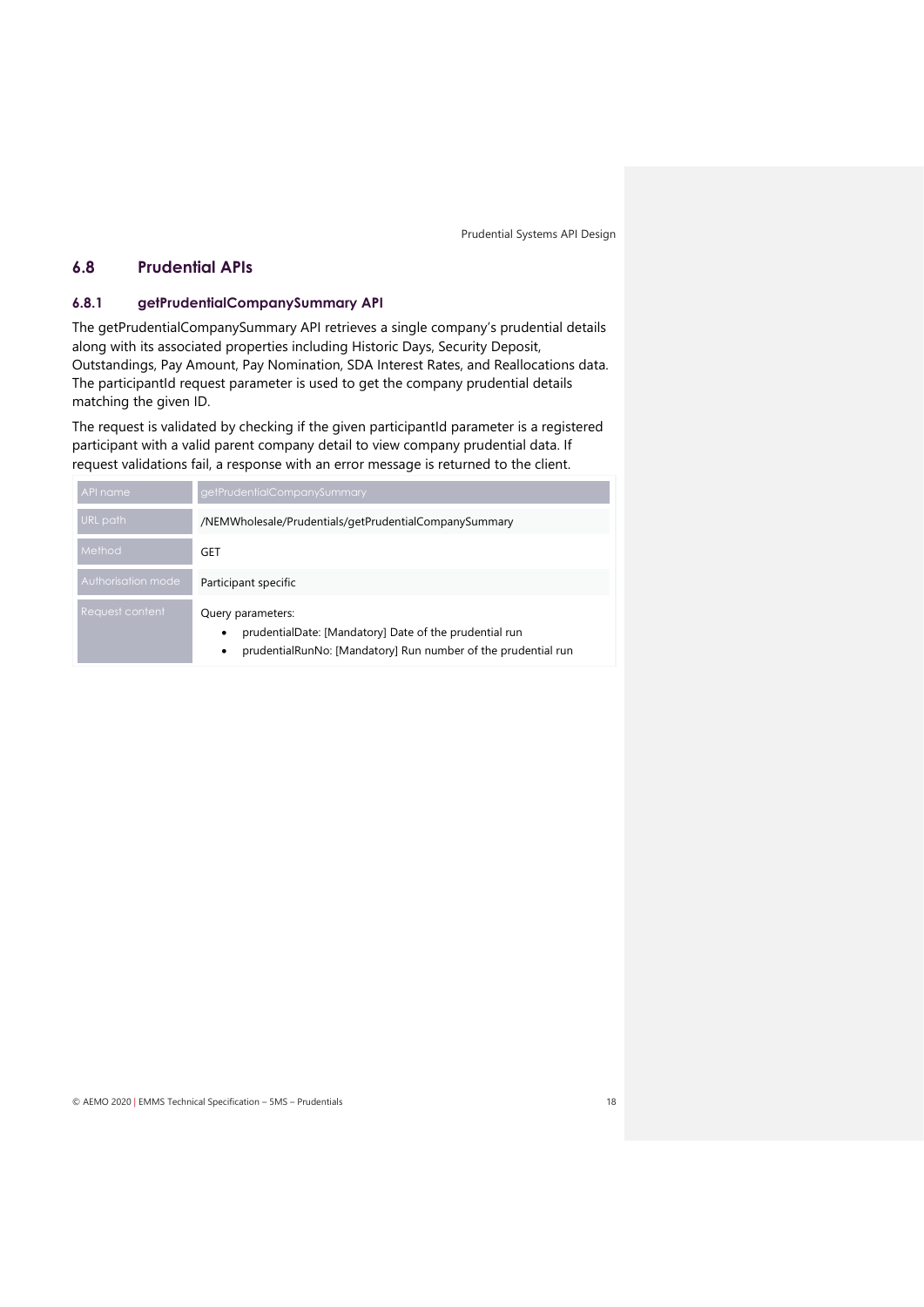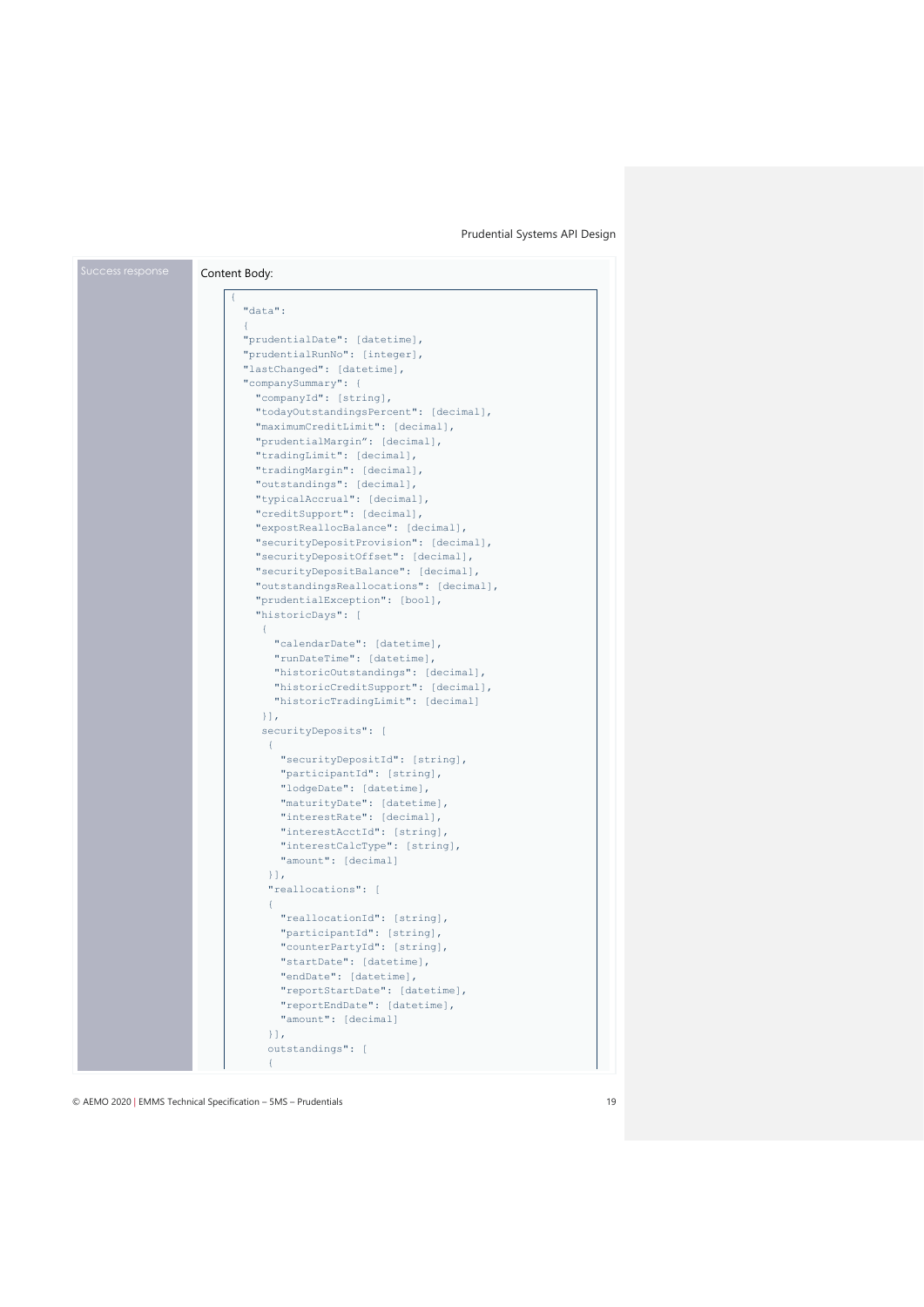| API name     | getPrudentialCompanySummary                                                                                                                                                                                                                                                                                                                                                                                                                                                                                                                                                                                                                                                                                                                                                                                                                      |
|--------------|--------------------------------------------------------------------------------------------------------------------------------------------------------------------------------------------------------------------------------------------------------------------------------------------------------------------------------------------------------------------------------------------------------------------------------------------------------------------------------------------------------------------------------------------------------------------------------------------------------------------------------------------------------------------------------------------------------------------------------------------------------------------------------------------------------------------------------------------------|
|              | "contractYear": [integer],<br>"weekNo": [integer],<br>"billRunNo": [string],<br>"runType": [string],<br>"companyOutstandingsAmount": [decimal],<br>"participants": [<br>€<br>"participantId": [string],<br>"participantOutstandingsAmount": [decimal]<br>$\overline{1}$<br>11.<br>"earlyPaymentNominations": [<br>"participantId": [string],<br>"paymentDate": [datetime],<br>"paymentMethodId": [string],<br>"paymentTypeId": [string],<br>"paymentMethodDescription": [string],<br>$\vert \cdot \vert$<br>"earlyPaymentAmounts": [<br>€<br>"contractYear": [integer],<br>"weekNo": [integer],<br>"earlyPaymentAmount": [decimal]<br>$\vert \cdot \vert$ ,<br>"sdaFloatingInterestRates": [<br>€<br>"participantId": [string],<br>"interestAcctId": [string],<br>"effectiveDate": [datetime],<br>"interestRate": [decimal]<br>$  \cdot  $<br>J. |
| <b>Notes</b> |                                                                                                                                                                                                                                                                                                                                                                                                                                                                                                                                                                                                                                                                                                                                                                                                                                                  |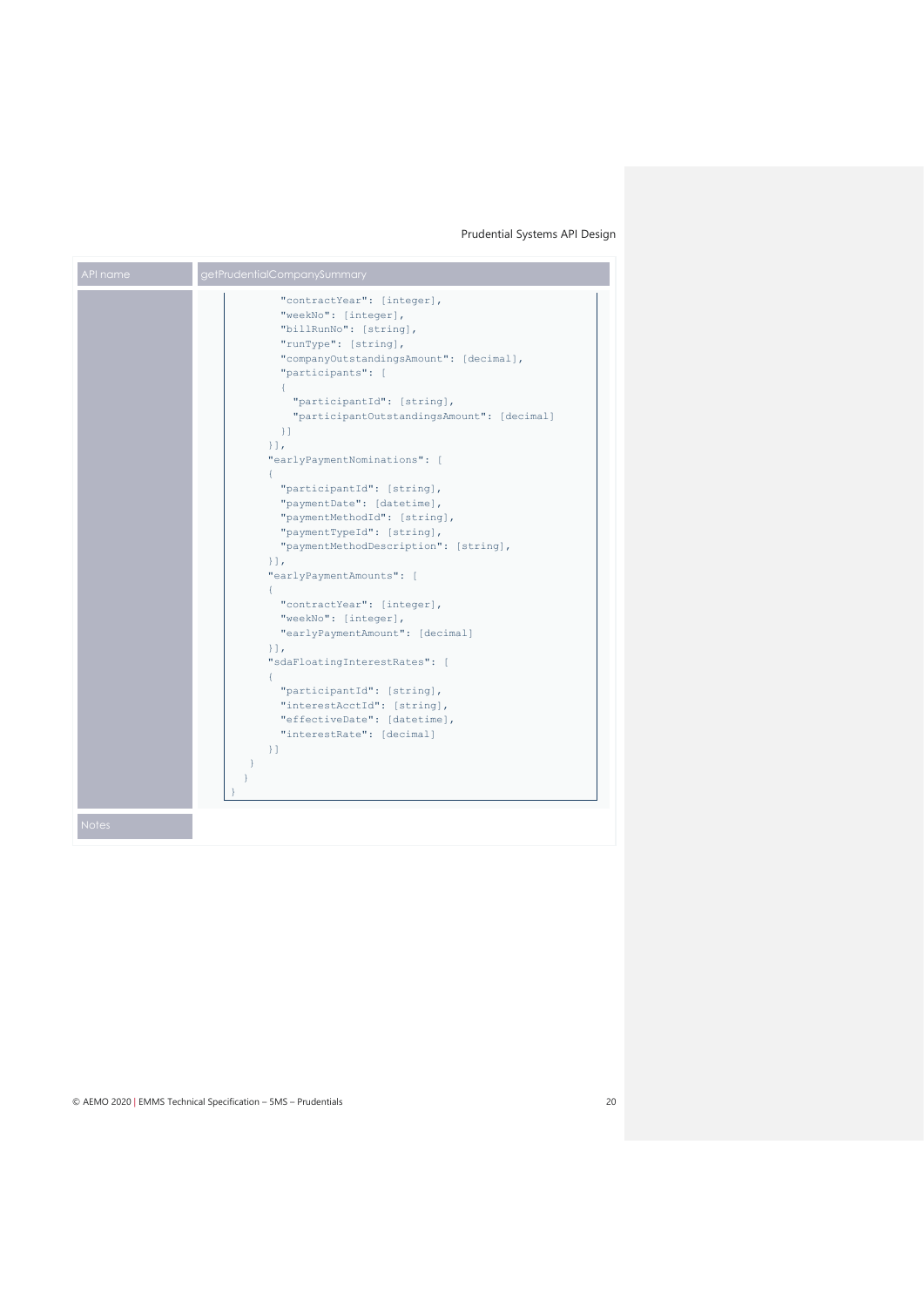#### **Example request**

GET /NEMWholesale/Prudentials/v1/getPrudentialCompanySummary?participantId=PARTICIP ANTID&prudentialDate=2018-12-19T00:00:00&prudentialRunNo=5 Content-Type: application/json Accept: application/json Accept-Encoding: gzip Content-Length: nnn Content-Encoding: gzip Authorisation: Basic dGVzdG1hbnVhbSpOZK1tY28wMw== X-market: NEM X-initiatingParticipantID: <PARTICIPANTID>

#### **Example response**

HTTP/1.1 200 OK Content-Type: application/json Content-Length: nnn Content-Encoding: gzip { "transactionId": "e0000000-b000-000c-00b7-fd8a9575e84b", "data": { "prudentialDate": "2018-12-19T00:00:00", "prudentialRunNo": 5, "lastChanged": "2018-12-19T10:25:05", "errorMessage": null, "companySummary": { "companyId": "COMPANYID", "todayOutstandingsPercent": 0.60000000, "maximumCreditLimit": 0.000000, "prudentialMargin": 4000000.000000, "tradingLimit": -4000000.000000, "tradingMargin": 6000000.000000, "outstandings": -10000000.000000, "typicalAccrual": -6000000.000000, "creditSupport": 0.000000, "expostReallocBalance": 0.000000, "securityDepositProvision": 0.000000, "securityDepositOffset": 0.000000, "securityDepositBalance": 0.000000, "outstandingsReallocations": -20000000.000000, "prudentialException": false, "historicDays": [ √ "calendarDate": "2018-11-14T00:00:00", "calendarDateTime": "2018-11-14T15:42:30", "historicOutstandings": 0.0, "historicCreditSupport": 0.0, "historicTradingLimit": -2000000.000000 },  $\sim$   $\sim$   $\sim$   $\sim$  "calendarDate": "2018-11-15T00:00:00", "calendarDateTime": "2018-11-15T14:23:50", "historicOutstandings": 0.0, "historicCreditSupport": 0.0,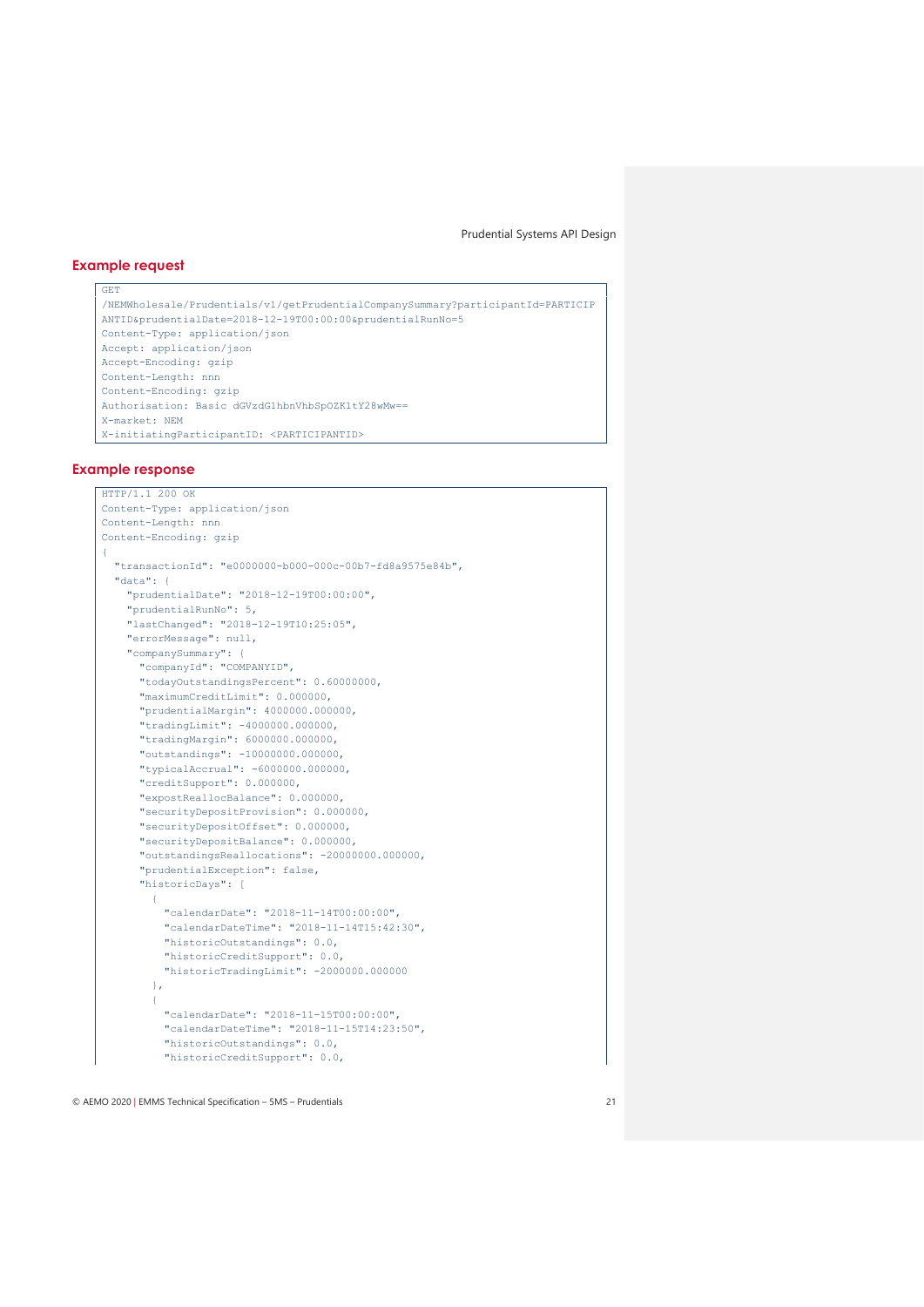```
 "historicTradingLimit": -2000000.000000
        },
 …
        {
          "calendarDate": "2018-12-18T00:00:00",
          "calendarDateTime": "2018-12-18T13:22:00",
          "historicOutstandings": 0.0,
          "historicCreditSupport": 0.0,
          "historicTradingLimit": -4000000.000000
        },
         {
          "calendarDate": "2018-12-19T00:00:00",
          "calendarDateTime": "2018-12-19T10:25:05",
          "historicOutstandings": 0.0,
          "historicCreditSupport": 0.0,
          "historicTradingLimit": -4000000.000000
        }
      ],
      "securityDeposits": [],
      "reallocations": [
        {
          "reallocationId": "REALLOCATIONID1",
          "participantId": "COMPANYID",
          "counterPartyId": "COMPANYID1",
          "startDate": "2018-11-18T00:00:00",
          "endDate": "2018-12-03T00:00:00",
          "reportStartDate": "2018-09-04T00:00:00",
          "reportEndDate": "2018-12-03T00:00:00",
          "amount": -3000000.000000
        },
        {
          "reallocationId": " REALLOCATIONID2",
          "participantId": "COMPANYID",
          "counterPartyId": "COMPANYID2",
          "startDate": "2018-11-18T00:00:00",
          "endDate": "2018-12-03T00:00:00",
          "reportStartDate": "2018-09-04T00:00:00",
          "reportEndDate": "2018-12-03T00:00:00",
          "amount": -4000000.000000
        },
      ],
      "outstandingsWeeks": [
        {
          "contractYear": 2018,
          "weekNo": 47,
          "billRunVersion": "14",
          "runStatus": "FINAL",
          "amount": -1000000.000000,
          "participants": [
            {
              "participantId": "COMPANYID",
               "participantAmount": -1000000.000000
 }
          ]
         },
 …
```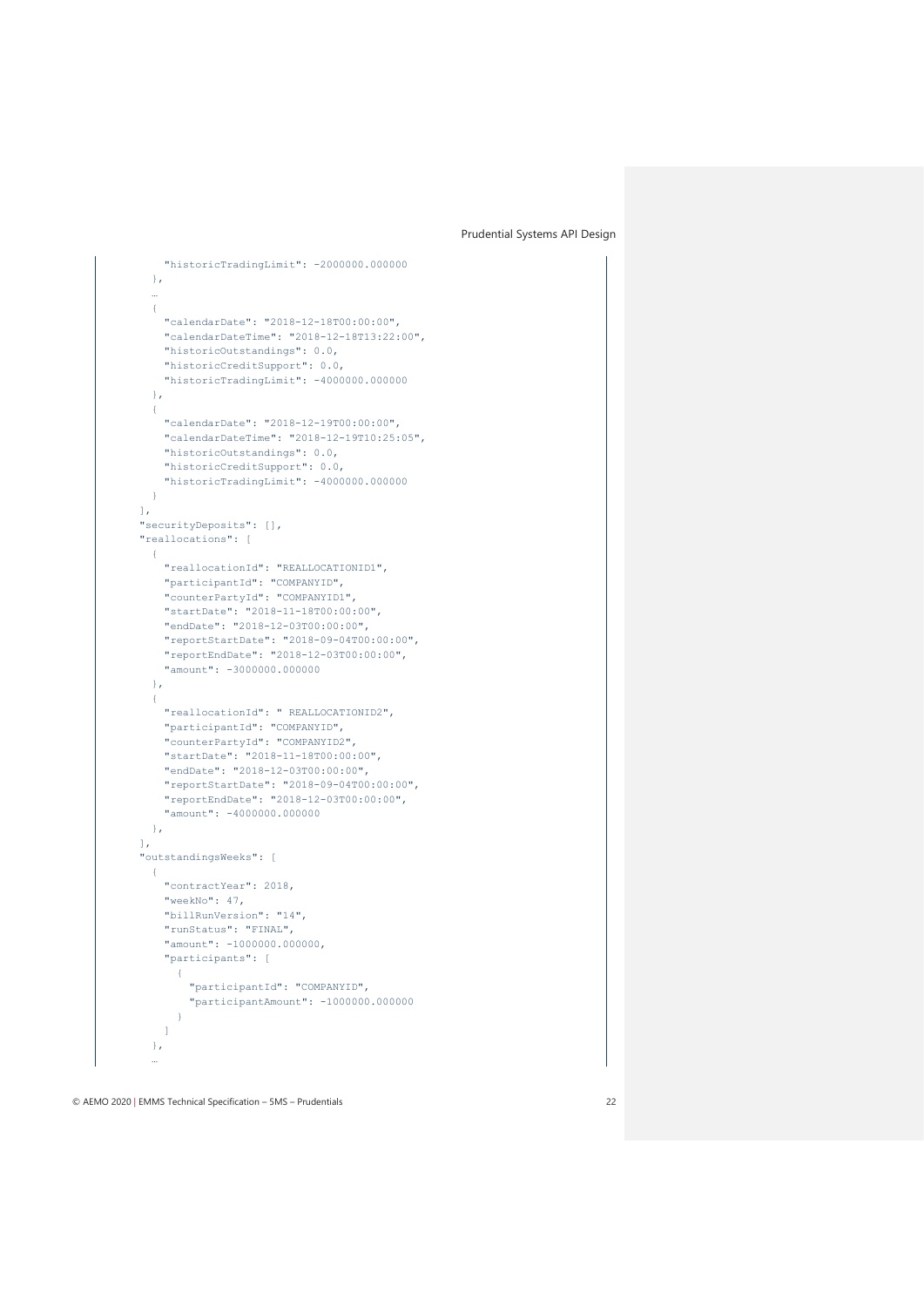

# **6.8.2 getCumulativePrice API**

The getCumulativePrice API retrieves cumulative and average price for each region.

| API name           | getCumulativePrice                                                                                                                                  |  |
|--------------------|-----------------------------------------------------------------------------------------------------------------------------------------------------|--|
| URL path           | /NEMWholesale/Prudentials/getCumulativePrice                                                                                                        |  |
| Method             | <b>GET</b>                                                                                                                                          |  |
| Authorisation mode | Authenticated user                                                                                                                                  |  |
| Request content    | No input necessary                                                                                                                                  |  |
| Success response   | Content Body:<br>"data":<br>"cumulativePrices": [<br>"regionId": [string],<br>"cumulativePrice": [decimal],<br>"averagePrice": [decimal]<br>$^{11}$ |  |
| <b>Notes</b>       |                                                                                                                                                     |  |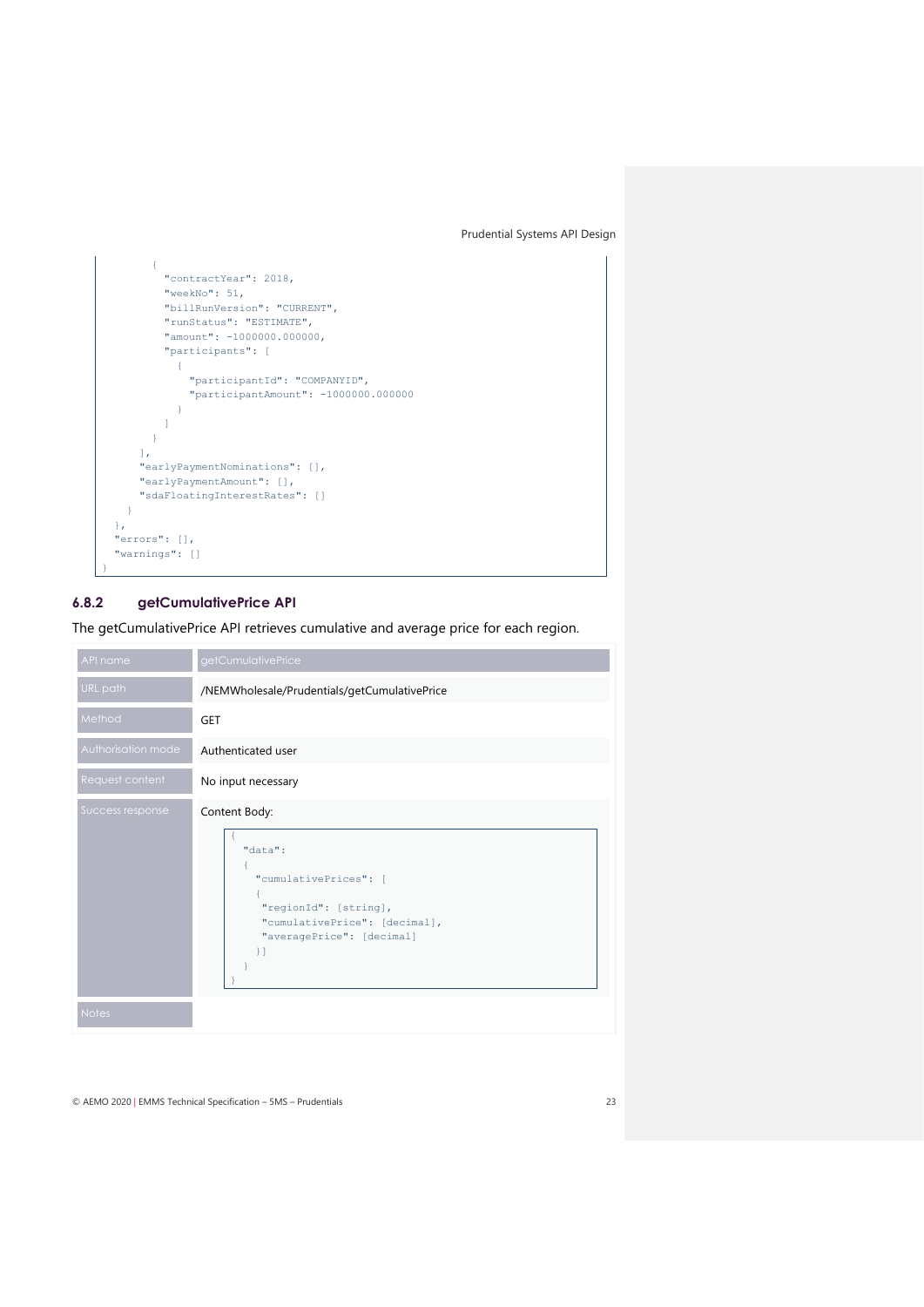#### **Example request**

```
GET /NEMWholesale/Prudentials/v1/getCumulativePrice
Content-Type: application/json 
Accept: application/json 
Accept-Encoding: gzip 
Content-Length: nnn 
Content-Encoding: gzip 
Authorisation: Basic dGVzdG1hbnVhbSpOZK1tY28wMw== 
X-market: NEM 
X-initiatingParticipantID: <PARTICIPANTID>
```
### **Example response**

```
HTTP/1.1 200 OK 
Content-Type: application/json 
Content-Length: nnn 
Content-Encoding: gzip 
{
  "transactionId": "03886027-b00f-4f23-bcff-00000d415e0d",
  "data": {
     "cumulativePrices": [
     \left\{ \right. "regionId": "NSW1",
         "cumulativePrice": 30000.00000,
         "averagePrice": 0.0
       },
      \{ "regionId": "QLD1",
         "cumulativePrice": 30000.00000,
         "averagePrice": 0.0
      },
       {
        "regionId": "SA1",
         "cumulativePrice": 30000.00000,
         "averagePrice": 0.0
       },
       {
         "regionId": "TAS1",
         "cumulativePrice": 20000.00000,
         "averagePrice": 0.0
       },
       {
 "regionId": "VIC1",
 "cumulativePrice": 30000.00000,
         "averagePrice": 0.0
      }
    ]
   },
   "errors": [],
   "warnings": []
}
```
#### **6.8.3 getPrudentialCalendar API**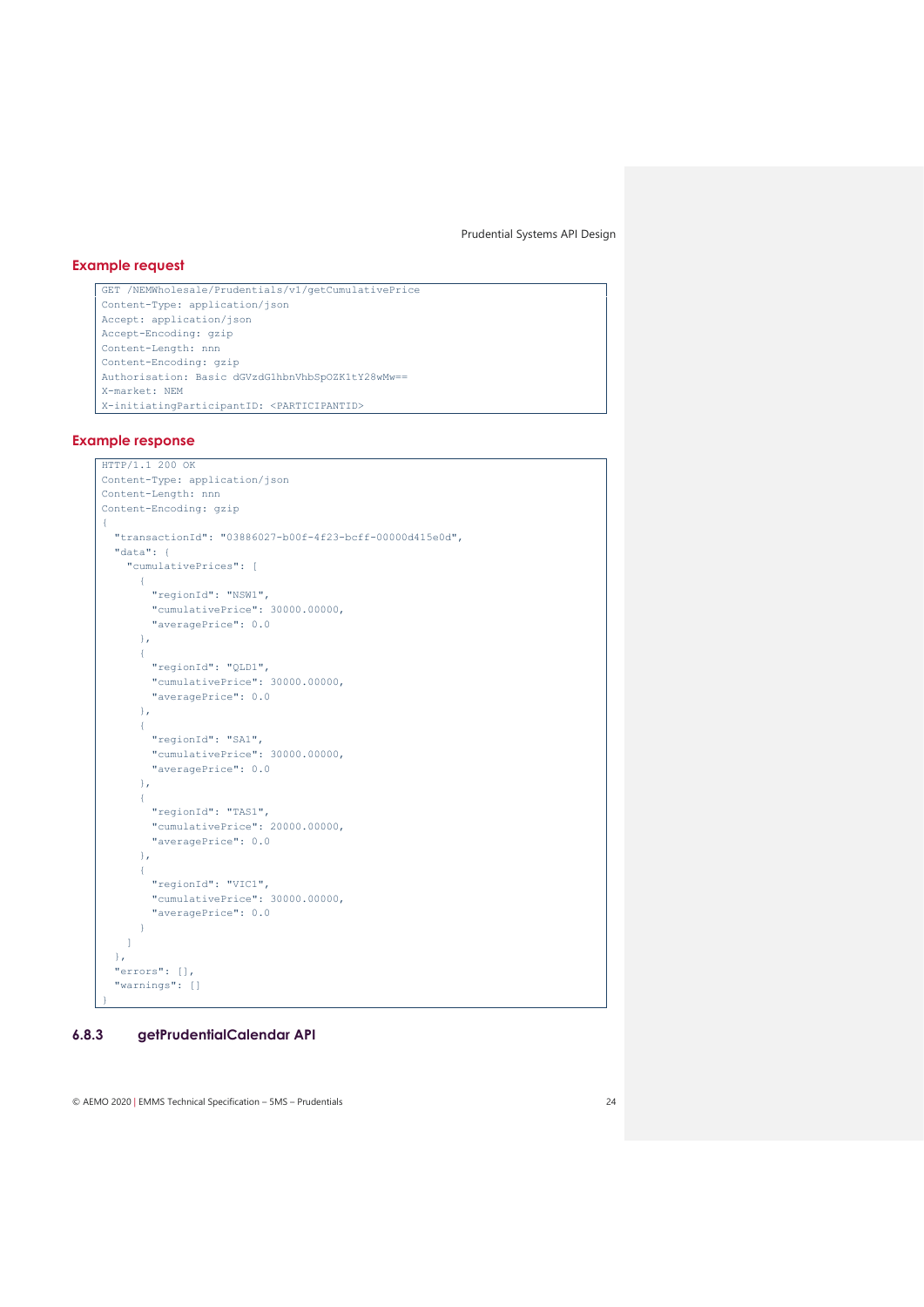The getPrudentialCalendar API retrieves the Billing calendar entries for each Billing run contributing to the prudential outstandings.

| API name           | getPrudentialCalendar                                                                                                                                                       |
|--------------------|-----------------------------------------------------------------------------------------------------------------------------------------------------------------------------|
| URL path           | /NEMWholesale/Prudentials/getPrudentialCalendar                                                                                                                             |
| Method             | <b>GET</b>                                                                                                                                                                  |
| Authorisation mode | Authenticated user                                                                                                                                                          |
| Request content    | Query parameters:<br>prudentialDate: [Mandatory] Date of the prudential run<br>prudentialRunNo: [Mandatory] Run number of the prudential run<br>$\bullet$                   |
| Success response   | Content Body:<br>"data":<br>"calendarEntries": [<br>"billingPeriodId": [string],<br>"contractYear": [integer],<br>"weekNo": [integer],<br>"nextDate": [datetime]<br>$^{11}$ |
| <b>Notes</b>       |                                                                                                                                                                             |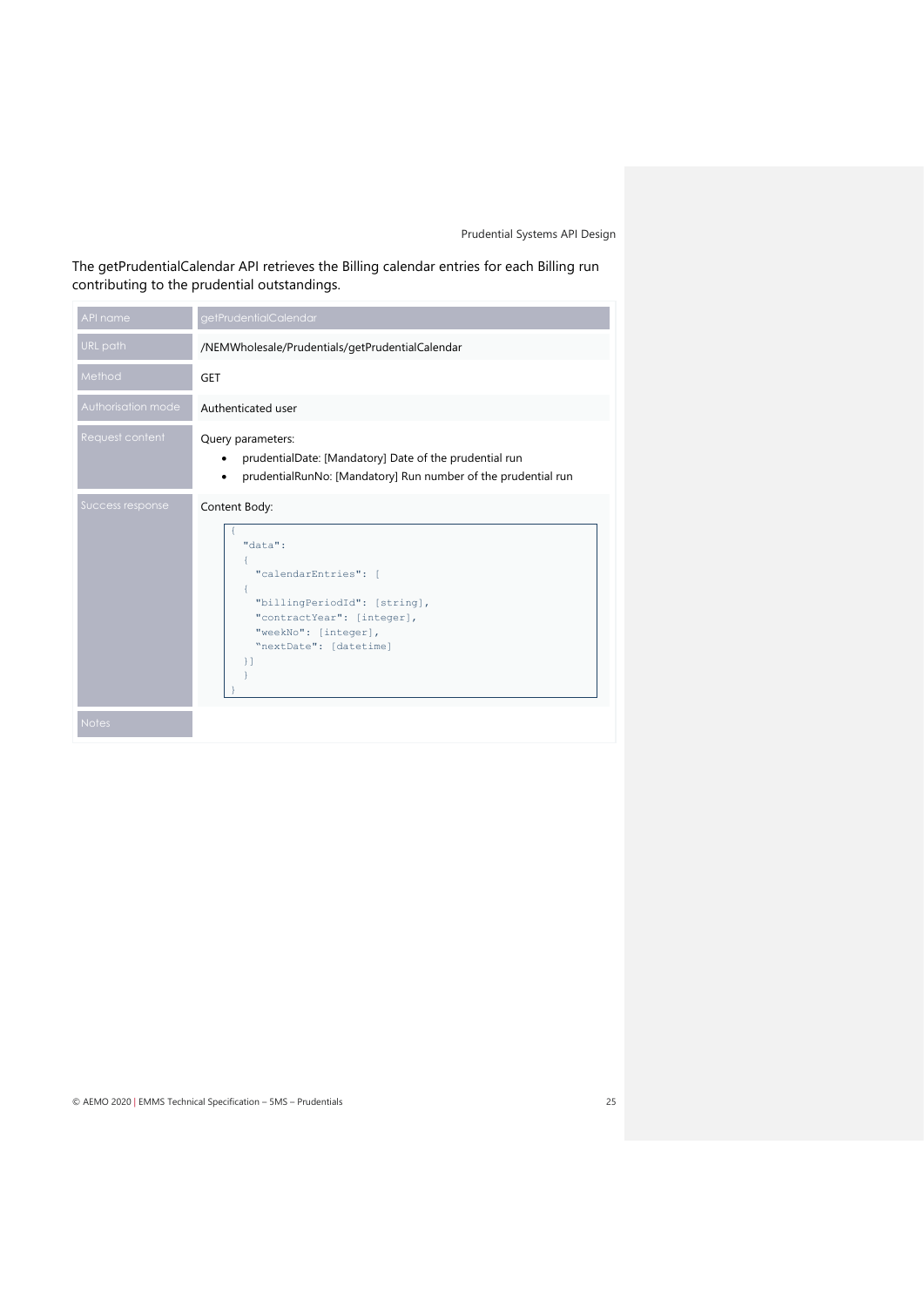#### **Example request**

**GET** /NEMWholesale/Prudentials/v1/getPrudentialCalendar?participantId=PARTICIPANTID& prudentialDate=2019-12-19T00:00:00&prudentialRunNo=5 Content-Type: application/json Accept: application/json Accept-Encoding: gzip Content-Length: nnn Content-Encoding: gzip Authorisation: Basic dGVzdG1hbnVhbSpOZK1tY28wMw== X-market: NEM X-initiatingParticipantID: <PARTICIPANTID>

#### **Example response**



#### **6.8.4 getPrudentialRunVersion API**

The getPrudentialRunVersion API retrieves the latest prudential run number and date.

| API name | getPrudentialRunVersion                           |  |
|----------|---------------------------------------------------|--|
| URL path | /NEMWholesale/Prudentials/getPrudentialRunVersion |  |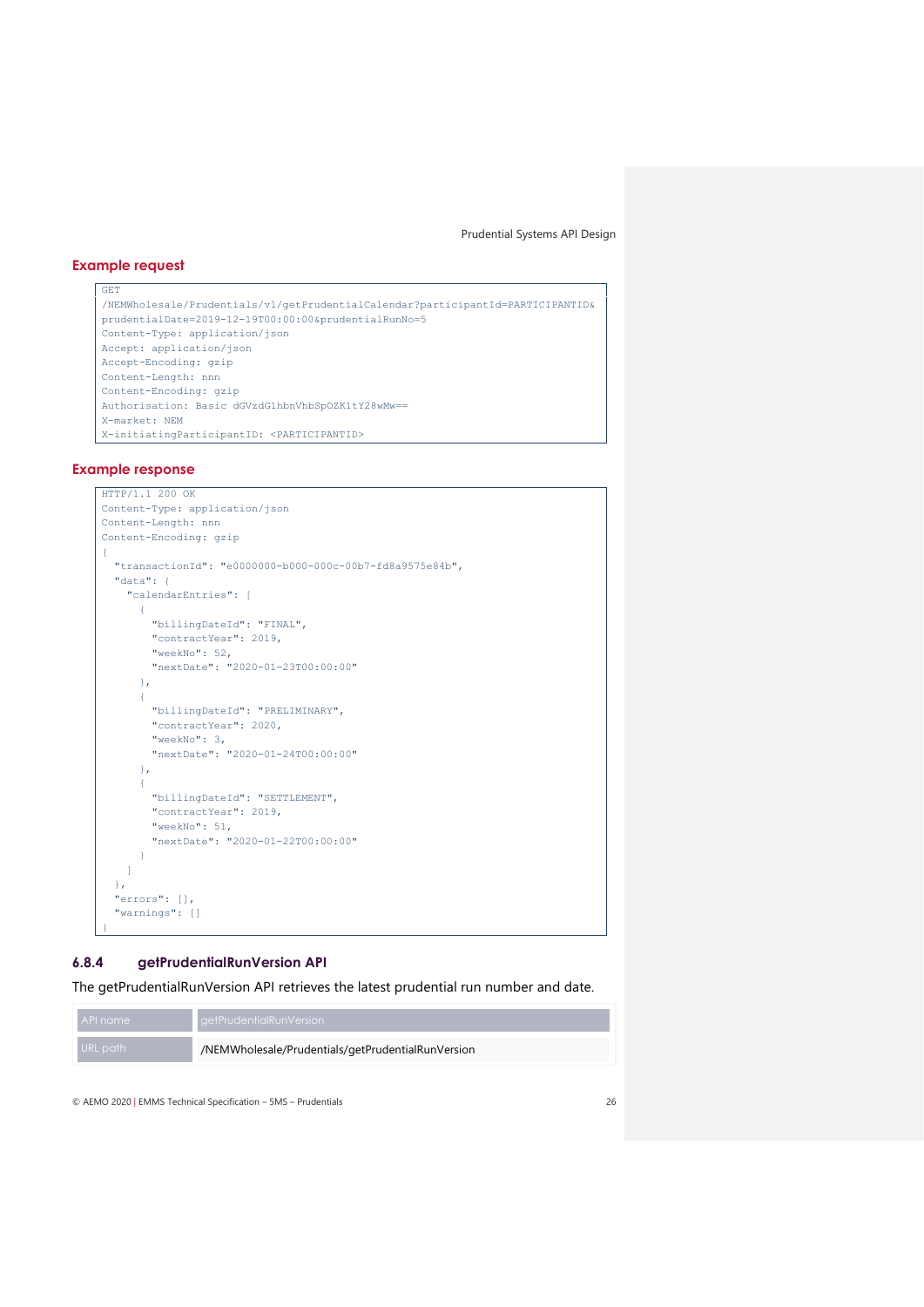| API name           | getPrudentialRunVersion                                                                                                                                         |
|--------------------|-----------------------------------------------------------------------------------------------------------------------------------------------------------------|
| Method             | <b>GET</b>                                                                                                                                                      |
| Authorisation mode | Authenticated user                                                                                                                                              |
| Request content    | No input necessary                                                                                                                                              |
| Success response   | Content Body:<br>"data":<br>"prudentialDate": [datetime],<br>"prudentialRunNo": [integer],<br>"latestTradingInterval": [datetime],<br>"lastChanged": [datetime] |
| <b>Notes</b>       |                                                                                                                                                                 |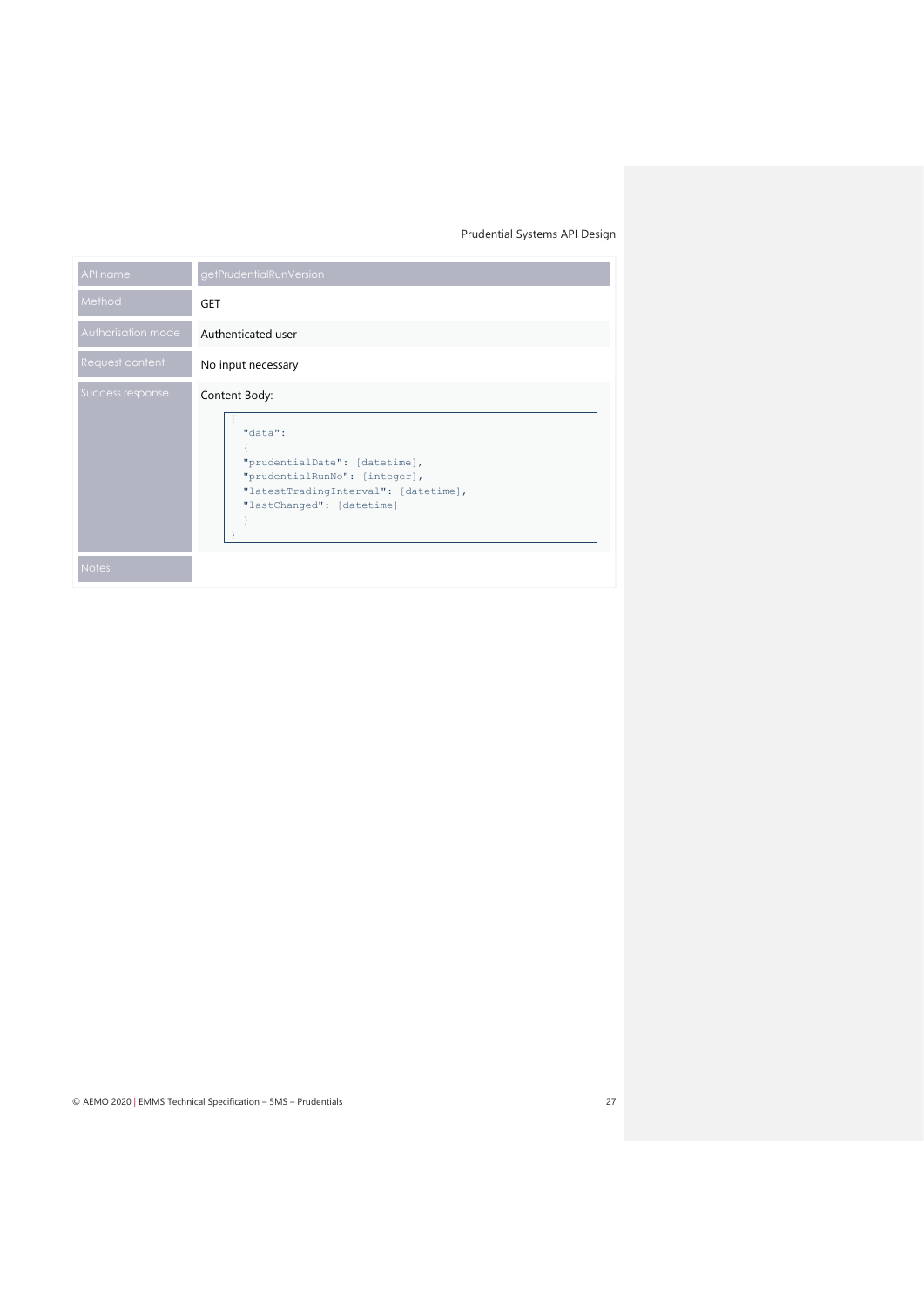#### **Example request**

```
GET /NEMWholesale/Prudentials/v1/getPrudentialRunVersion
Content-Type: application/json 
Accept: application/json 
Accept-Encoding: gzip 
Content-Length: nnn 
Content-Encoding: gzip 
Authorisation: Basic dGVzdG1hbnVhbSpOZK1tY28wMw== 
X-market: NEM 
X-initiatingParticipantID: <PARTICIPANTID>
```
#### **Example response**

```
HTTP/1.1 200 OK 
Content-Type: application/json 
Content-Length: nnn 
Content-Encoding: gzip 
{
  "transactionId": "e0000000-b000-000c-00b7-fd8a9575e84b",
  "data": {
    "prudentialDate": "2018-12-19T00:00:00",
     "prudentialRunNo": 5,
    "latestTradingInterval": "2018-12-20T11:00:00",
    "lastChanged": "2018-12-19T10:25:05"
  },
   "errors": [],
   "warnings": []
}
```
### **6.8.5 getForecastCompanySummary API**

The getForecastCompanySummary API retrieves the forecast prudential details for a single company, along with the associated properties including Trading Margin, Outstandings, POE data. The participantId request parameter is used to retrieve the company prudential matching the given ID for the forecastRun and forecastDate parameters.

The request is validated by checking if the given participantId parameter is a registered participant with a valid parent company detail. If request validations fail, a response with an error message is returned to the client.

| API name           | getForecastCompanySummary                                                                                                                |
|--------------------|------------------------------------------------------------------------------------------------------------------------------------------|
| URL path           | /NEMWholesale/Prudentials/getForecastCompanySummary                                                                                      |
| Method             | GET                                                                                                                                      |
| Authorisation mode | Participant specific                                                                                                                     |
| Request content    | Query parameters:<br>forecastDate: [Mandatory] Forecast date for the forecast run<br>forecastRunNo: [Mandatory] Forecast run number<br>٠ |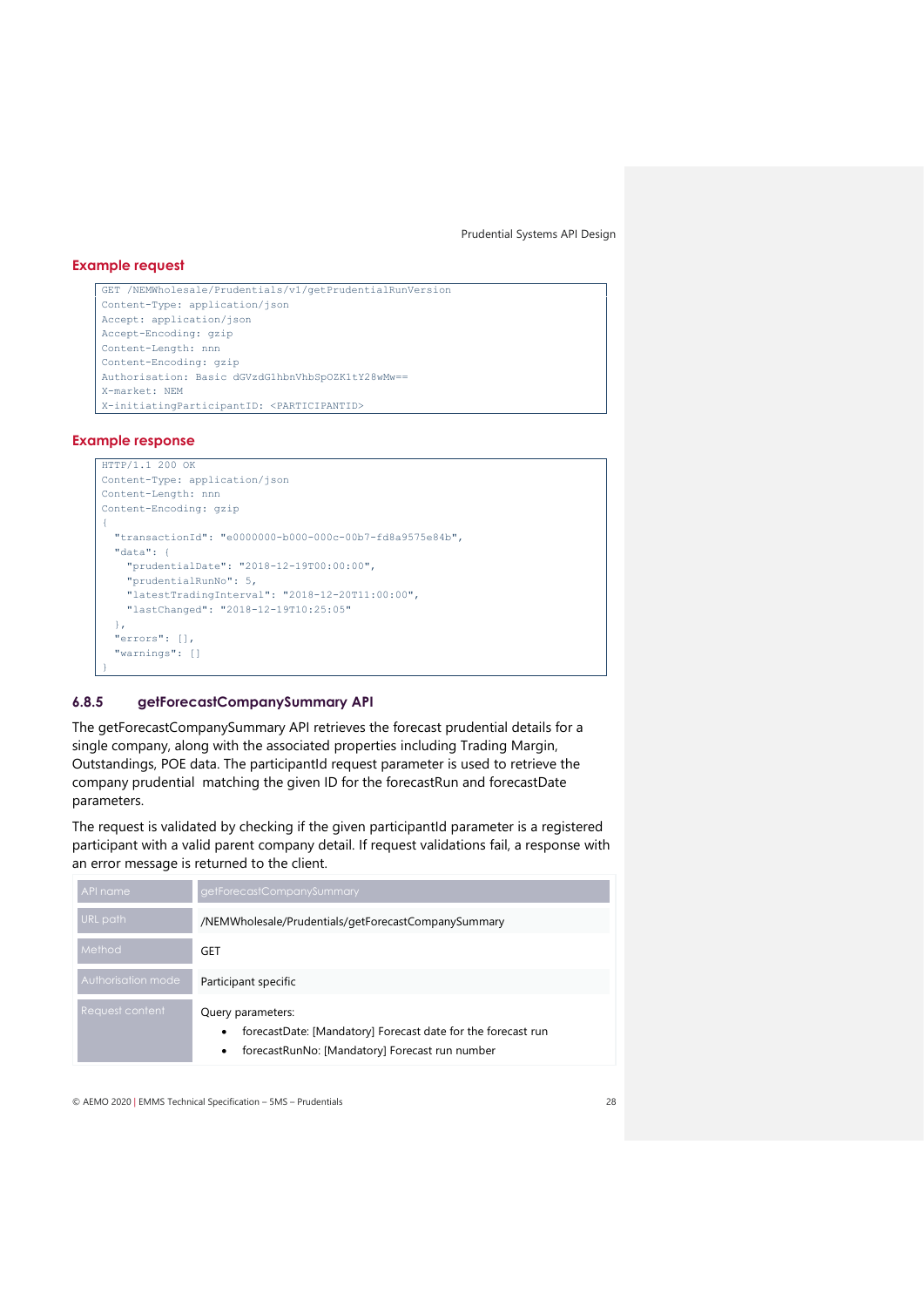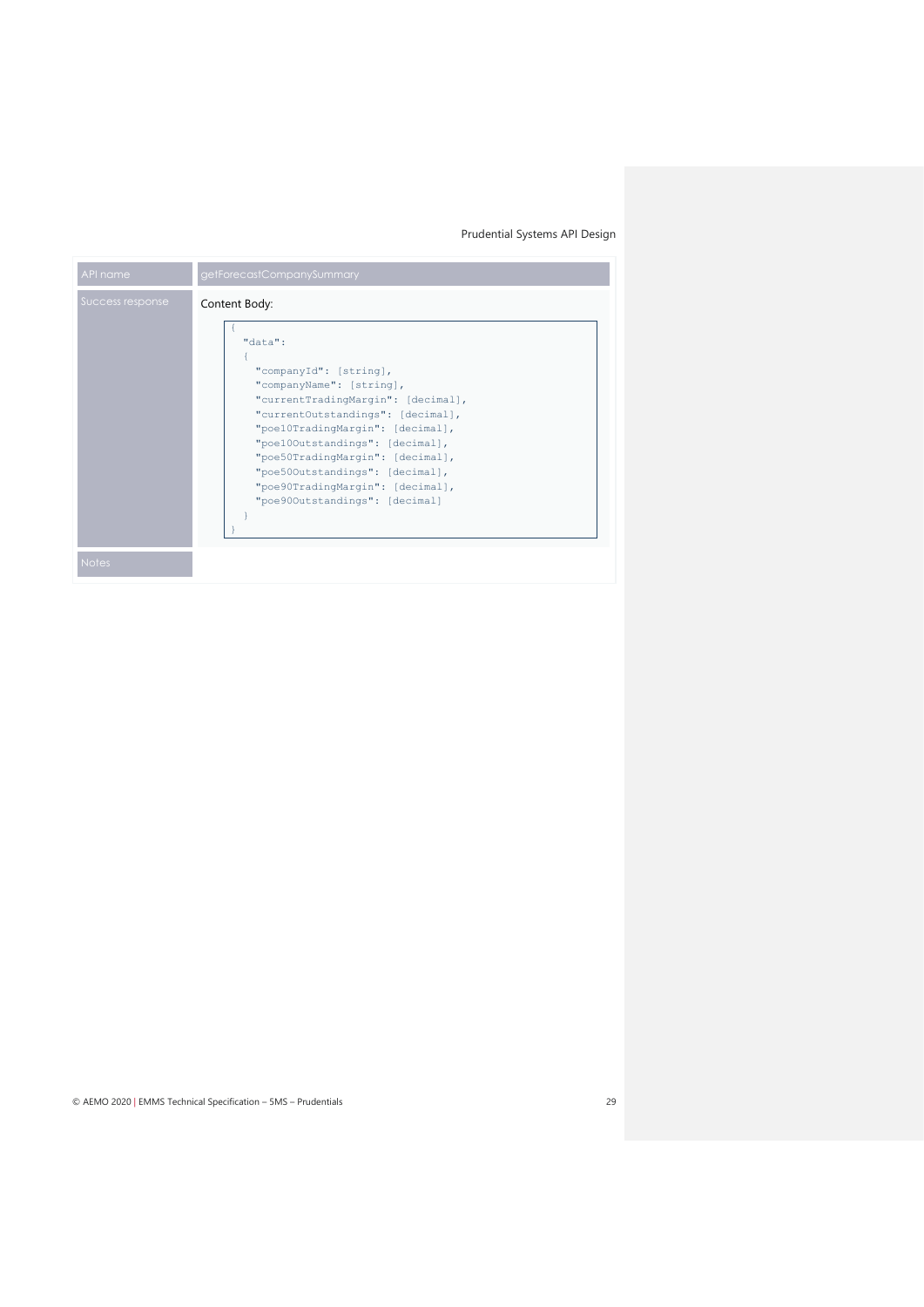#### **Example request**

GET /NEMWholesale/Prudentials/v1/getForecastCompanySummary?participantId=PARTICIPAN TID&forecastDate=2019-12-19T00:00:00&forecastRunNo=5 Content-Type: application/json Accept: application/json Accept-Encoding: gzip Content-Length: nnn Content-Encoding: gzip Authorisation: Basic dGVzdG1hbnVhbSpOZK1tY28wMw== X-market: NEM X-initiatingParticipantID: <PARTICIPANTID>

#### **Example response**



#### **6.8.6 getForecastRegionalPrice API**

The getForecastRegionalPrice API retrieves regional price data for each PoE forecast type with the highest prices calculated for POE50 type and regional reference prices calculated for POE50 forecast type for each region. The forecastRun and forecastDate request parameters are used to retrieve the regional price data.

| API name           | getForecastRegionalPrice                           |
|--------------------|----------------------------------------------------|
| URL path           | /NEMWholesale/Prudentials/getForecastRegionalPrice |
| Method             | GET                                                |
| Authorisation mode | Authenticated user                                 |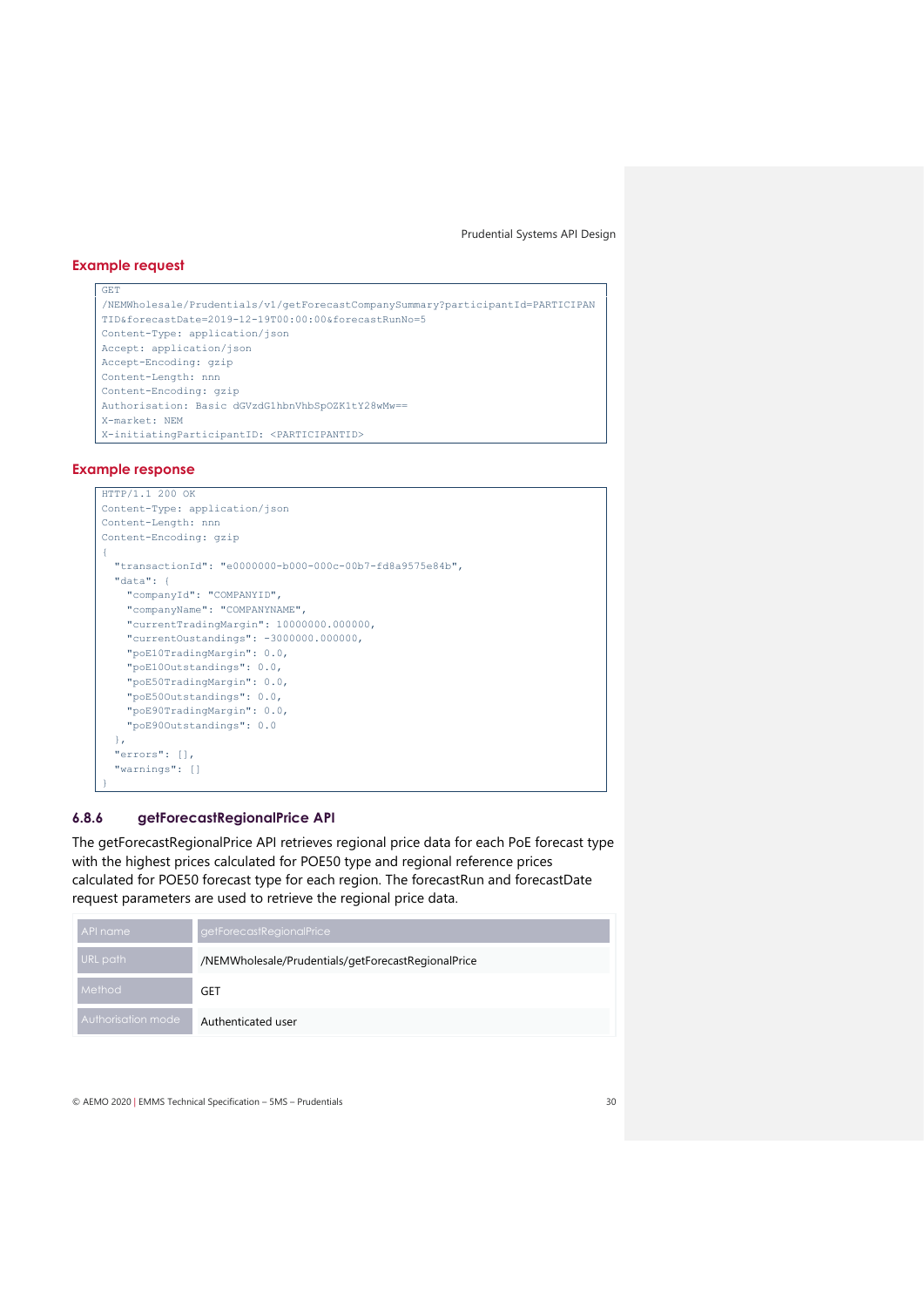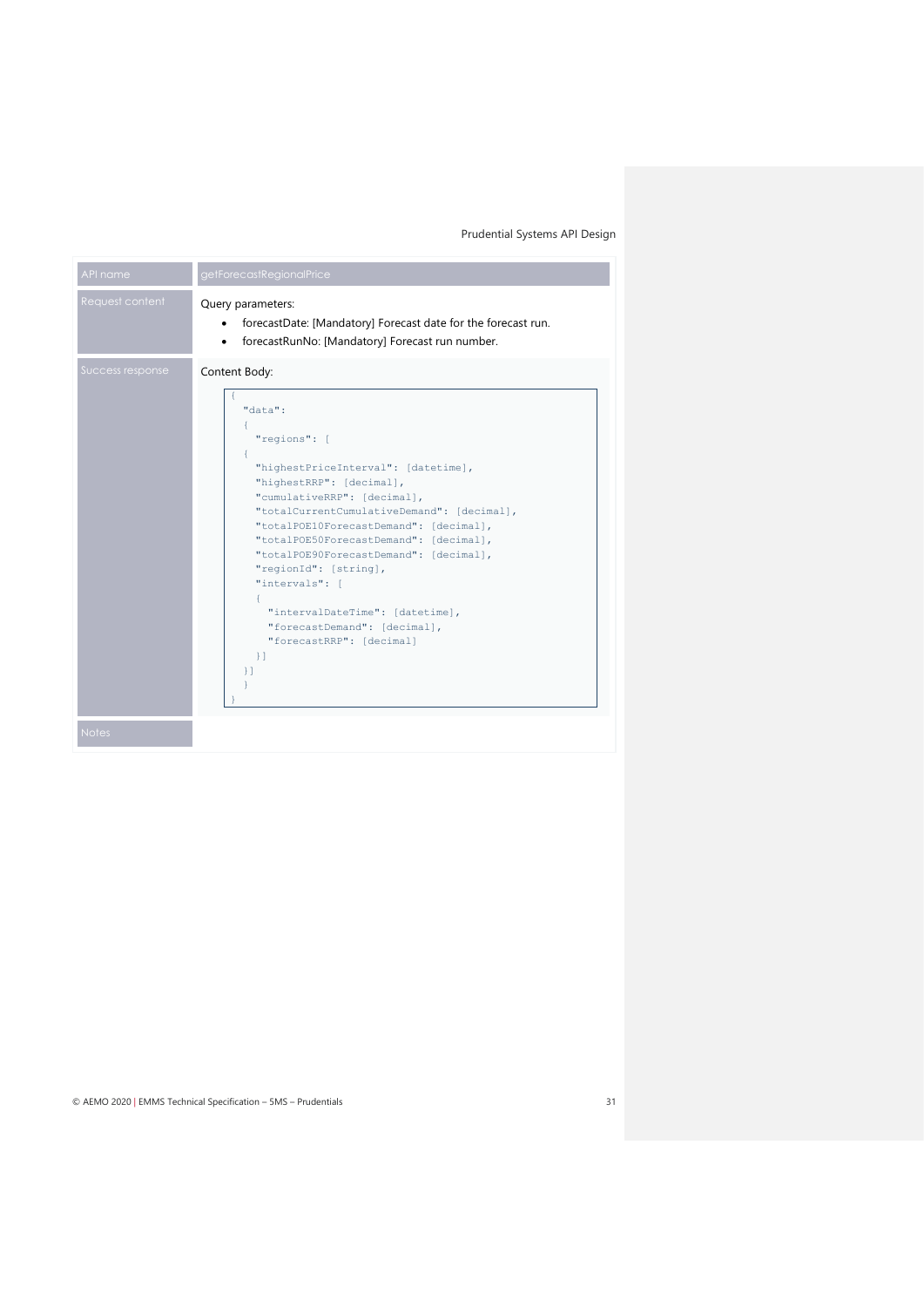#### **Example request**

```
GET
/NEMWholesale/Prudentials/v1/getForecastRegionalPrice?participantId=PARTICIPANT
ID&forecastDate=2018-12-19T00:00:00&forecastRunNo=5
Content-Type: application/json 
Accept: application/json 
Accept-Encoding: gzip 
Content-Length: nnn 
Content-Encoding: gzip 
Authorisation: Basic dGVzdG1hbnVhbSpOZK1tY28wMw== 
X-market: NEM 
X-initiatingParticipantID: <PARTICIPANTID>
```
#### **Example response**

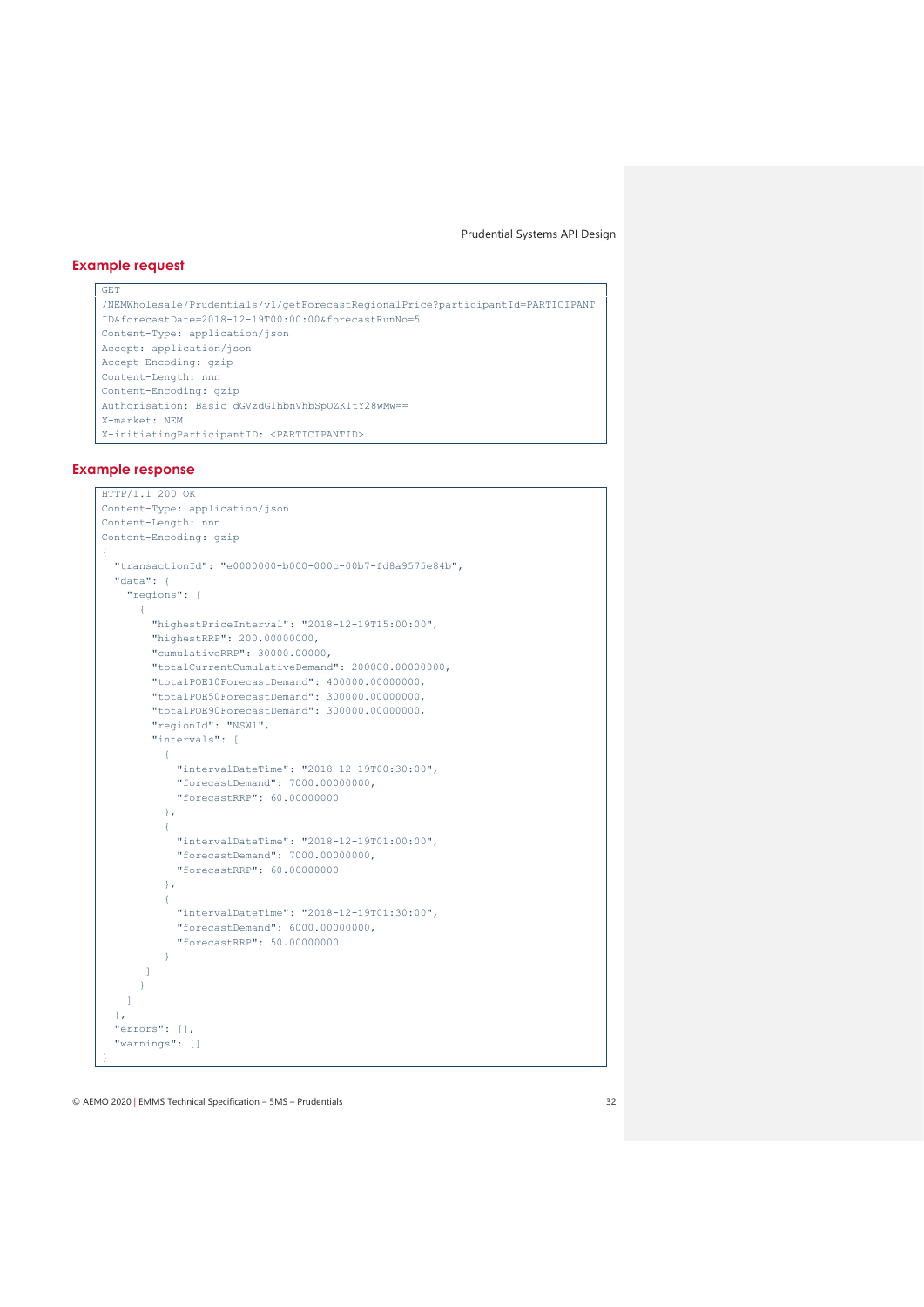# **6.8.7 getForecastRevenue API**

The getForecastRevenue API retrieves revenue data for the supplied forecastRunNo and forecastDate request parameters.

| API name           | getForecastRevenue                                                                                                                                 |
|--------------------|----------------------------------------------------------------------------------------------------------------------------------------------------|
| URL path           | /NEMWholesale/Prudentials/getForecastRevenue                                                                                                       |
| Method             | <b>GET</b>                                                                                                                                         |
| Authorisation mode | Authenticated user                                                                                                                                 |
| Request content    | Query parameters:<br>forecastDate: [Mandatory] Forecast date for the forecast run.<br>forecastRunNo: [Mandatory] Forecast run number.<br>$\bullet$ |
| Success response   | Content Body:<br>"data":<br>"revenueSinceMidnight": [decimal],<br>"revenueLastHour": [decimal],<br>"revenueForecastForToday": [decimal]            |
| <b>Notes</b>       |                                                                                                                                                    |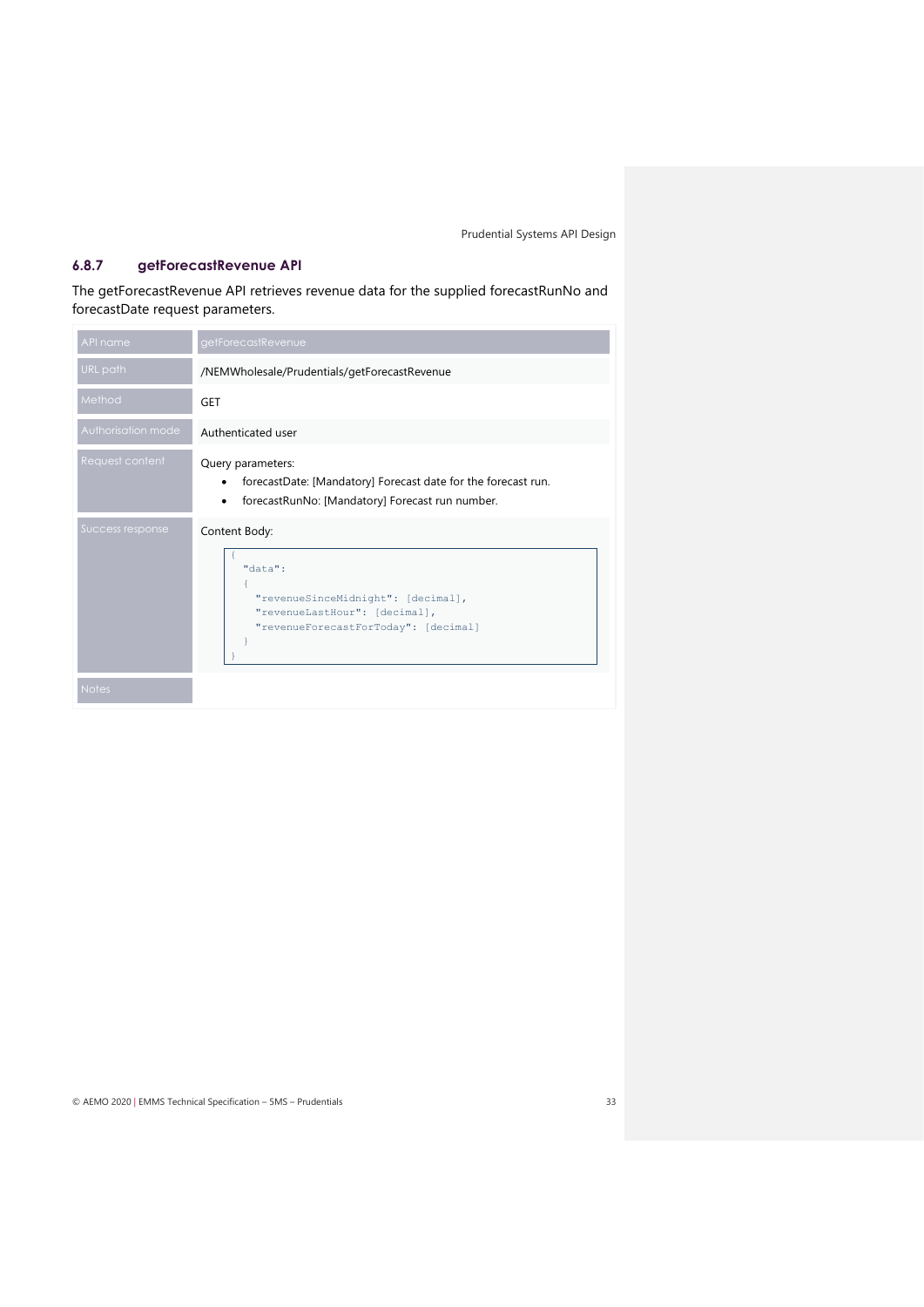#### **Example request**

```
GET
/NEMWholesale/Prudentials/v1/getForecastRevenue?participantId=PARTICIPANTID&for
ecastDate=2018-12-19T00:00:00&forecastRunNo=5
Content-Type: application/json 
Accept: application/json 
Accept-Encoding: gzip 
Content-Length: nnn 
Content-Encoding: gzip 
Authorisation: Basic dGVzdG1hbnVhbSpOZK1tY28wMw== 
X-market: NEM 
X-initiatingParticipantID: <PARTICIPANTID>
```
#### **Example response**

```
HTTP/1.1 200 OK 
Content-Type: application/json 
Content-Length: nnn 
Content-Encoding: gzip 
{
  "transactionId": "e0000000-b000-000c-00b7-fd8a9575e84b",
  "data": {
     "revenueSinceMidnight": -30000000.00000000,
     "revenueLastHour": -4000000.00000000,
     "revenueForecastForToday": -50000000.00000000
   },
   "errors": [],
   "warnings": []
}
```
#### **6.8.8 getForecastRunVersion API**

The getForecastRunVersion API retrieves the latest forecast prudential run number and date.

| API name           | getForecastRunVersion                           |
|--------------------|-------------------------------------------------|
| URL path           | /NEMWholesale/Prudentials/getForecastRunVersion |
| Method             | GET                                             |
| Authorisation mode | Authenticated user                              |
| Request content    | No input necessary                              |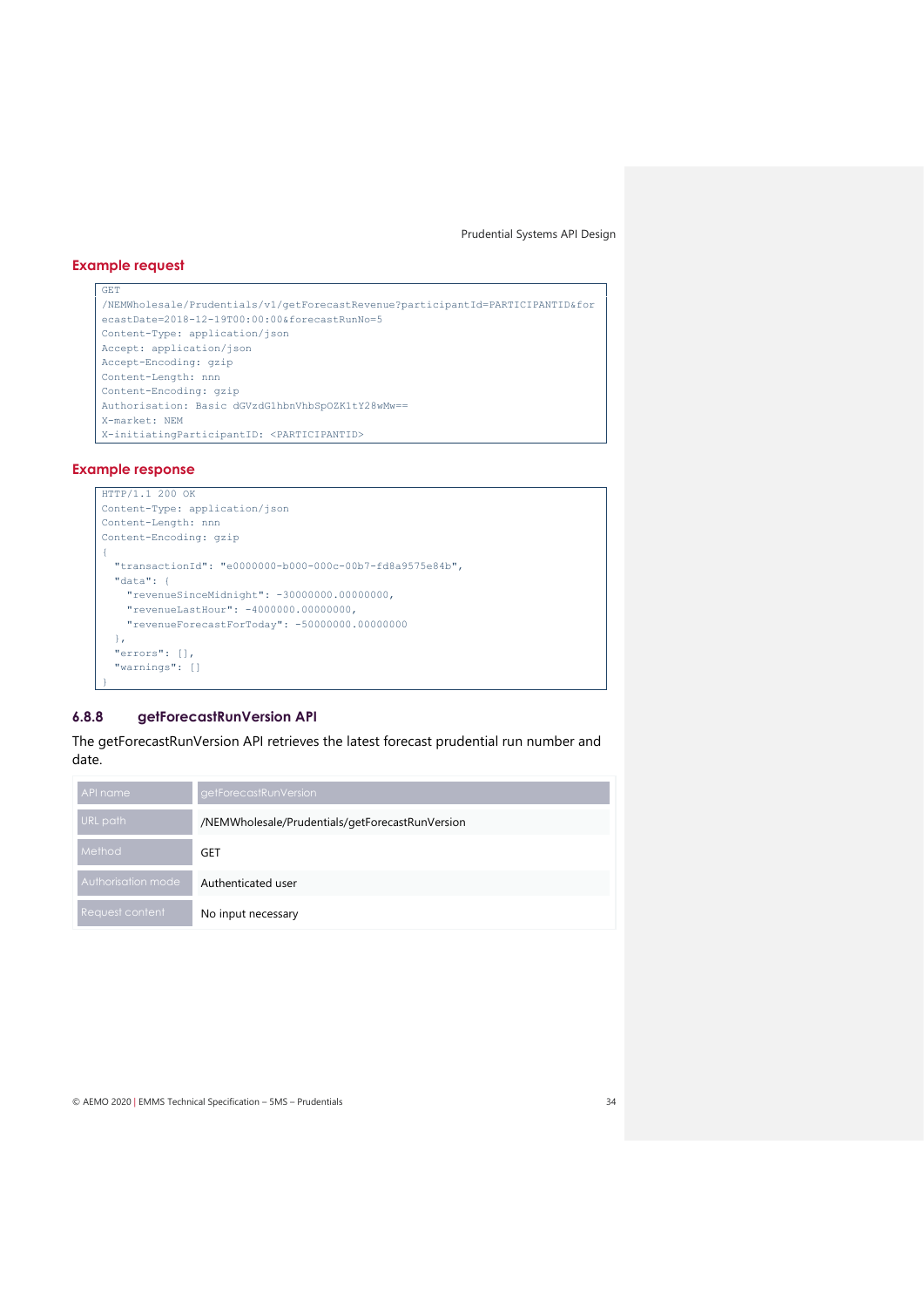| API name         | getForecastRunVersion                                                                                                                                                                                                                                                                                                                                                                                                                                                                                                                                                                                                              |  |
|------------------|------------------------------------------------------------------------------------------------------------------------------------------------------------------------------------------------------------------------------------------------------------------------------------------------------------------------------------------------------------------------------------------------------------------------------------------------------------------------------------------------------------------------------------------------------------------------------------------------------------------------------------|--|
| Success response | Content Body:                                                                                                                                                                                                                                                                                                                                                                                                                                                                                                                                                                                                                      |  |
|                  | "data":<br>"forecastDate": [datetime],<br>"forecastRunNo": [integer],<br>"prudentialDate": [datetime],<br>"forecastRunDateTime": [datetime],<br>"prudentialRunDateTime": [datetime],<br>"forecastTradingStartInterval": [datetime],<br>"forecastTradingEndInterval": [datetime],<br>"forecastDispatchInterval": [datetime],<br>"forecastP5MinStartInterval": [datetime],<br>"forecastP5MinEndInterval": [datetime],<br>"forecastPDStartInterval": [datetime],<br>"forecastPDEndInterval": [datetime],<br>"forecastPDSensStartInterval": [datetime],<br>"forecastPDSensEndInterval": [datetime],<br>"nextStatementDate": [datetime] |  |
| <b>Notes</b>     |                                                                                                                                                                                                                                                                                                                                                                                                                                                                                                                                                                                                                                    |  |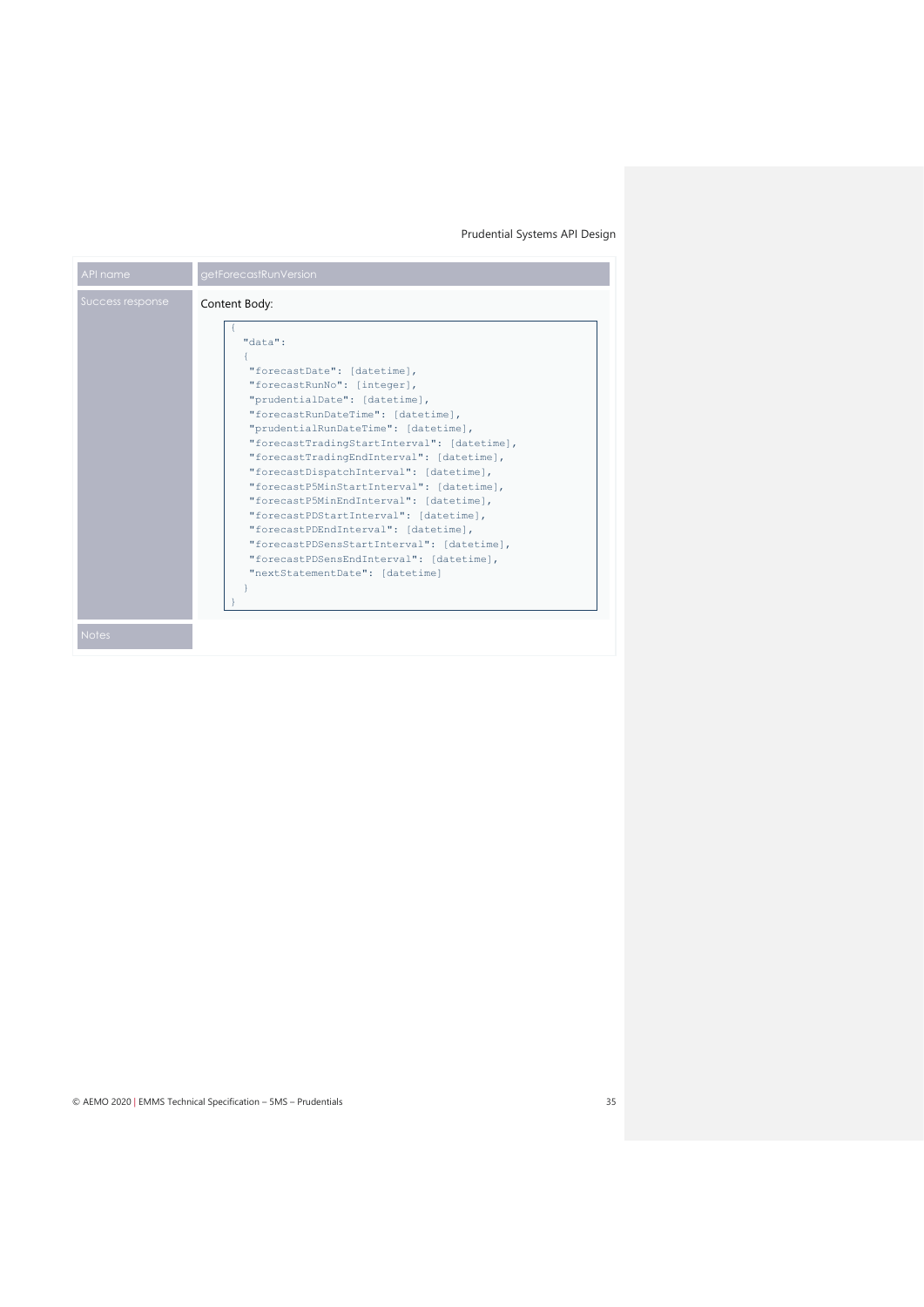#### **Example request**

```
GET /NEMWholesale/Prudentials/v1/getForecastRunVersion
Content-Type: application/json 
Accept: application/json 
Accept-Encoding: gzip 
Content-Length: nnn 
Content-Encoding: gzip 
Authorisation: Basic dGVzdG1hbnVhbSpOZK1tY28wMw== 
X-market: NEM 
X-initiatingParticipantID: <PARTICIPANTID>
```
#### **Example response**



#### <span id="page-37-0"></span>**6.8.9 getBankGuarantees API**

Retrieve all bank guarantees for a company based on the from and to dates.

**The following changes are under consultation and not definite at this stage.**

| API name           | getBankGuarantees                           |
|--------------------|---------------------------------------------|
| URL path           | /NEMWholesale/Prudentials/getBankGuarantees |
| Method             | GET                                         |
| Authorisation mode | Participant specific                        |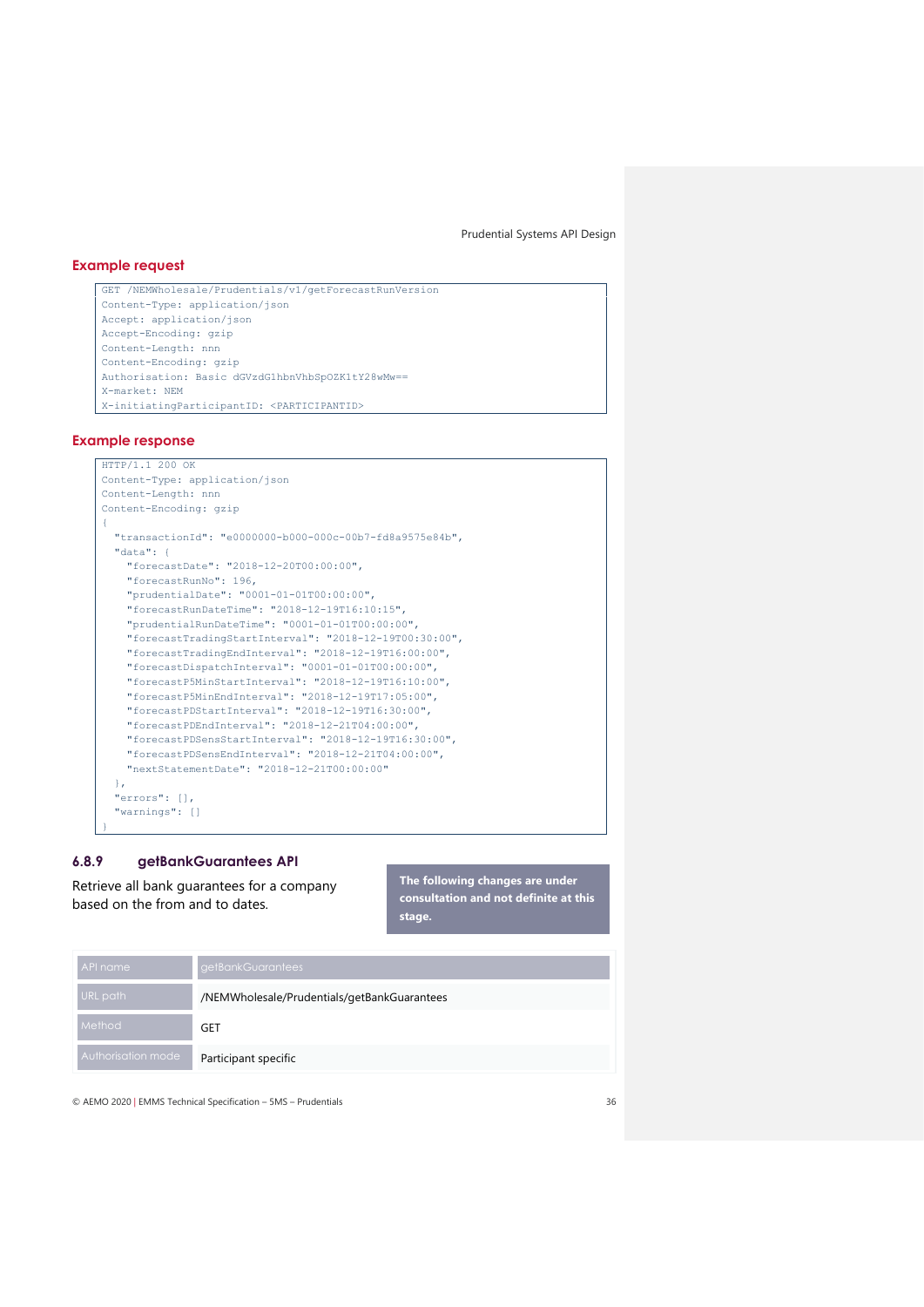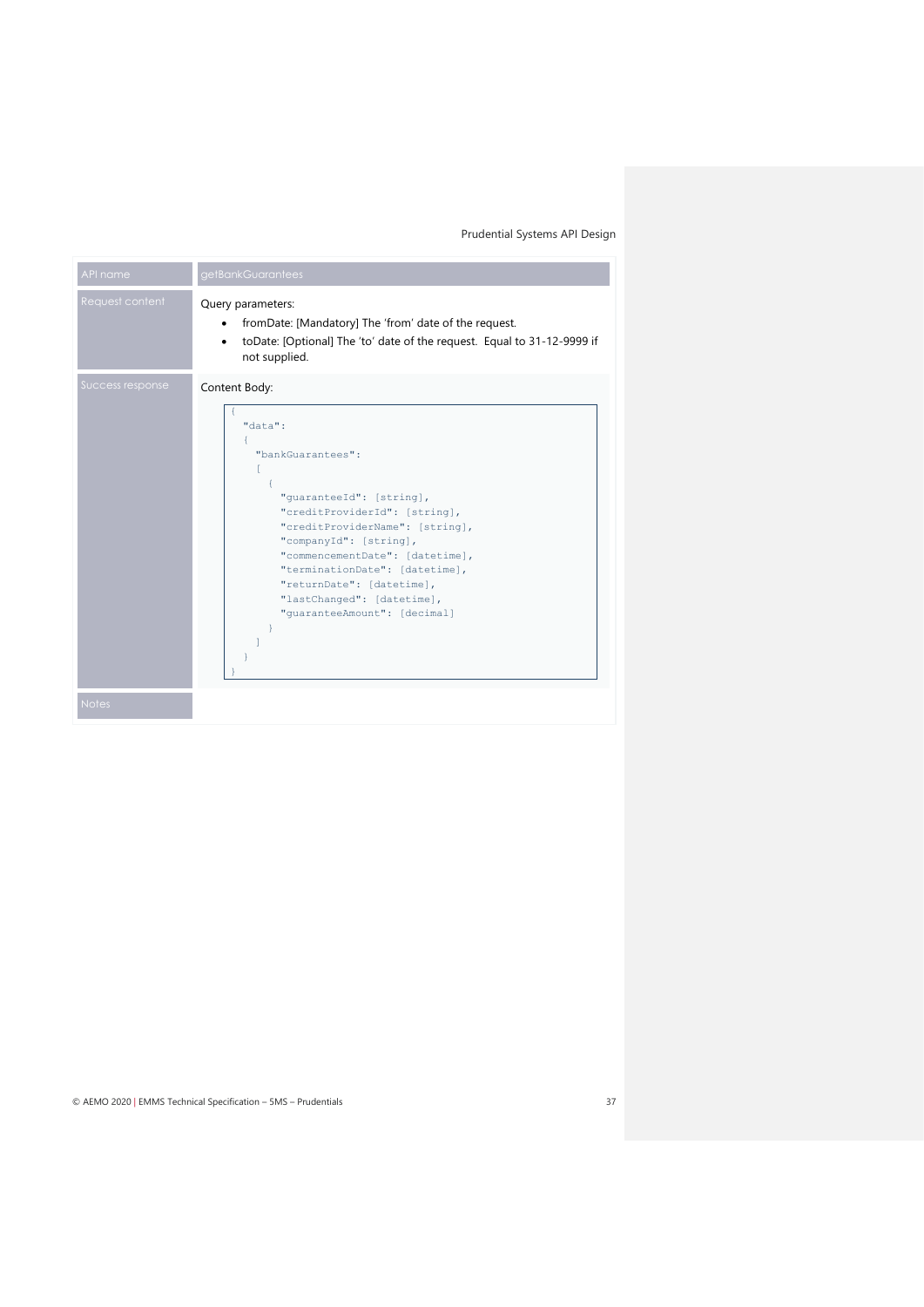#### **Example request**

GET /NEMWholesale/Prudentials/v1/getBankGuarantee?participantId=PARTICIPANTID&fromD ate=2020-06-10T00:00:00 Content-Type: application/json Accept: application/json Accept-Encoding: gzip Content-Length: nnn Content-Encoding: gzip Authorisation: Basic dGVzdG1hbnVhbSpOZK1tY28wMw== X-market: NEM X-initiatingParticipantID: <PARTICIPANTID>

#### **Example response**



#### <span id="page-39-0"></span>**6.8.10 getPrudentialCompanyAttributes API**

Retrieve a list of prudential attributes (MCL, Typical Accrual, Prudential Margin) for all effective dates for a company based on the from and to dates in the query parameters.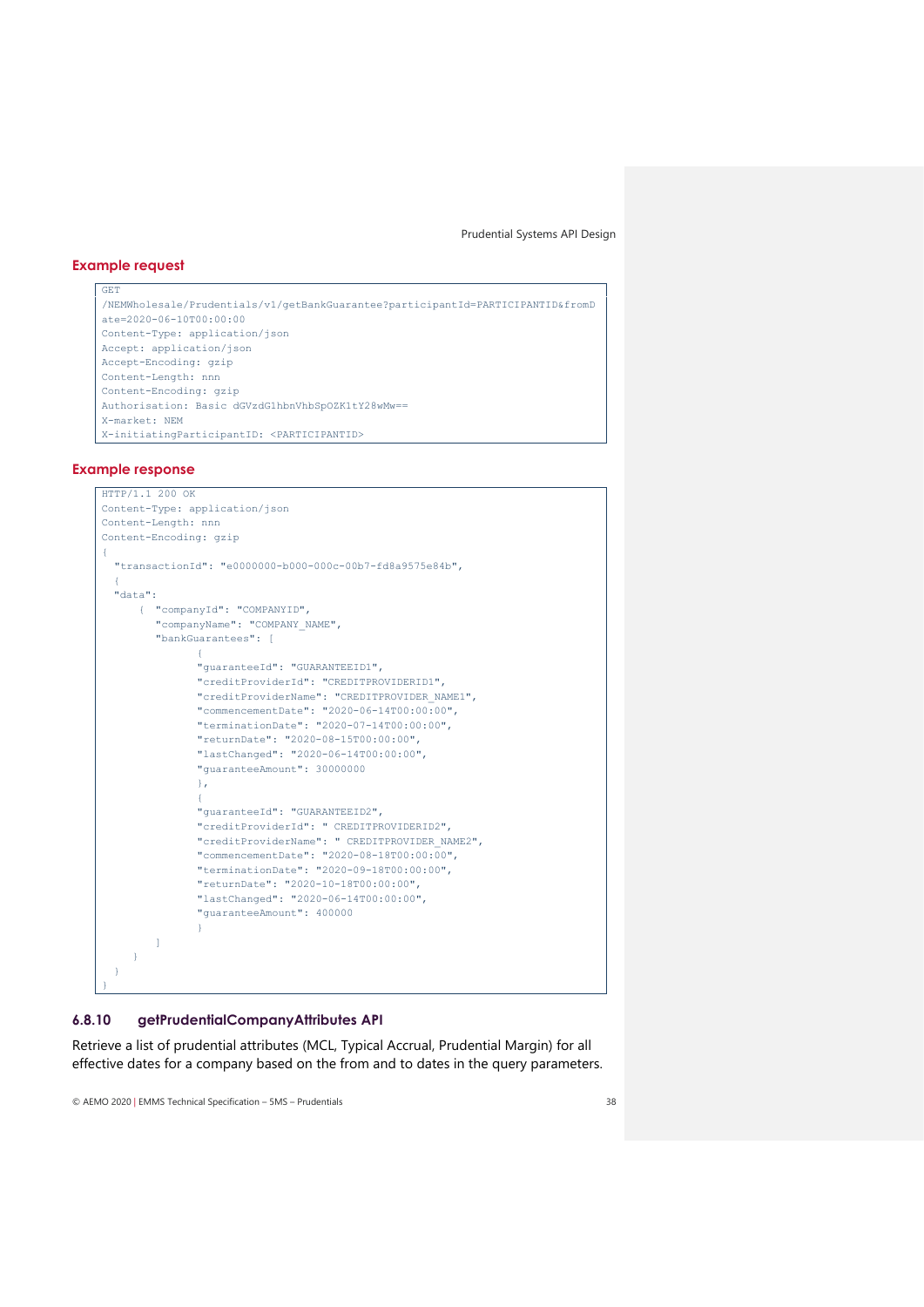**The following changes are under P consultation and not definite at this stage.**

| API name           | getPrudentialCompanyAttributes                                                                                                                                                                                                                   |
|--------------------|--------------------------------------------------------------------------------------------------------------------------------------------------------------------------------------------------------------------------------------------------|
| URL path           | /NEMWholesale/Prudentials/getPrudentialCompanyAttributes                                                                                                                                                                                         |
| Method             | <b>GET</b>                                                                                                                                                                                                                                       |
| Authorisation mode | Participant specific                                                                                                                                                                                                                             |
| Request content    | Query parameters:<br>fromDate: [Mandatory] The 'from' date of the request.<br>toDate: [Optional] The 'to' date of the request. Equal to 31-12-9999 if<br>not supplied.                                                                           |
| Success response   | Content Body:<br>"data":<br>"companyId": [string],<br>"effectiveDates":<br>J.<br>"effectiveDate": [datetime],<br>"calculatedMcl": [decimal],<br>"dailyTypicalAccrual": [decimal],<br>"prudentialMargin": [decimal],<br>"lastChanged": [datetime] |
| <b>Notes</b>       |                                                                                                                                                                                                                                                  |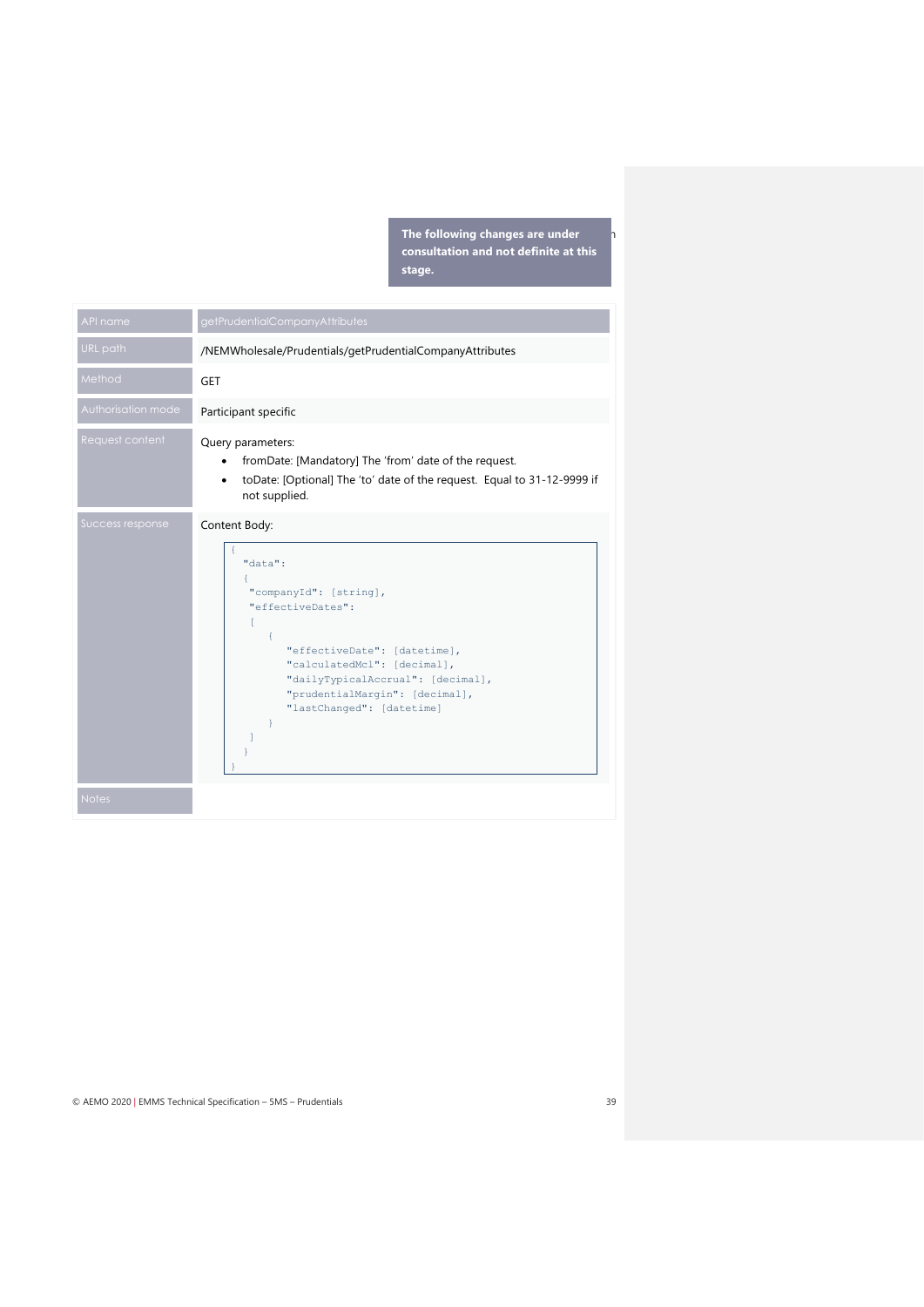#### **Example request**

```
GET
/NEMWholesale/Prudentials/v1/getPrudentialCompanyAttributes?participantId=PARTI
CIPANTID&fromDate=2020-06-10T00:00:00&toDate=2020-12-10T00:00:00
Content-Type: application/json 
Accept: application/json 
Accept-Encoding: gzip 
Content-Length: nnn 
Content-Encoding: gzip 
Authorisation: Basic dGVzdG1hbnVhbSpOZK1tY28wMw== 
X-market: NEM 
X-initiatingParticipantID:
```
#### **Example response**

```
HTTP/1.1 200 OK 
Content-Type: application/json 
Content-Length: nnn 
Content-Encoding: gzip 
{
  "transactionId": "e0000000-b000-000c-00b7-fd8a9575e84b",
 "data": 
  { 
 "companyId": "COMPANYID", 
 "effectiveDates": [ 
         { 
        "effectiveDate": "2020-06-14T00:00:00", 
        "calculatedMcl": 500000, 
        "dailyTypicalAccrual": 100.00, 
         "prudentialMargin": 200000, 
        "lastChanged": "2020-06-12T00:00:00" 
        },
         { 
        "effectiveDate": "2020-06-17T00:00:00", 
        "calculatedMcl": 9000000, 
        "dailyTypicalAccrual": 80000.00, 
        "prudentialMargin": 0, 
        "lastChanged": "2020-06-12T00:00:00"
         } 
 ] 
  }
}
```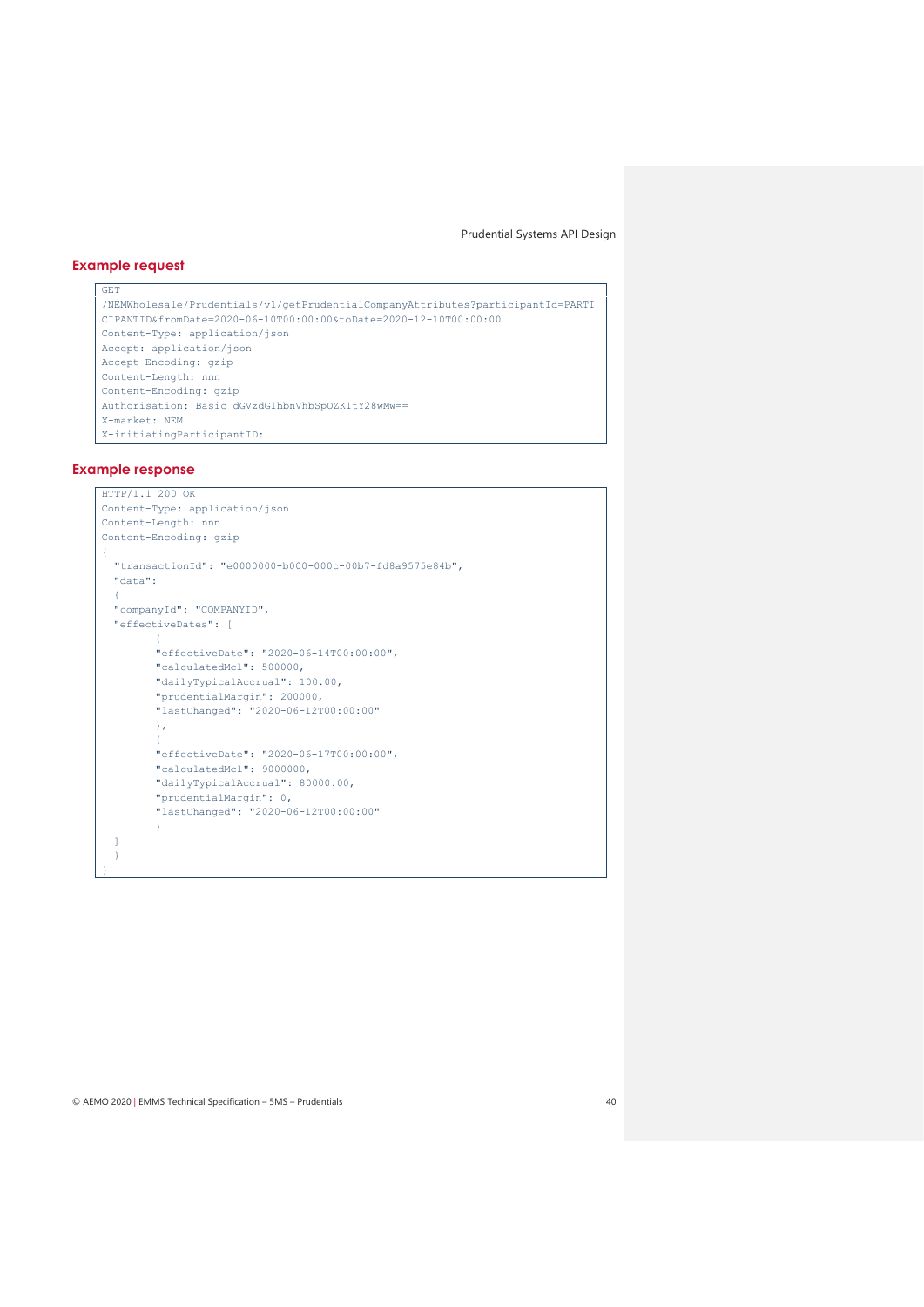Implementation

# <span id="page-42-0"></span>7. **Implementation**

### <span id="page-42-1"></span>**7.1 Transition**

Participants are required to build APIs on their end to interact with the new 5MS Prudential APIs information.

**This section is a draft and subject to the 5MS Readiness Workstream transition and cutover forums.**

### <span id="page-42-2"></span>**7.2 Implications**

To maintain systems in line with AEMO's Market systems, participants need to:

- Review the changes implemented as part of this Release and assess the impact on their market systems.
- Change their systems prior to the implementation of this Release.
- Schedule staff and resources to upgrade their market systems for the production implementation of this Release.

#### <span id="page-42-3"></span>**7.3 Risks**

Participants not subscribed to the latest versions of files using the Data Subscriptions web application will not receive the new data.

# <span id="page-42-4"></span>**7.4 Upgrade options**

From a wholesale energy market system's focus, participants need to:

- 1. Review and assess the impact on their market systems with respect to the changes implemented as part of this Release.
- 2. Plan to upgrade their installations to the latest versions to realise benefits from the new functionality, operate against newly supported platforms, and to maintain ongoing support from AEMO.
- Schedule staff and resources to upgrade their market systems from the implementation of this Release. To maintain systems in-line with AEMO's market systems, AEMO recommends upgrading within six months of the implementation date.
- 4. Change their systems prior to the deployment of this Release to ensure they are up-to-date. AEMO recommends participants' wholesale market systems are compliant with the latest software versions.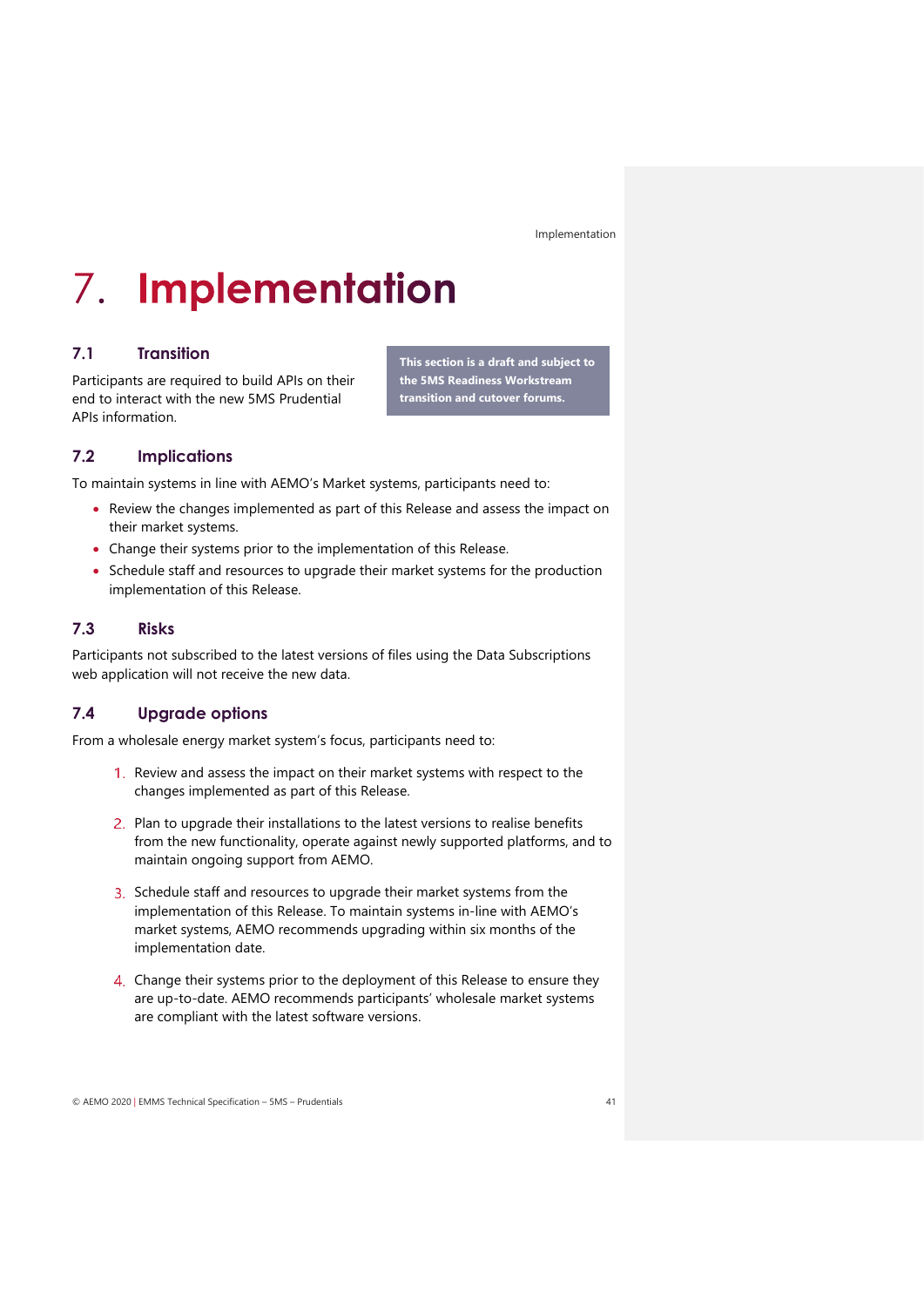Implementation

### <span id="page-43-0"></span>**7.5 What happens if I do not upgrade?**

If participants' systems are compliant with AEMO's supported configuration defined in the [DI Framework and Glossary,](http://aemo.com.au/-/media/Files/Electricity/NEM/IT-Systems-and-Change/2018/Data-Interchange-Framework-and-Glossary.pdf) this Release does not impact MMS Data Model systems immediately. Depending on participant's

systems, not upgrading may result in the following issues:

- Participant's database does not receive the new fields or tables because the Data Model elements are not created.
- Participants not subscribed to the latest versions of files using the Data Subscriptions web application will not receive the new data.
- Content in legacy files may change after deployment of this Release.

**AEMO encourages participants to make use of the four-week preproduction period, to assess and test any impact to their market systems and business processes. Participants using data replication products critical to their business are strongly advised to participate in the pre-production rollout and testing period.**

If participants have a system dependency on the formats of the non-MMS Data Model reports they need to manage these dependencies using the detail provided in this technical specification. Participants need to review and assess the impact on their market systems with respect to the changes implemented as part of this Release.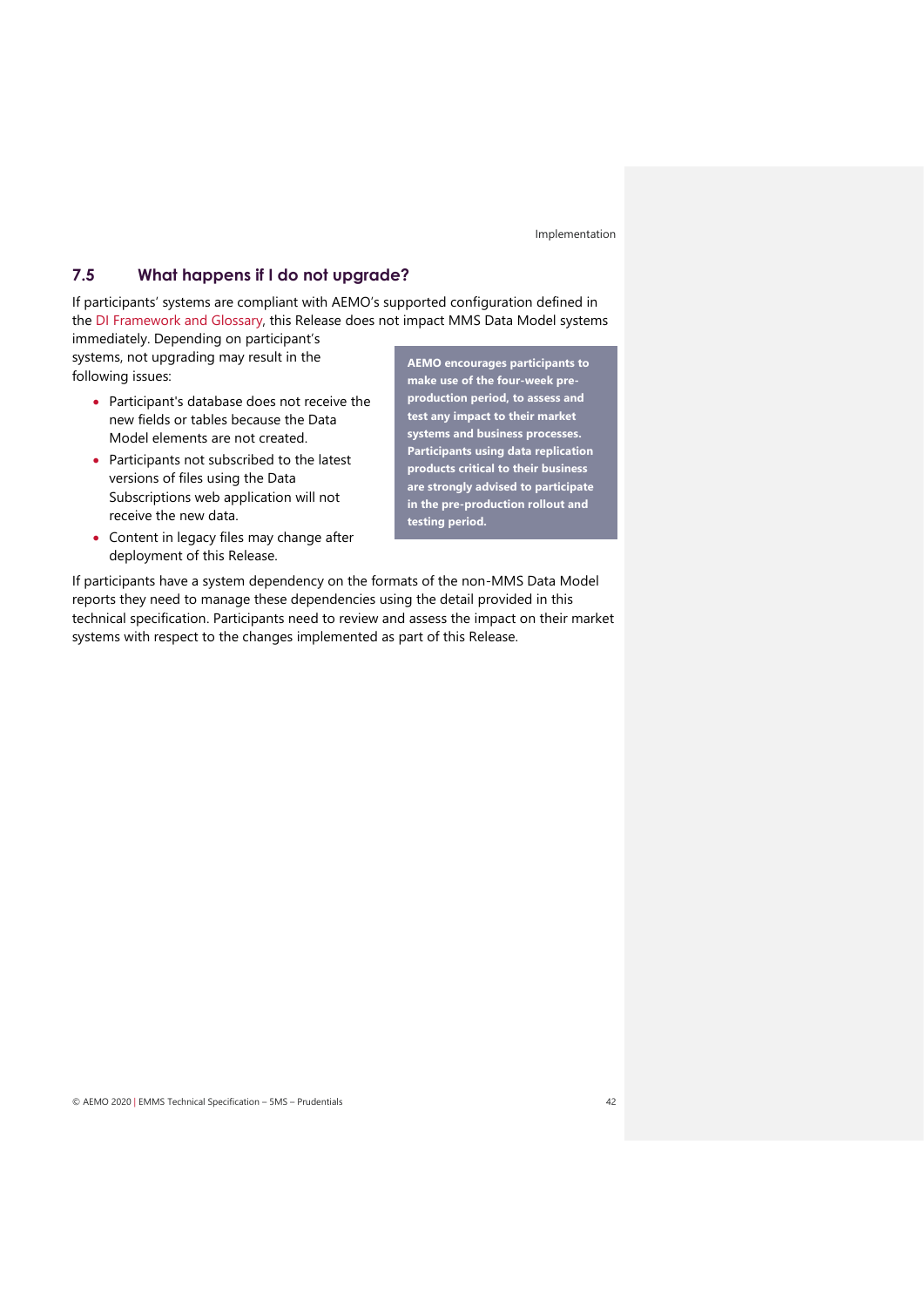# <span id="page-44-0"></span>8. Prudentials API vs Data **Model Comparison**

The following table compares the details covered by the APIs with the Data Models for PRUDENTIALS package.

| <b>API</b> name                | Available in the Data Model?                                                                                                          |  |
|--------------------------------|---------------------------------------------------------------------------------------------------------------------------------------|--|
| getPrudentialCompanySummary    | Yes. See:<br>Package: PRUDENTIALS<br>Table: PRUDENTIALCOMPANYPOSITION                                                                 |  |
|                                | The attributes listed in the APIs cover more details<br>than those available in the<br>PRUDENTIALCOMPANYPOSITION Data Model<br>table. |  |
| getCumulativePrice             | <b>No</b>                                                                                                                             |  |
| getPrudentialCalendar          | <b>No</b>                                                                                                                             |  |
| getPrudentialRunVersion        | Yes, See:<br>Package: PRUDENTIALS<br>Table: PRUDENTIALRUNTRK                                                                          |  |
| getForecastCompanySummary      | <b>No</b>                                                                                                                             |  |
| getForecastRegionalPrice       | <b>No</b>                                                                                                                             |  |
| getForecastRevenue             | <b>No</b>                                                                                                                             |  |
| getForecastRunVersion          | No                                                                                                                                    |  |
| getBankGuarantees              | <b>No</b>                                                                                                                             |  |
| getPrudentialCompanyAttributes | No                                                                                                                                    |  |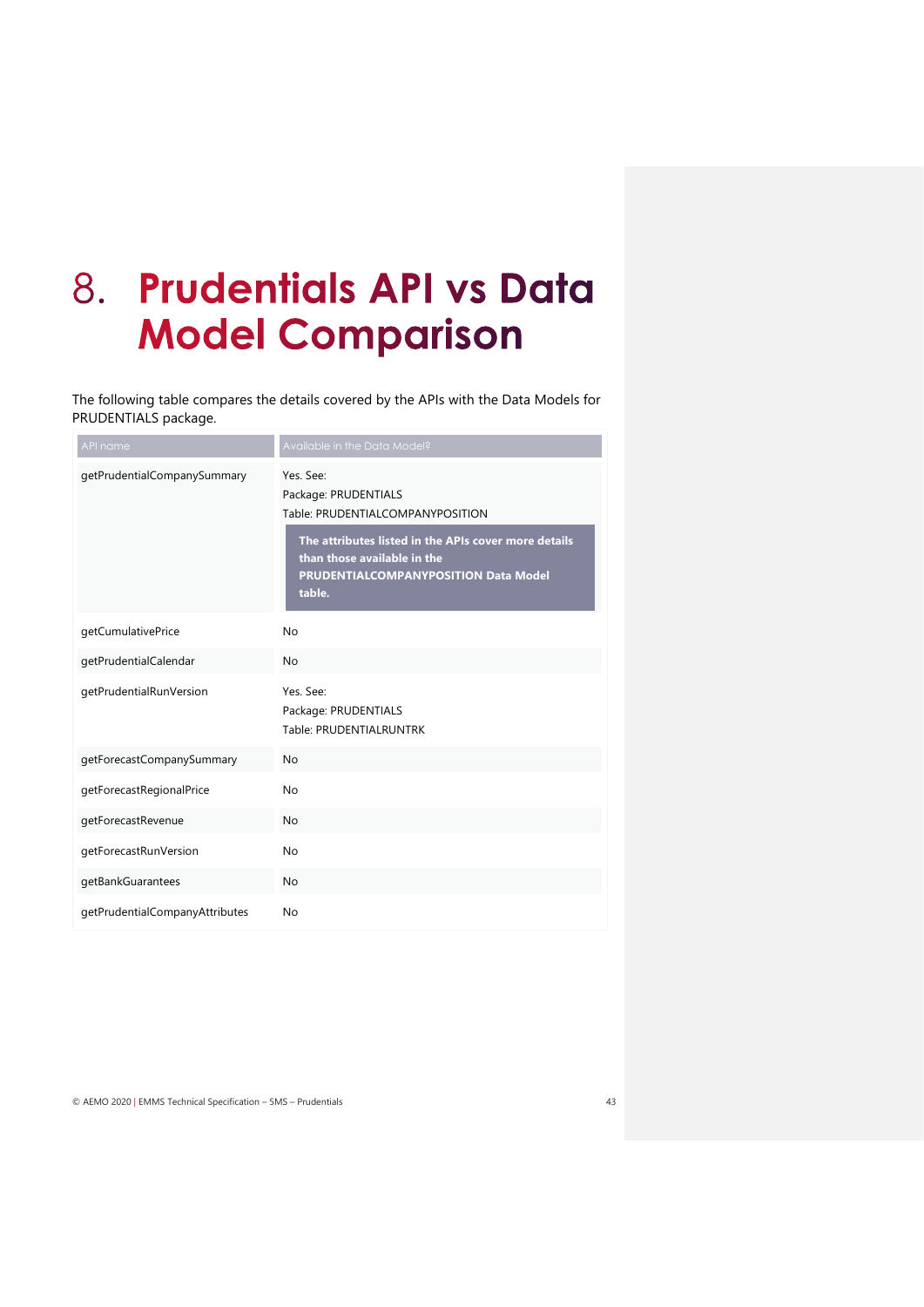# <span id="page-45-0"></span>9. References

You can find the following resources on AEMO's website:

- **Data Interchange Framework and Glossary:** provides important information about upgrading your Data Interchange (DI) environment, explains DI terms, and DI related resources. Please read this guide in conjunction with this technical specification.
- **Guide to AEMO's e-Hub APIs**: Provides details about using AEMO's e-Hub as an interface to communicate information with AEMO. It assists Wholesale electricity and gas participants developing their own APIs.
- **Guide to Electricity Information Systems**: Provides guidance for *Registered*  Participants and interested parties about AEMO's participant electricity market systems.
- **Guide to User Rights Management**: Assists participant administrators (PAs) to use the user rights management functions in the MSATS Web Portal.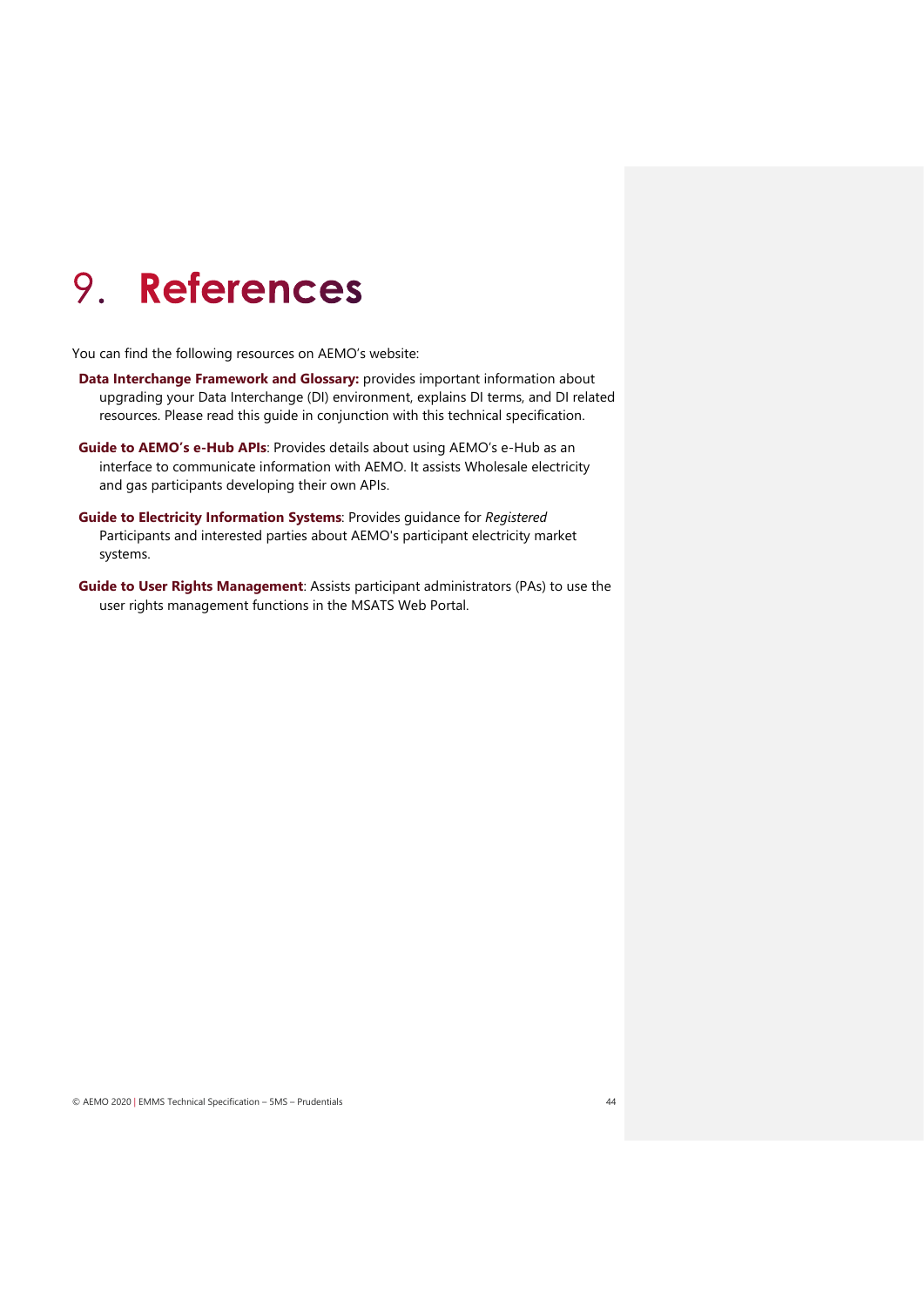# <span id="page-46-0"></span>10. Rules Terms

You can find the following terms defined in the [National Electricity Rules \(NER\):](https://www.aemc.gov.au/regulation/energy-rules/national-electricity-rules/current)

| <b>Term</b>                | Term                       | Term                      |
|----------------------------|----------------------------|---------------------------|
| <b>AEMC</b>                | Outstandings               | Regional reference prices |
| AEMO                       | Participants               | Registered Participant    |
| <b>AEMO Markets Portal</b> | Product                    | <b>Trading Margin</b>     |
| AEMO Website               | <b>Prudential Approved</b> | <b>Trading Position</b>   |
| Confidential Information   | Participant                | Unit Category             |
| Market                     | <b>Prudential Exposure</b> | Units                     |
| Market Participant         | <b>Reallocations</b>       |                           |
| <b>NEM</b>                 | Region                     |                           |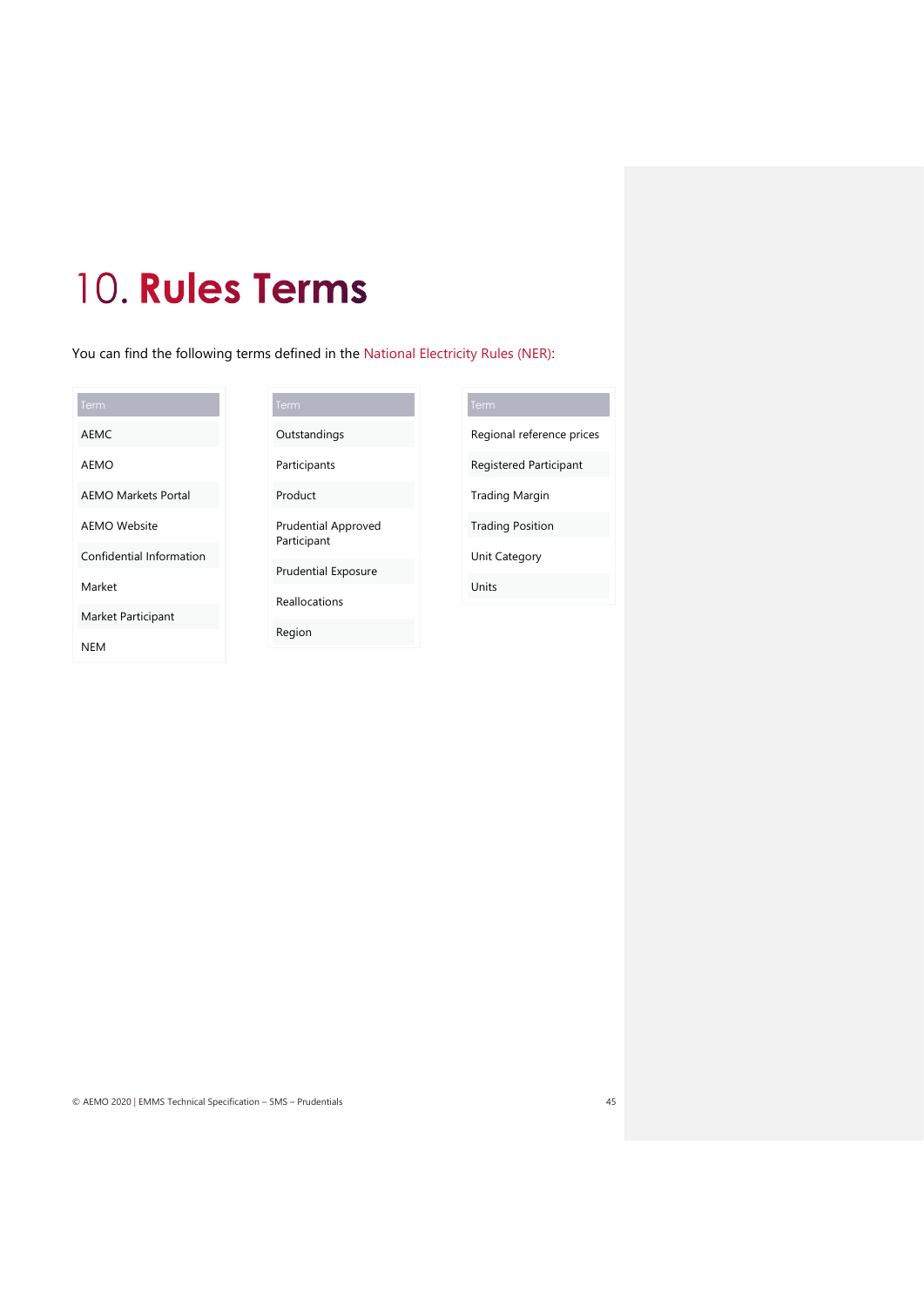# <span id="page-47-0"></span>11. Glossary

| Abbreviation/Term     | <b>Explanation</b>                                                                                                                  |
|-----------------------|-------------------------------------------------------------------------------------------------------------------------------------|
| 5MS                   | Five-Minute Settlement Program                                                                                                      |
| <b>AEMO</b>           | Australian Energy Market Operator                                                                                                   |
| <b>AEST</b>           | Australian Eastern Standard Time                                                                                                    |
| <b>EMMS</b>           | Electricity Market Management System; software, hardware, network and<br>related processes to implement the wholesale energy market |
| <b>JSON</b>           | Java Standard Object Notation. An agreed format for text files and data<br>exchange.                                                |
| <b>NEM</b>            | National Electricity Market                                                                                                         |
| <b>NER</b>            | National Electricity Rules                                                                                                          |
| <b>NMI</b>            | National Metering Identifier for electricity meters                                                                                 |
| <b>MW</b>             | Megawatt                                                                                                                            |
| <b>Participant ID</b> | Registered participant identifier; A company can have more than one<br>Participant ID.                                              |
| PID                   | Participant ID                                                                                                                      |
| Release               | <b>EMMS Technical Specification - 5MS - Prudentials</b>                                                                             |
| <b>SSL</b>            | Secure Sockets Layer. A standard security technology for establishing an<br>encrypted link between a web server and a browser       |
| <b>SWG</b>            | Systems Working Group                                                                                                               |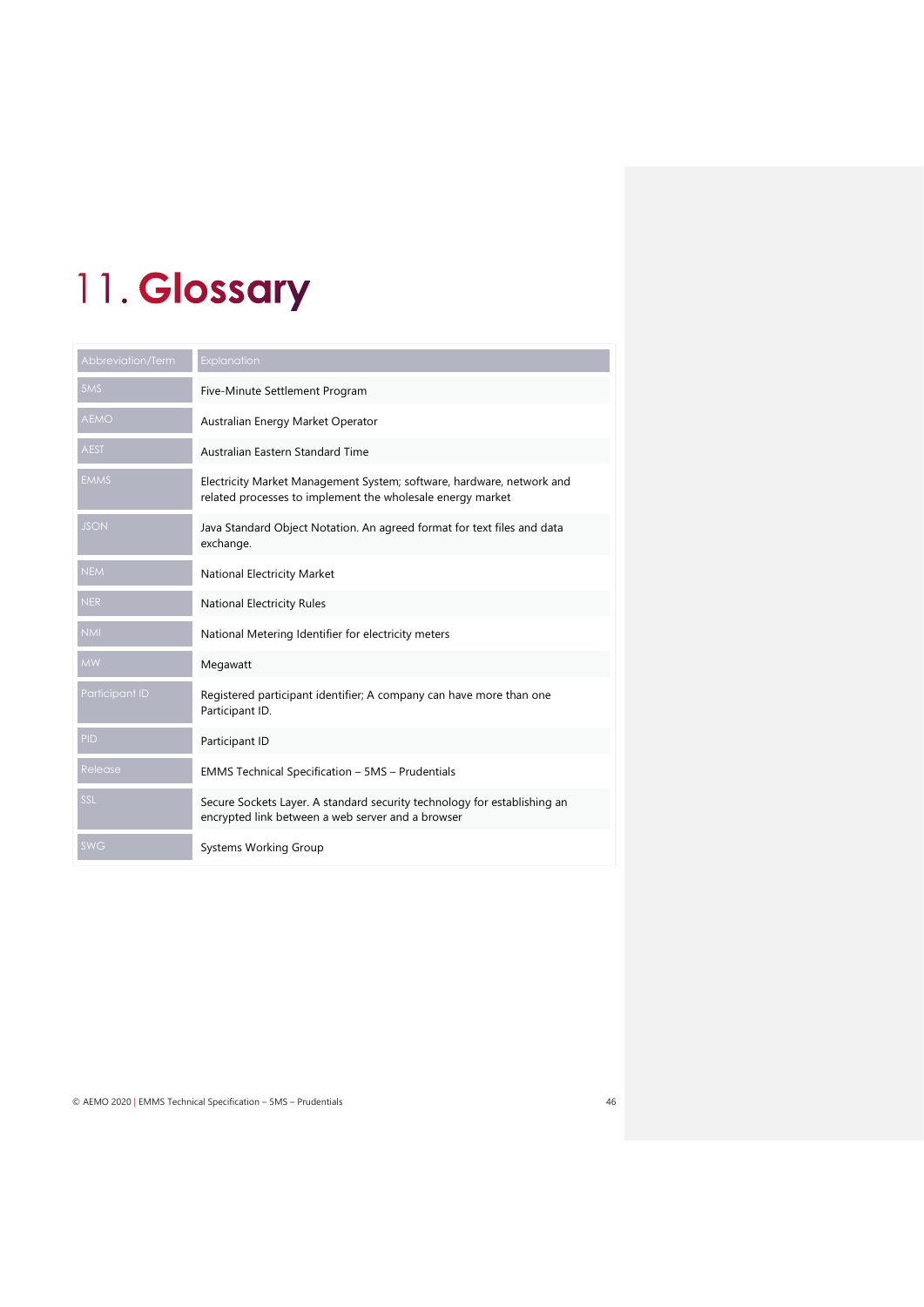# <span id="page-48-0"></span>12. Version History

# <span id="page-48-1"></span>**12.1 V2.00**

- Updates the pre-prod refresh dates in the [Milestones](#page-7-0) chapter.
- Adds a new chapter detailing what the participants and expect in 5MS Prudentials Staging. For more information, see [Weekly Planned Tests in 5MS Staging.](#page-9-0)

#### **12.2 V1.00**

- Adds new APIs for Credit Support: getBankGuarantees and getPrudentialCompanyAttributes. See [getBankGuarantees](#page-37-0) API and [getPrudentialCompanyAttributes](#page-39-0) API.
- Adds example requests and responses for all APIs. See [Prudential Systems API](#page-16-0)  [Design.](#page-16-0)
- Adds a new chapter displaying the changes to the NEM Prudentials web portal on the EMMS Markets Portal. See [EMMS Markets Portal: NEM Prudentials.](#page-14-0)
- Adds a table comparing the APIs and Data Model coverage. See [Prudentials API vs](#page-44-0)  Data [Model Comparison.](#page-44-0)
- Includes updates to existing sections based on the feedback provided by participants for the draft version of the document.

# <span id="page-48-2"></span>**12.3 V0.02**

Initial draft published to participants